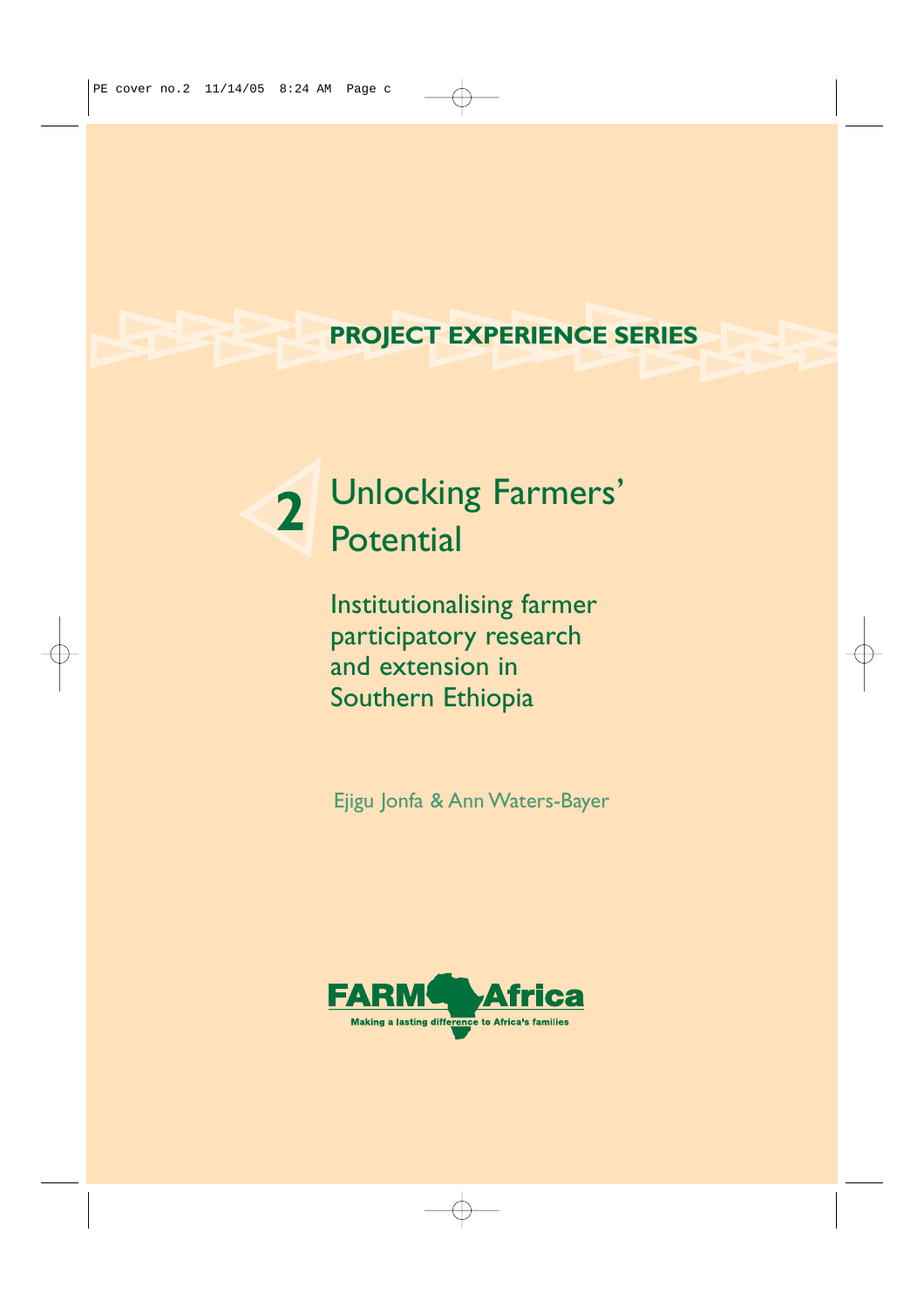



Institutionalising farmer participatory research and extension in Southern Ethiopia

**Ejigu Jonfa & Ann Waters-Bayer November 2005**

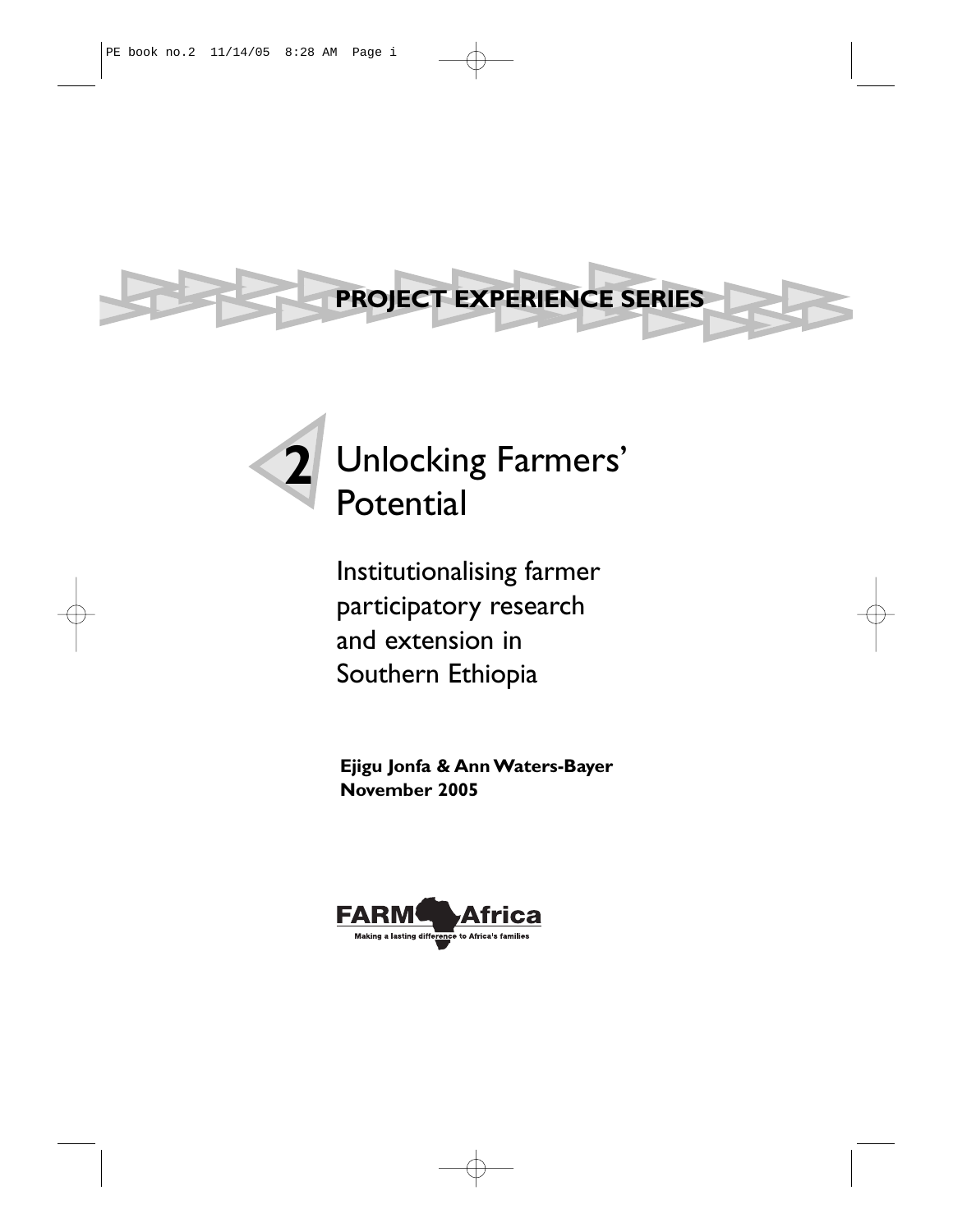Editor: Polly Mathewson Photographs: FARM-Africa

Design: Eileen Higgins E eileen@eh-design.co.uk Printers (UK): Waterside Press T + 44 (0) 1707 275555

#### **Copies of this publication are available from:**

FARM-Africa 9-10 Southampton Place London,WC1A 2EA, UK  $T + 44 (0) 20 7430 0440$   $F + 44 (0) 20 7430 0460$ E farmafrica@farmafrica.org.uk W www.farmafrica.org.uk

FARM-Africa Ethiopia PO Box 5746 Addis Ababa, Ethiopia T +251 1 553415 F +251 1 552143 E farm.ethiopia@ethionet.et

Ejigu Jonfa T +251 6 206323 E jonfae@yahoo.com

Ann Waters-Bayer T +49 551 485751E ann.waters-bayer@etcnl.nl

ISSN (print) 1748 3476 ISSN (online) 1748 3484

ISBN 10 1 904029 06 X ISBN 13 978 1 904029 06 9

Registered Charity No. 326901 Registered Company No. 01926828 © FARM-Africa 2005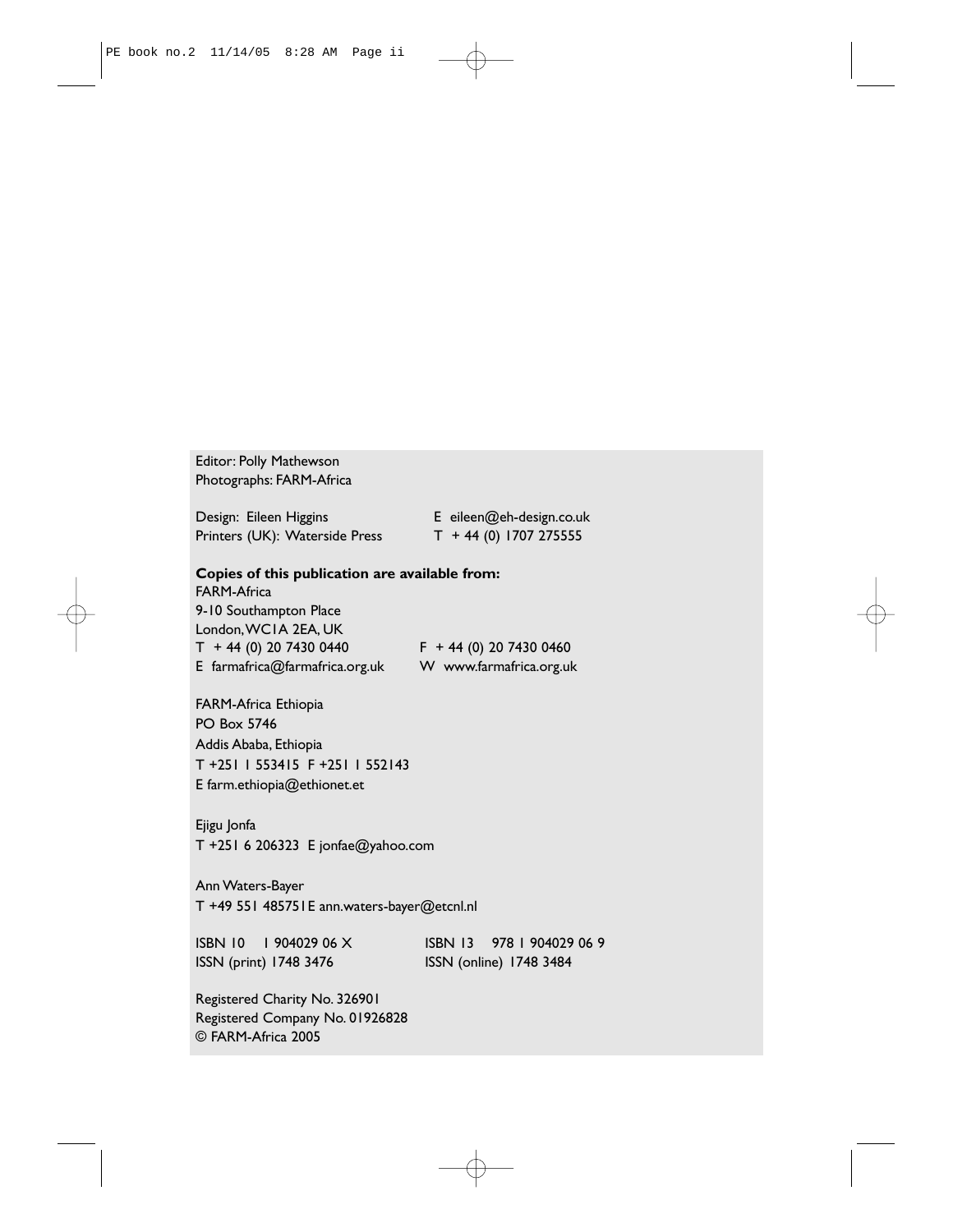FARM-Africa's **Project Experiences Series** crystallises key experiences and lessons learned during the implementation of its grassroots programmes in Eastern and South Africa.Aimed at international and national NGOs, government staff and research organisations, the series highlights key elements of development programmes, focusing on both successes and challenges for future implementation.

FARM-Africa's **Institutionalisation of Farmer Participatory Research Project** aimed to contribute to the food-security initiatives of the Government of Ethiopia, in particular the Southern Nations, Nationalities and Peoples Regional State, through incorporation of Farmer Participatory Research approaches in those government institutions of research, extension and education that are involved in developing and disseminating agricultural technologies. FARM-Africa strongly believes that agricultural technologies that are appropriate to the farmers' circumstances can be developed if the ultimate users, i.e. the farmers, participate and make decisions throughout the entire research process.

#### **About the authors**

Ejigu Jonfa is Participatory Approaches and Research Advisor based at FARM-Africa's Addis Ababa Office, Ethiopia.

Ann Waters-Bayer is an agricultural sociologist with the not-for-profit organisation ETC EcoCulture, based in the Netherlands.

**Acknowledgements** The authors would like to thank the following people for reviewing earlier drafts of this publication: Alastair Bradstock, Sally Crafter, Elias Urage, Girma Abebe, Christie Peacock, Barry Pound, Stephen Sandford and Sebsibe Teklu. Ejigu Jonfa would particularly like to thank Polly Mathewson for her support, guidance and input in writing the first draft of this document.

This publication was made possible with funding from CORDAID.



Memisa-Mensen in Nood-Vastenaktie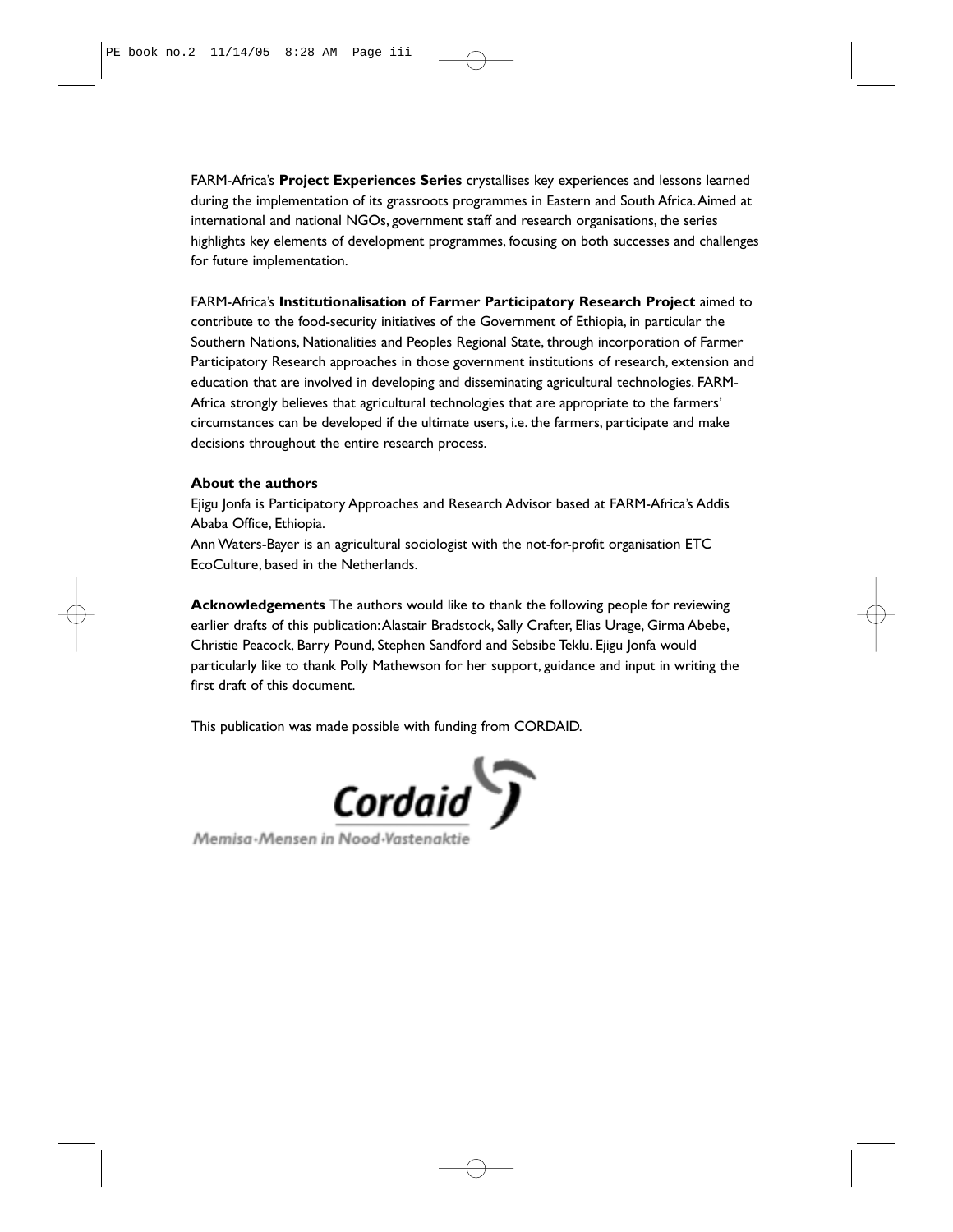# **Contents**

| 4. Stakeholder interaction in FPR/E - how it worked in practice  23 |  |
|---------------------------------------------------------------------|--|
|                                                                     |  |
|                                                                     |  |
|                                                                     |  |
|                                                                     |  |
|                                                                     |  |
| Annex1. Main project achievements in institutionalising FPR  45     |  |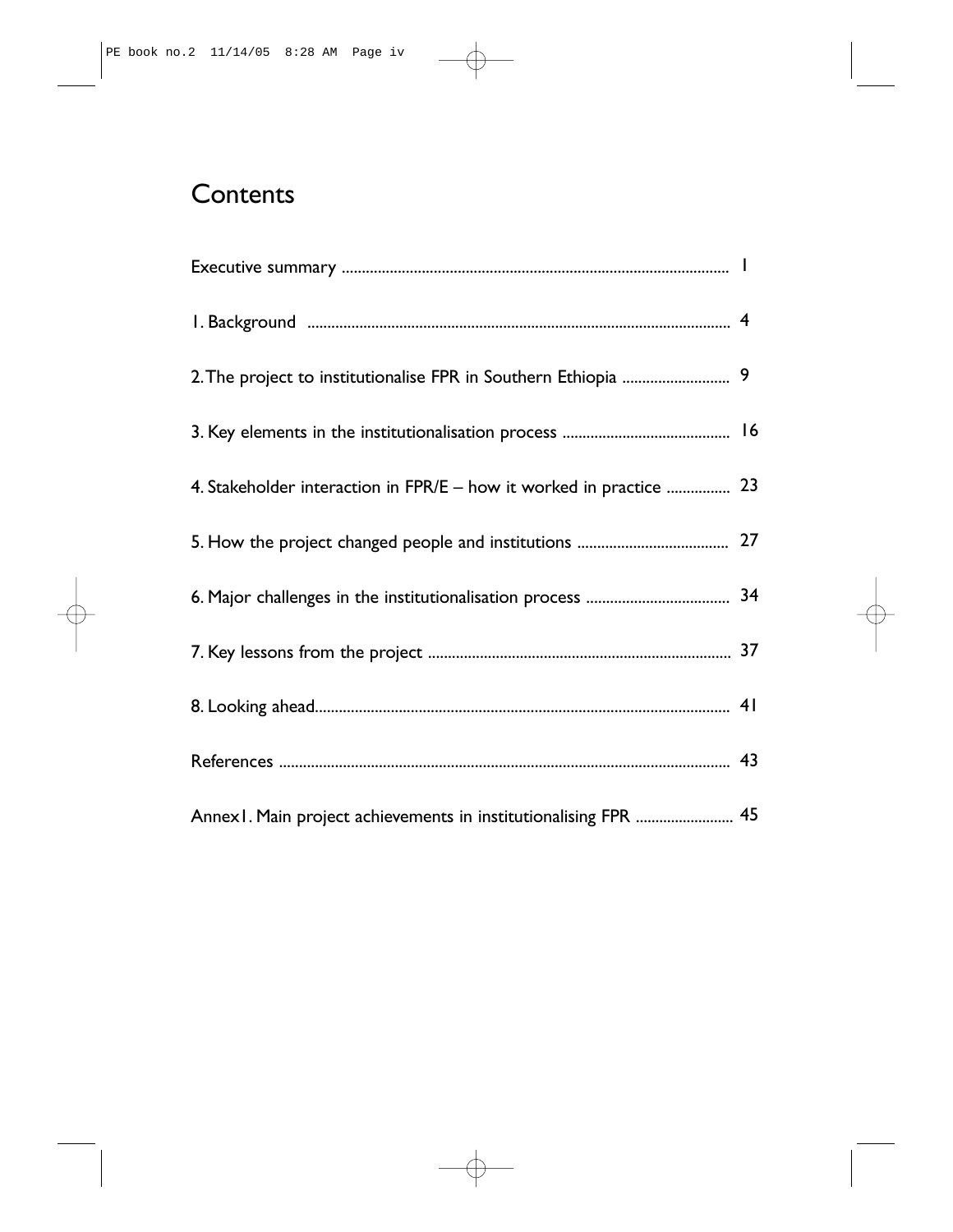# Acronyms

| ACA                | Awassa College of Agriculture                                                    |  |
|--------------------|----------------------------------------------------------------------------------|--|
| AHI                | African Highlands Initiative                                                     |  |
| <b>ARC</b>         | Agricultural Research Centre                                                     |  |
| <b>ATVET</b>       | Agricultural, Technical, Vocational, and Educational Training                    |  |
| <b>BoA</b>         | <b>Bureau of Agriculture</b>                                                     |  |
| <b>BoANRD</b>      | Bureau of Agriculture and Natural Resource Development                           |  |
| <b>BoPED</b>       | Bureau of Planning and Economic Development                                      |  |
| <b>CGIAR</b>       | Consultative Group on International Agricultural Research                        |  |
| <b>CIAT</b>        | Centro Internacional de Agricultura Tropical / International Centre for Tropical |  |
|                    | Agriculture                                                                      |  |
| DA                 | Development Agent                                                                |  |
| DFID               | Department for International Development (UK Government)                         |  |
| <b>EARO</b>        | Ethiopian Agricultural Research Organisation                                     |  |
| <b>ECABREN</b>     | Eastern and Central Africa Bean Research Network                                 |  |
| <b>FARM-Africa</b> | Food and Agriculture Research Management-Africa                                  |  |
| <b>FPR</b>         | Farmer Participatory Research                                                    |  |
| <b>FPR/E</b>       | Farmer Participatory Research and Extension                                      |  |
| <b>FREG</b>        | Farmers' Research and Extension Group                                            |  |
| <b>FRP</b>         | Farmers' Research Project                                                        |  |
| <b>FSR</b>         | Farming Systems Research                                                         |  |
| <b>IIRR</b>        | International Institute of Rural Reconstruction                                  |  |
| M&E                | Monitoring and Evaluation                                                        |  |
| MoA                | Ministry of Agriculture                                                          |  |
| <b>NGO</b>         | Non-Governmental Organisation                                                    |  |
| <b>PADETES</b>     | Participatory Demonstration and Training Extension System                        |  |
| PM&E               | Participatory Monitoring and Evaluation                                          |  |
| <b>PPB</b>         | Participatory Plant Breeding                                                     |  |
| <b>POFT</b>        | Participatory On-Farm Trial                                                      |  |
| <b>PRA</b>         | Participatory Rural Appraisal                                                    |  |
| <b>PROFIEET</b>    | Promoting Farmer Innovation and Experimentation in Ethiopia                      |  |
| <b>PTD</b>         | Participatory Technology Development                                             |  |
| <b>RDCO</b>        | Rural Development Coordination Office                                            |  |
| <b>REAC</b>        | Research-Extension Advisory Council                                              |  |
| <b>SARI</b>        | Southern Agricultural Research Institute                                         |  |
| SMS                | <b>Subject Matter Specialist</b>                                                 |  |
| <b>SNNPRS</b>      | Southern Nations, Nationalities and Peoples Regional State                       |  |
| TAU                | Training and Advisory Unit                                                       |  |
| ТоТ                | <b>Training of Trainers</b>                                                      |  |
| T&V                | Training and Visit                                                               |  |
|                    |                                                                                  |  |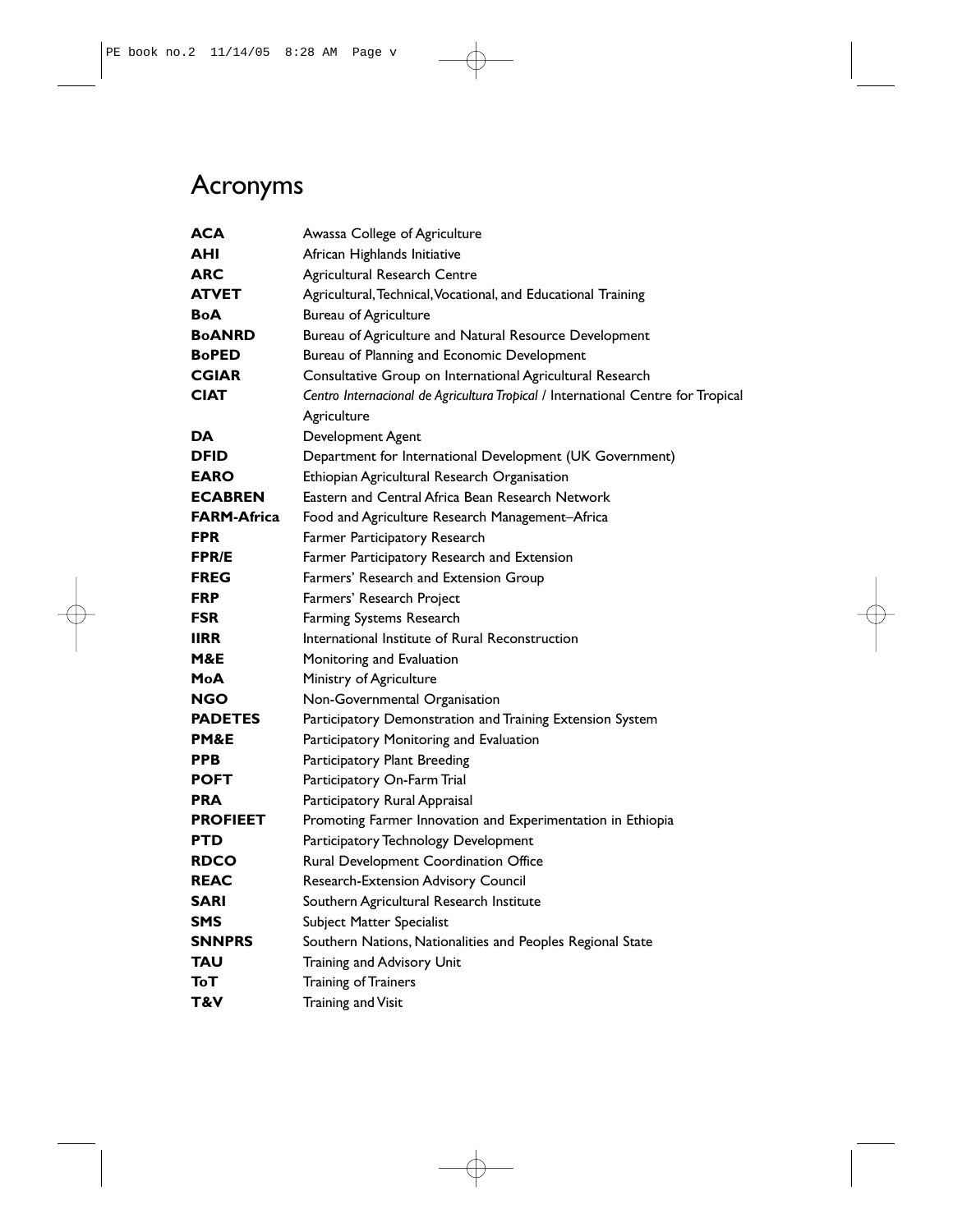# Glossary of Ethiopian terms

| Ato         | Amharic form of address for a man (Mr)                                                          |
|-------------|-------------------------------------------------------------------------------------------------|
| <b>Birr</b> | Ethiopian currency, at the time of the project equivalent to about USD 0.11                     |
| enset       | Ensete vetricosum; also known as "false banana", provides staple food for about                 |
|             | 12 million people in the Southern Region of Ethiopia                                            |
| kebele      | village area; smallest local government administrative region in Ethiopia,                      |
|             | accountable to the woreda                                                                       |
| ketena      | part of a kebele, i.e. a sub-kebele                                                             |
| teff        | Eragrostis tef; cereal crop widely grown in Ethiopia; the tiny grains are ground into           |
|             | flour, fermented and made into injera, a pancake-like bread                                     |
| Wiro        | Woizero; Amharic form of address for married women (Mrs)                                        |
|             | woreda district; local government administrative area, accountable to the zonal administration; |
|             | a "special woreda" is not part of a zone and is directly accountable to the regional            |
|             |                                                                                                 |

a "special woreda" is not p<br>(provincial) government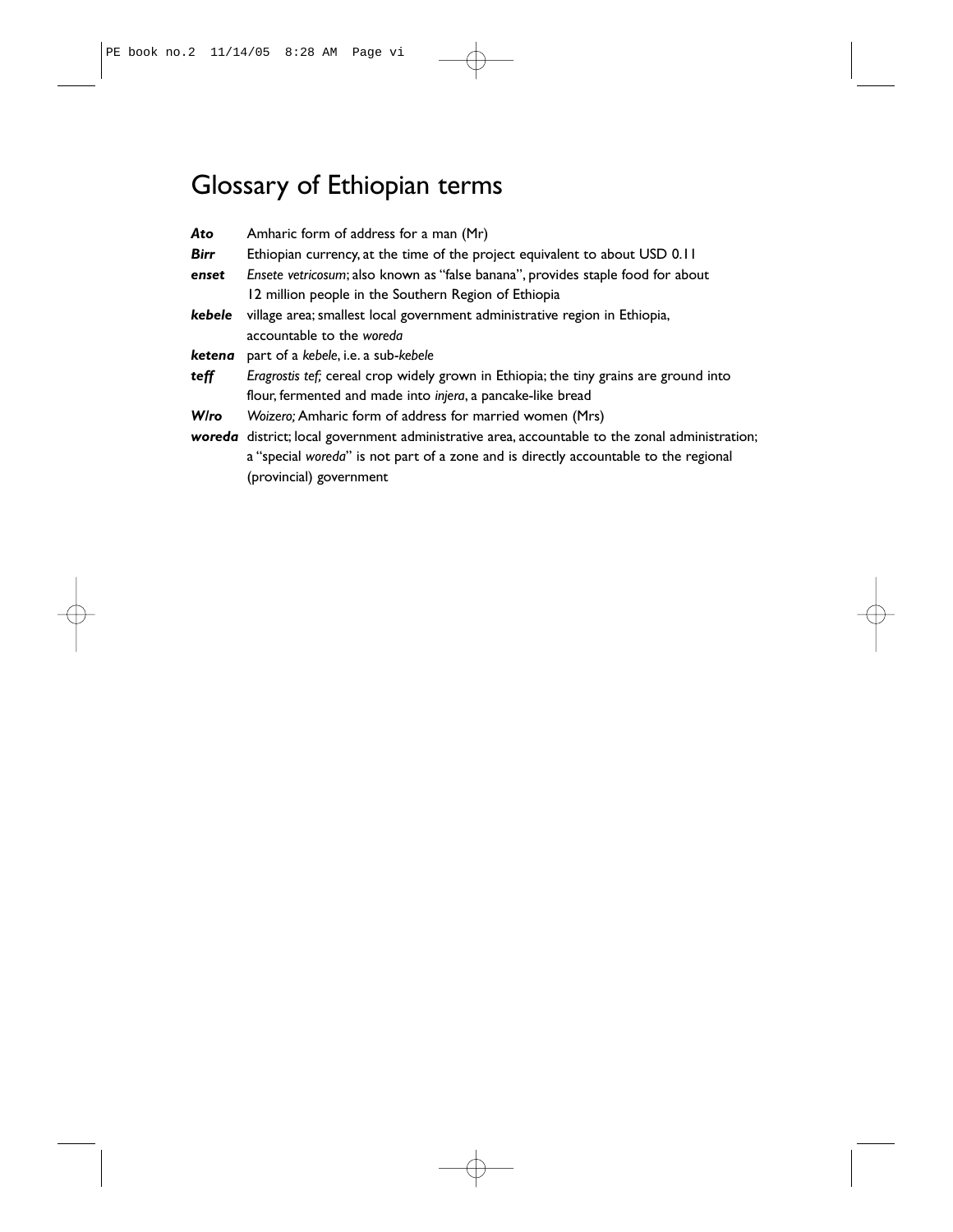# **Executive summary**

In 1999, FARM-Africa and partner organisations concerned with agricultural research and development set out to scale up Farmer Participatory Research (FPR) and institutionalise it within the Southern Region of Ethiopia. From 1991 to 1998, FARM-Africa's "Farmers' Research Project" had been operating in a small part of the Region, facilitating FPR on the ground in order to create better understanding between farmers, extension agents and researchers.The follow-on project had grown out of the realisation that conventional agricultural research was not meeting the needs of the majority of Ethiopian farmers. It was felt that, by bringing the formal researchers together with farmer researchers, the capabilities and knowledge on both sides could form a vibrant innovation system that would be more effective in improving the livelihoods of small-scale farmers.

In 1998, government officials, researchers, development workers and farmers in the Southern Region assessed the impact of the Farmers' Research Project.They saw how FPR had helped research and extension services respond better to farmers' needs and how it speeded up the generation and dissemination of appropriate technologies.They saw, too, how being part of the FPR process had helped farmers develop confidence in identifying complex problems, setting priorities, and testing and evaluating options.After this assessment, they asked FARM-Africa to facilitate a process of incorporating the FPR approach and tools into the regular activities of the government organisations involved in generating and disseminating agricultural technologies.

From 1999 to 2003, the European Union funded the project "Institutionalisation of FPR in the Southern Nations, Nationalities and Peoples Regional State".The project partners were the Bureau of Agriculture, the Awassa and Areka Agricultural Research Centres, the Awassa College of Agriculture, the Bureau of Planning and Economic Development and FARM-Africa, working in close collaboration with farmers throughout the Southern Region.The project focused on establishing a wide base of knowledge and skills in FPR – a concept that was expanded during the project to "Farmer Participatory Research and Extension" (FPR/E) – and creating an enabling environment for applying the approach. In a series of courses and experience-sharing workshops, the project trained a large number of government staff in FPR concepts and practices, as well as in methods of training FPR. It supported the implementation of Participatory On-Farm Trials (POFTs) led by farmers.The POFTS played an invaluable role in the process of changing institutions, as they served as a means of both experiential learning and to influence senior officials through field visits to the trials.The project organised regional FPR Fora that brought all the stakeholders together to learn from each other.The presentations by farmers at the Fora were very effective in changing attitudes of other stakeholders towards farmers' capacities and roles in research and communication.The project partners jointly developed popular manuals based on field practice in FPR/E and Participatory Monitoring and Evaluation.

The four years of the project were an intensive learning process for all partners. Over several evaluation events, they identified the key elements that supported the institutionalisation process to be: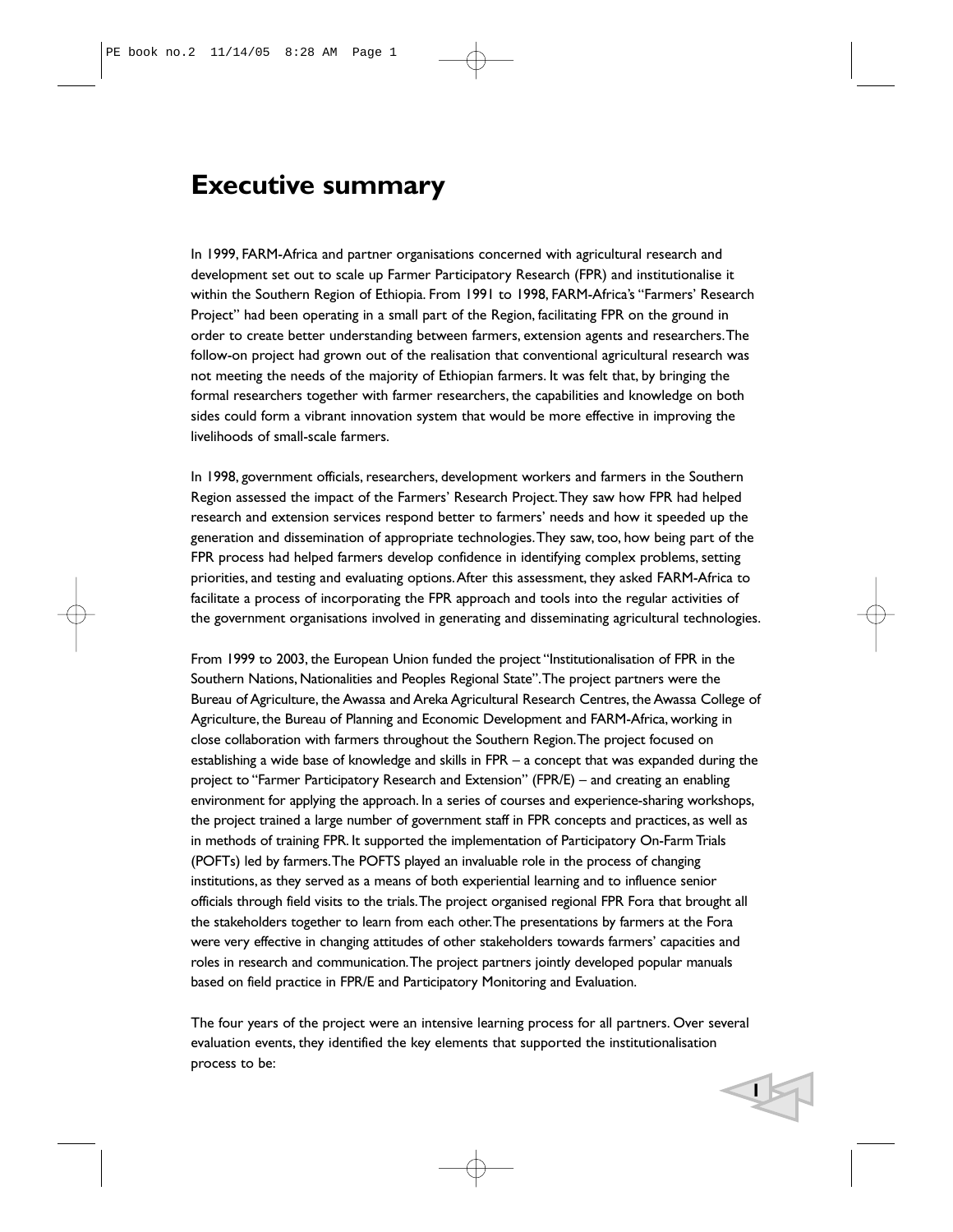- working out a common understanding of the concepts of FPR/E and institutionalisation;
- $\bullet$  building on first-hand experience of POFTs in the field;
- ensuring good documentation and wide dissemination of the results;
- setting up multi-institutional support structures; and
- accommodating the dynamics of change at a time of great institutional flux in Ethiopia.

The project faced immense challenges.These included: 1) trying to work within bureaucratic and rigid procedures at the same time as trying to change them; 2) moving beyond "project" thinking to a point where the institutions allocated their own funds to FPR/E activities; and, 3) changing institutional reward systems so that they would favour FPR/E. It proved to be extremely difficult to link up the FPR/E work with effective input-supply systems, so that promising technologies coming from POFTs could be applied by a large number of farmers. Many of these challenges remain today.

Through both the forerunner Farmers' Research Project and the project to institutionalise FPR, FARM-Africa has been a catalyst for change within Ethiopia's public research and extension systems.Today, in 2005, FPR/E approaches are key elements in the curricula of Awassa College of Agriculture and the Agricultural,Technical,Vocational and Educational Training colleges.The results from the POFTs (both the technologies and the increased capacities to experiment) are being applied successfully by farmers. By disseminating the results of its work through various documents and mass media, including radio, the project was able to reach a wide audience and increase awareness and understanding of FPR, also beyond the Southern Region.

The experience gained by the project partners generated valuable lessons about the need to: 1) give constant attention to cultivating institutional linkages; 2) nurture a culture of continuous learning within the partner organisations; 3) involve a wider array of stakeholders in agricultural innovation – beyond the conventional triangle of farmer-extension-research; and, 4) strengthen community capacities to drive the FPR/E process.

By 2003, it was clear that complete institutionalisation of FPR/E required more than a project of four and a half years. In this Ethiopian case, institutional instability slowed down progress. Because the government administration was being decentralised and restructured, the project had to deal with high staff turnover, changes in the assigned jobs of individuals, and pressures on and from senior staff to deal with other priorities. By the end of the project, there were still no key decision-makers at high levels in Regional Government who were motivated to champion the institutionalisation of FPR.

Nevertheless, the project managed to establish some essential elements that should be able to sustain the momentum towards institutionalising FPR/E.Widespread capacities in FPR/E have been built in the major stakeholder institutions, including community groups. FPR/E is included in the strategy papers of the key government organisations and has been integrated into the curricula of key educational and training institutions.The Farmers' Research and Extension Groups created during the project have demonstrated improved ways of organising participatory research and extension and continue to function in most of the farming communities where the project was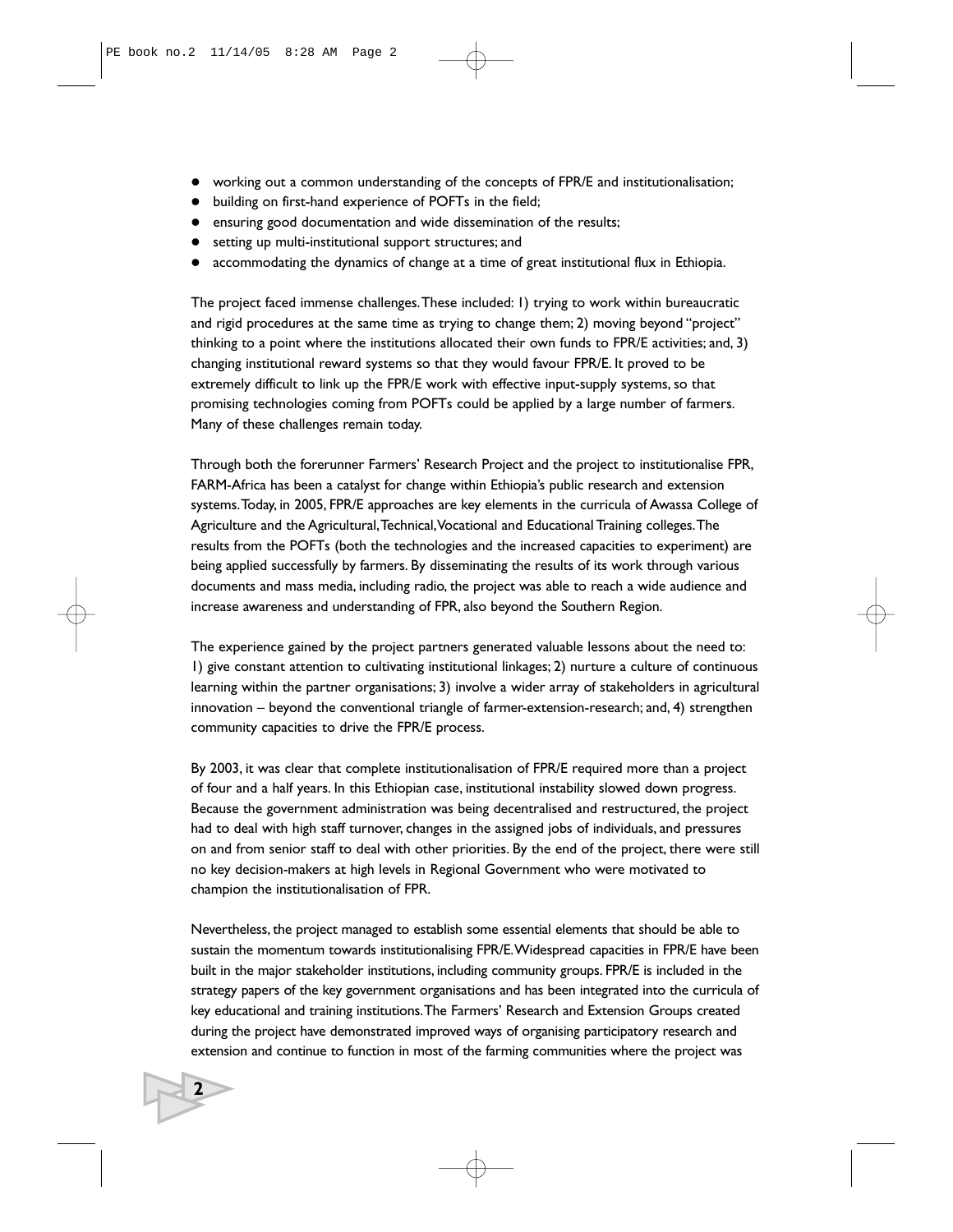active. It is therefore likely that the efforts to transform attitudes and behaviours of all actors in the agricultural innovation system will continue, so that FPR/E can be more deeply integrated into institutions of research, extension, education and training, and in farmers' practice.



**Farmer storing potato tubers in diffused light storage**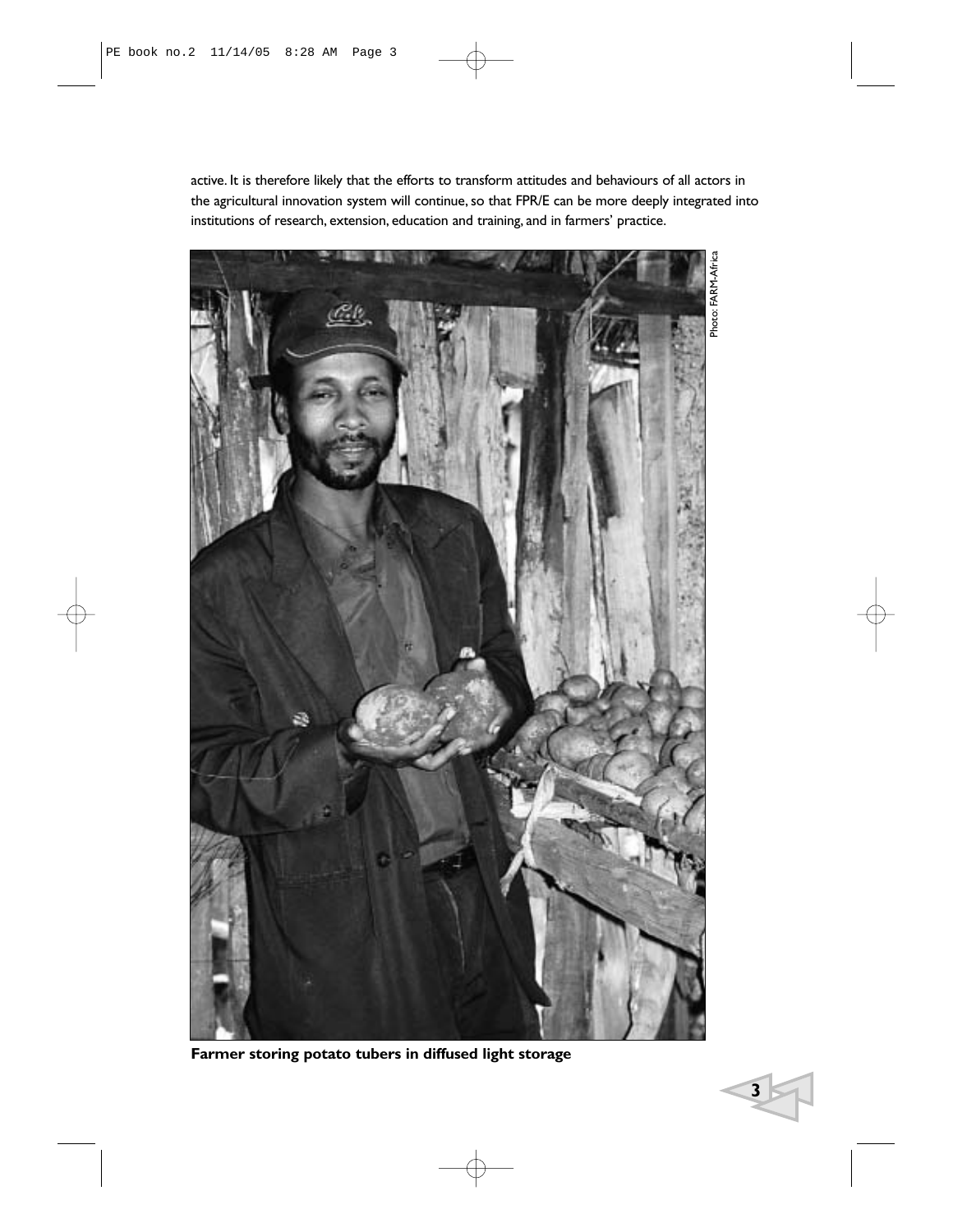# **1** Background

This document reports the key experiences and lessons learned during the implementation of a project called "Institutionalisation of Farmer Participatory Research in the Southern Nations, Nationalities and Peoples Regional State" (SNNPRS)<sup>1</sup> in Ethiopia. The project was carried out from 1999 to 2003 by FARM-Africa and several partner organisations concerned with agricultural research, development and education in the Southern Region. It was funded by the European Union.

FARM-Africa is an international non-governmental organisation (NGO) working in five countries in Africa: Ethiopia, Kenya, South Africa,Tanzania and Uganda. It aims to reduce poverty by enabling African farmers and herders to make sustainable improvements to their well-being by managing their renewable natural resources more effectively.To achieve this goal, FARM-Africa focuses on three thematic areas: 1) pastoral development; 2) community forest management; and 3) smallholder development and land reform.The project in southern Ethiopia came under the third thematic area.

# **The agricultural sector in Ethiopia**

Ethiopia is one of the least developed countries in the world. Its economy depends heavily on agriculture, which accounts for 45% of the Gross Domestic Product and over 80% of exports (FAO 2004). More than 80% of the country's 65 million people live in rural areas and most are subsistence crop farmers or pastoralists. Pressure on the land is very high: the average landholding per household in the mid- and high-altitude areas is less than 0.5 hectares (Percy, 1997).

The country has considerable agricultural potential because of its vast areas of fertile land, diverse climatic conditions, numerous sources of water and large number of active people. Nevertheless, agriculture has developed slowly because of a range of factors, including erratic rainfall, lack of investment, inappropriate government policies and an unstable political climate.

Since agricultural extension began in Ethiopia over five decades ago, various approaches have been applied.After a community-development approach in the 1950s, an integrated development approach was taken in the 1960s and 1970s, first with a "Comprehensive Package Programme" focused on high-potential areas and relying heavily on external inputs, followed by a "Minimum Package Programme" working through model farmers and peasant cooperatives. In the late 1980s and early 1990s,Training and Visit (T&V) was the main extension approach of the Ministry of Agriculture (MoA), until it recognised that this was not sensitive to the varied requirements of small-scale farmers. In 1995, the MoA put in place the Participatory

<sup>1.</sup> Commonly referred to as the Southern Region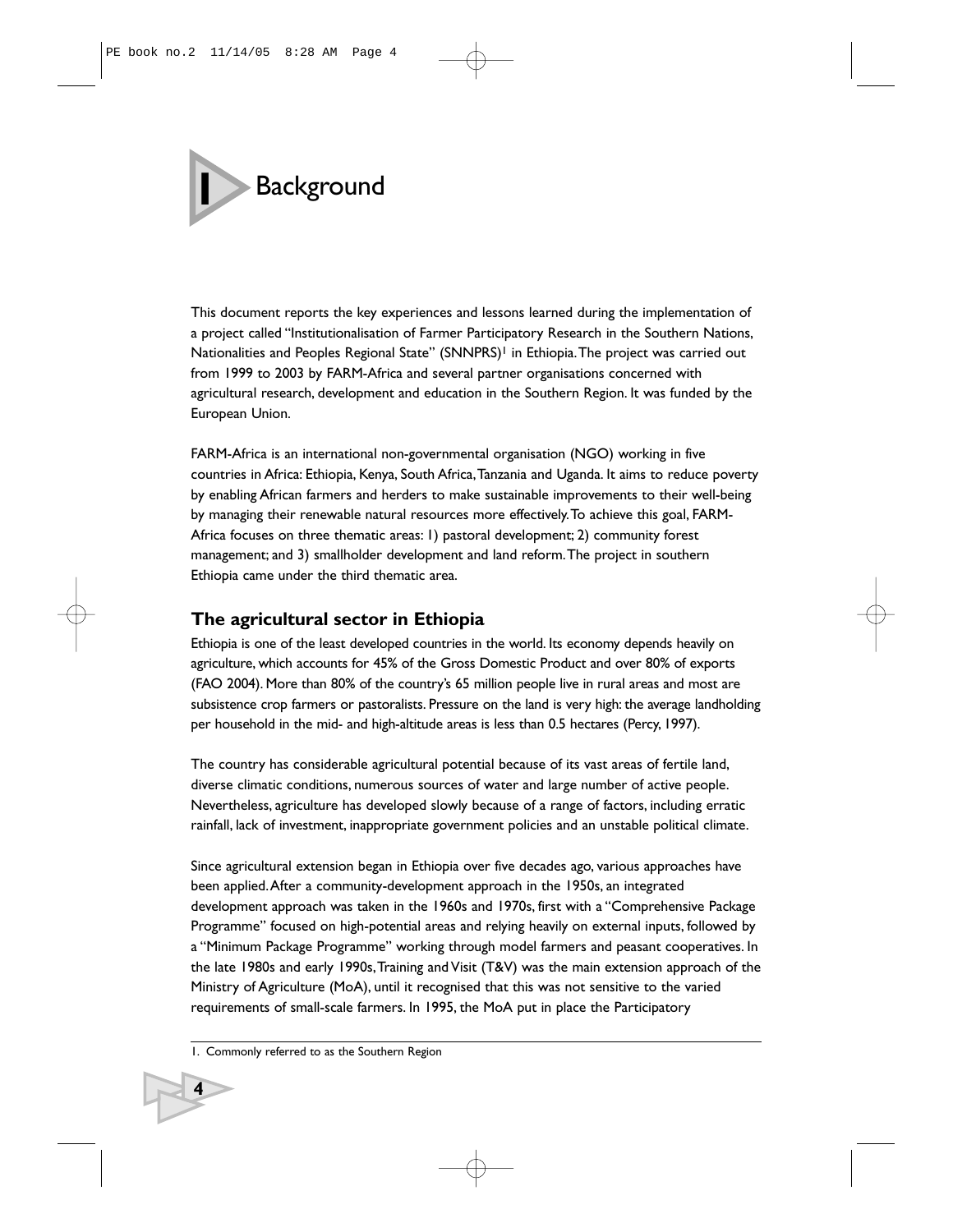Demonstration and Training Extension System (PADETES), which combined some aspects of T&V with the Sasakawa Global 2000 approach of bringing science-based technologies to small farms (Worku, 2000). PADETES relies primarily on large demonstration plots, involving farmers in their establishment and maintenance, in order to transfer new technologies.

Also in the mid-1990s, the Government of Ethiopia put agriculture at the centre of its economic policy by introducing the "Agricultural Development Led Industrialization" strategy. This emphasises the close integration of agriculture and industry with its drive to:

- enhance the production and productivity of small-scale farmers;
- assist the development of private-sector commercial farms; and
- improve infrastructure (irrigation works, roads, marketing facilities, input-supply services etc) for effective agricultural development.

Within this policy framework, PADETES was designed to improve agricultural extension by providing training, inputs and services, including credit, with the aim of transforming subsistence farmers into small-scale commercial farmers. In limited areas where rainfall and soils are favourable for the introduced technologies, PADETES brought benefits to some farmers but, in most parts of the country, the approach was not very effective. It put too much emphasis on quantitative achievements – extension agents were expected to meet quotas in terms of the number of farmers they convinced to adopt the technologies. It did not give adequate recognition to farmers' interests. It could not accommodate the great agro-ecological and socio-economic diversity in Ethiopia. It gave little attention to the issue of markets.Therefore the system came under review and a new "Pilot Extension Programme" was introduced in 2003.This was designed to maximise the impact of PADETES at household level. Originally it focused on pilot households in 52 *woredas* (districts) in the Southern Region. An Extension Communication Guideline was drawn up with a view to reaching more households beyond the pilot ones in the 52 woredas. Recently, a "Minimum Package Programme" was developed for food-insecure woredas beyond the pilot woredas.

This extension system assumes the existence of a well-functioning research system generating new technologies that can enhance farmers' yields and that the farmers can adopt. However, scientists working mainly on research stations, with little or no interaction with the small-scale farmers who make up the vast majority of Ethiopia's rural population, had difficulties in developing technologies appropriate for their needs and circumstances.The scientists gave too little attention to on-farm and adaptive research. Most of them had little knowledge or skills in participatory research, and little motivation to engage in it. Likewise, most extension workers lacked skills in participatory extension, and the linkages between research and extension were poor.The capacity of formal research and extension was inadequate in the face of the diverse problems of the farming communities living in remote and marginal areas. It was obvious that new approaches were needed to increase household food security and to produce more food for Ethiopia's growing population.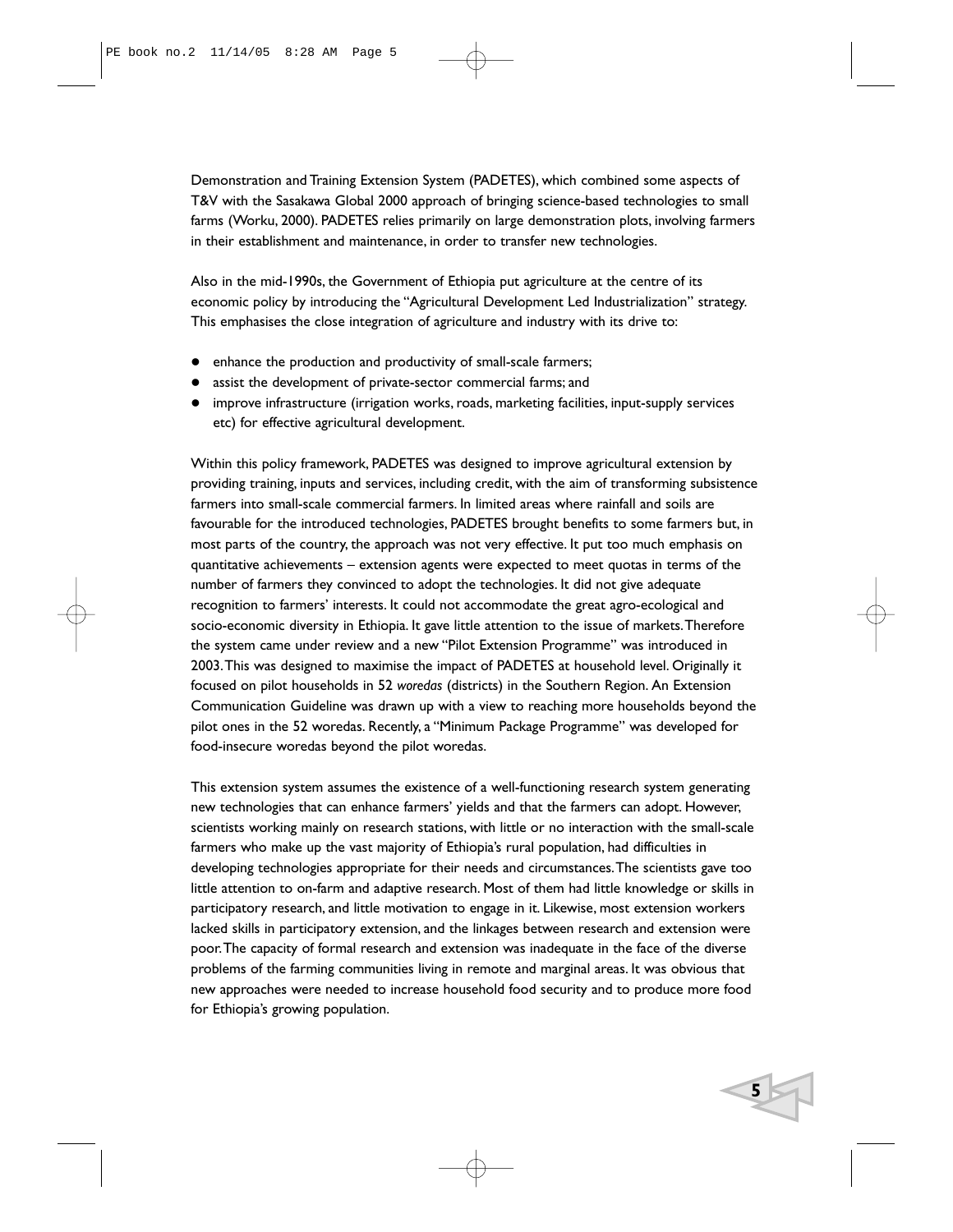# **Farmer Participatory Research in Ethiopia: concept and history**

Farmer Participatory Research (FPR) refers to the active participation of farmers and other stakeholders in agricultural research. It values scientists' and farmers' knowledge equally and underlines the complementary nature of both pools of knowledge in both generating and using technologies. In FPR, farmers are recognised as innovators and experimenters and are treated as equal partners with researchers and extension workers, rather than as passive end-users of the technologies (Biggs, 1989).As a complement to conventional on-station research, FPR improves the overall quality of the agricultural research process.

In Ethiopia, interest in farmer participation in research arose in the 1980s, when some of the limitations of previous research approaches – which had been primarily commodity oriented – led the national Institute of Agricultural Research (IAR; now the Ethiopian Agricultural Research Organisation, EARO) to adopt Farming Systems Research (FSR). Initially, the scientists used farmers

*Farmer Participatory Research (FPR) is an approach to agricultural research that involves farmers at all stages, including decision-making*  (Sandford & Reece, 1992).

primarily as informants but, over time, as they learned from practising FSR, they involved farmers more in the actual on-farm research and developed a "research-with-farmers" approach (Franzel & van Houten, 1992).

In the 1990s, some donor organisations became interested in participatory approaches that went beyond researcher-initiated FSR to involve farmers in all stages from identifying problems and potential solutions, through experimentation and assessment, to dissemination of the results.They supported several participatory research projects in Ethiopia, including:

- the Farmers' Research Project (FRP) carried out by FARM-Africa between 1991 and 1998 in the North Omo Zone of the Southern Region.As this was the forerunner of the project which is the subject of the present document, it is described in greater detail below;
- the African Highlands Initiative (AHI), an ecoregional programme of the Consultative Group on International Agricultural Research (CGIAR) which began work in eastern Africa in 1995 and focuses on developing participatory research methodologies;
- the client-oriented research projects carried out in Ethiopia by different groups of trainees from the Netherlands-based International Centre for Development-oriented Research in Agriculture (ICRA) since 1997;
- the Indigenous Soil and Water Conservation Programme Phase II (ISWC-II), financed by the Netherlands Government and coordinated by Mekelle University, which promoted Participatory Technology Development (PTD) based on farmers' innovations in land husbandry, from 1997 to 2001;
- the Pastoral Risk Management (PARIMA) project, working with the International Livestock Research Institute (ILRI) with support from the USA, which started in 1997 and uses Participatory Rural Appraisal (PRA) and Participatory Risk Mapping techniques with pastoralists in southern Ethiopia and northern Kenya;
- the PRIAM (Participatory Research for Improved Agroecosystem Management) project carried out by CIAT (International Centre for Tropical Agriculture) with support from the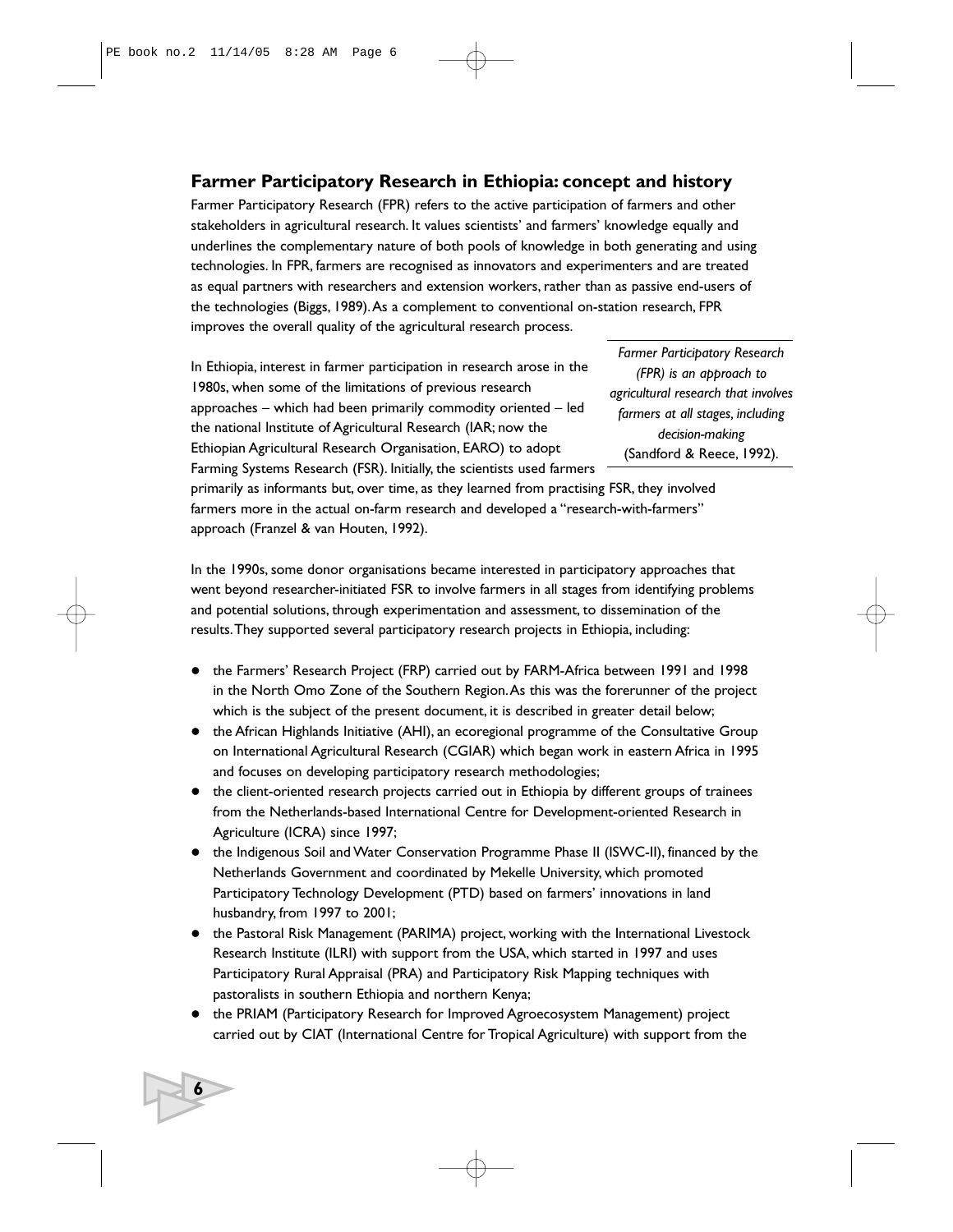Rockefeller Foundation, since 1997 – eventually incorporated into the Eastern and Central Africa Bean Research Network (ECABREN); and

• the Participatory Plant Breeding (PPB) project carried out by CIAT at the Alemaya, Awassa and Melkassa Agricultural Research Centres under ECABREN from 1998 to 2001.

In the latter part of the 1990s, some researchers in Alemaya and Mekelle Universities also started to work with farmers in PPB and Participatory Varietal Selection approaches in areas near the universities. In addition, some NGOs had gained experience in combining participatory research with extension, such as in the Farmers Field School approach used by Save the Children UK and the PTD approach used by Agri-Service Ethiopia. Many of the earlier experiences are reported in the proceedings of the national workshop on FPR held in 1992 (Sandford & Reece, 1992).

Although many development practitioners and some scientists in Ethiopia saw a need for farmer participation in research to generate appropriate technologies, most scientists were sceptical. Many of them did not consider participatory research to be proper science at all. They thought that farmer participation put an end to good research; it was rather a better way to transfer technologies, which they did not consider to be the task of research.When FARM-Africa launched the Farmers' Research Project in 1991, this was the attitude that prevailed not only in Ethiopia but also in other countries. Much had been written about farmer participation in research already in the 1980s, especially in the development literature from Europe (e.g. Biggs, 1989; Chambers *et al*, 1989; Farrington & Martin, 1988), but it was not a part of mainstream research anywhere in the world.

# **The forerunner: the Farmers' Research Project**

FARM-Africa initiated the Farmers' Research Project in order to promote FPR as an approach to generating and disseminating agricultural technologies that could increase the incomes of resource-poor families in a sustainable way. Funded by the UK Department for International Development (DFID), the project continued from 1991 through various extensions up to 1998. It tried to increase farmers' participation in research by:

- improving links between small-scale farmers, researchers and extension staff;
- developing a better understanding of how FPR can be conducted in Ethiopia; and,
- enhancing the capacity of NGOs and government organisations to engage in FPR.

The work was carried out in North Omo Zone and two special woredas (Derashe and Konso) in the Southern Region.This Region is very diverse in agro-ecological terms.About 90% of the inhabitants are engaged in agriculture, mainly subsistence mixed farming on fragmented landholdings. Because of the high population pressure at the higher altitudes, where most of the people live, the soils are heavily exploited. Environmental degradation and food insecurity are serious problems.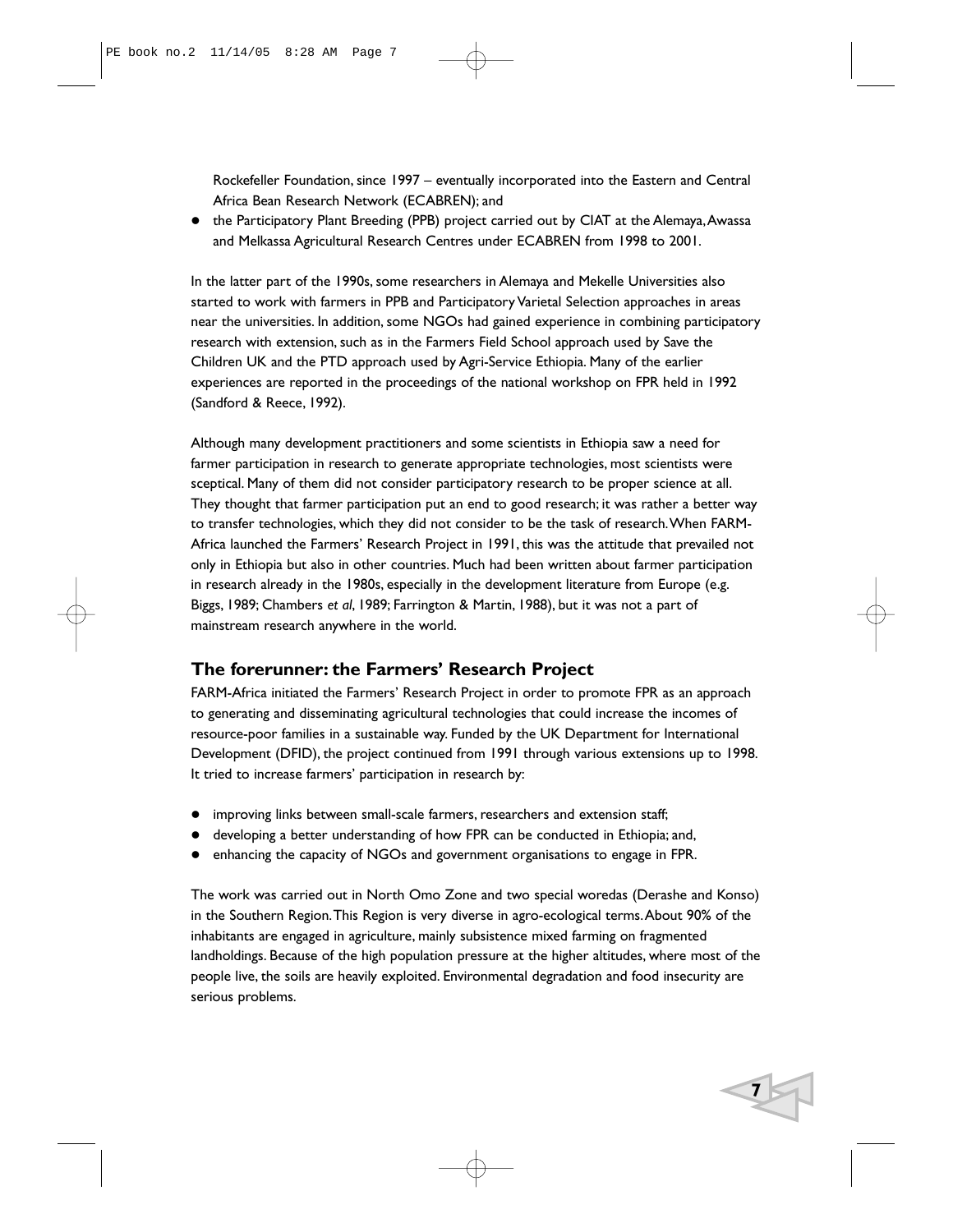At first, the Farmers' Research Project worked with other NGOs in the Region, enhancing their capacities to carry out FPR on the ground, and gradually drew in extension and research staff from government organisations. It eventually shifted its focus to working directly with government staff.The experiences made during this forerunner project are documented in the first booklet in FARM-Africa's Project Experiences Series, *Farmer Participatory Research in Southern Ethiopia:The Experiences of the Farmers' Research Project*.

The Farmers' Research Project disseminated information about the process, methods and outcomes of the FPR approach, which thus became better known among numerous individuals. However, the organisations in which these individuals worked did not embrace the approach. One reason was that, although the people working on the ground were enthusiastic, senior officials in their organisations – who are further from the field – had little understanding of the approach and therefore did not actively support it.The Farmers' Research Project gave little attention to specific ways to integrate FPR into the institutions. Moreover, the project worked primarily in only one zone in the Southern Region, whereas most of the institutional policy decisions are made at regional level.

The efforts of FARM-Africa and the other research projects and NGOs in participatory research and extension throughout the 1990s involved small, scattered and isolated groups of people.They were not systematically learning from and strengthening each other.The participatory approaches were not becoming part of the day-to-day work even within their own organisations.When "comparing notes" with each other in workshops convened by FARM-Africa, they began to realise that their efforts would have little impact in the long run if FPR could not be *institutionalised* within mainstream research, extension and education activities carried out by government organisations.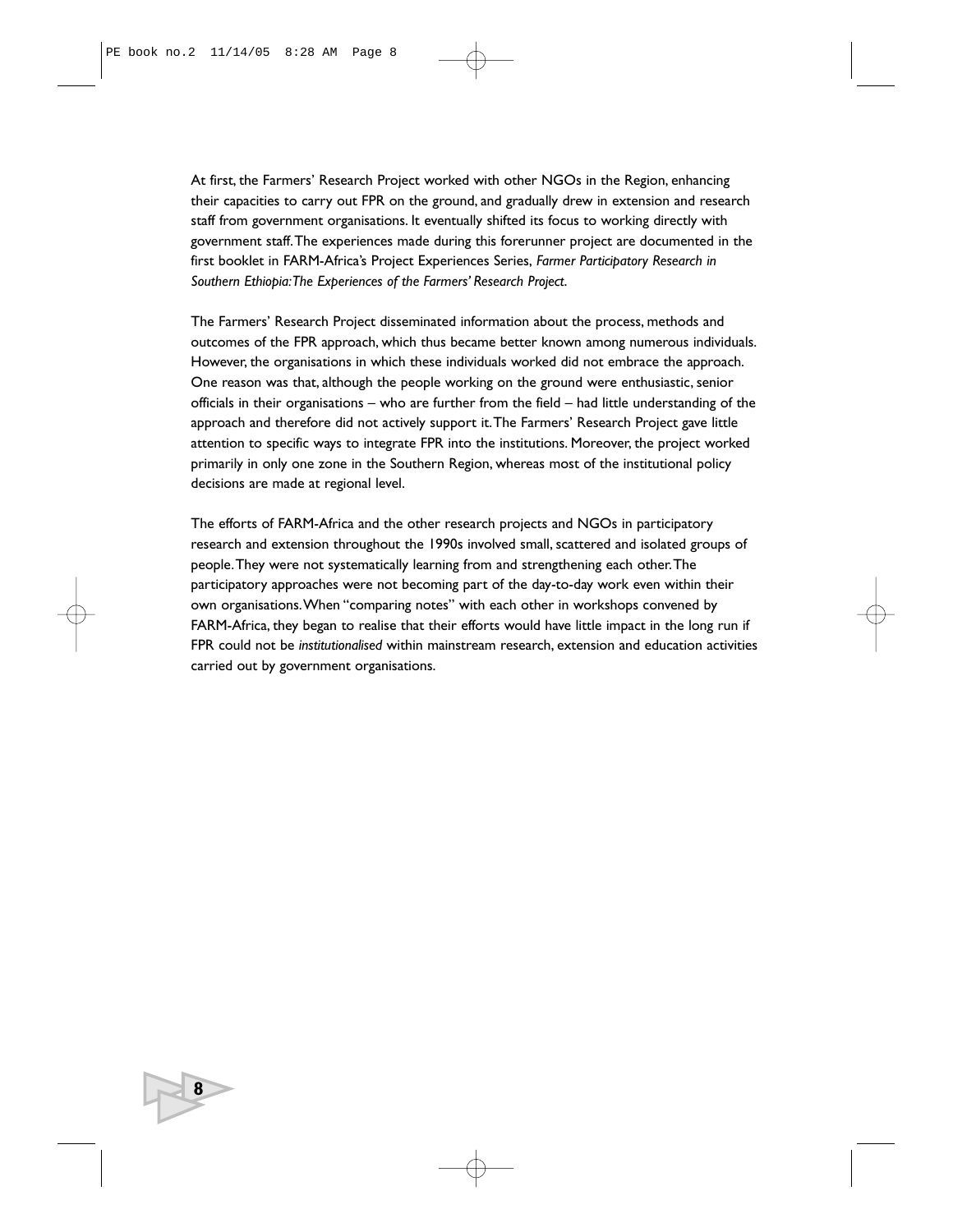# The project to institutionalise FPR in Southern Ethiopia **2**

# **A new project with a new emphasis**

In 1998, the major institutions of agricultural research, extension and education in the Southern Region reviewed the Farmers' Research Project (Aresawum *et al* 1998; Dakiye *et al* 1998, Sutherland & Sandford 1998).The outcomes were discussed at a workshop held in Awassa, the capital city of the Southern Region (FARM-Africa, 1999).The participants recommended that FPR be scaled up and integrated into agricultural research and extension by government organisations throughout the Region.They helped map out the practical steps needed to do this and suggested that:

- key decision-makers support the already existing policies that favour FPR, such as decentralisation and emphasis on people's participation;
- the Bureau of Agriculture (BoA) be mandated not only to do conventional extension but also to conduct on-farm trials;
- $\bullet$  the institutional leaders play a key role in promoting FPR as a means to improve the effectiveness of their organisations, and build links and create greater awareness of FPR through networking among senior managers and policy-makers;
- more emphasis be put on training frontline Development Agents (DAs) and some regionallevel experts who had not been included in previous training courses offered by FARM-Africa;
- more resources be invested in integrating FPR into agricultural research, extension and education; and,
- all institutions involved in technology development and dissemination plan jointly their use of resources so as to integrate FPR.

In a second workshop attended by senior staff of the BoA, the Awassa and Areka Agricultural Research Centres (ARCs), the Awassa College of Agriculture (ACA), the Bureau of Planning and Economic Development (BoPED) and FARM-Africa staff, the recommendations made in the first workshop were elaborated. From the outset, it was stressed that:

- a follow-on project should not just continue doing what the Farmers' Research Project had done thus far;
- $\bullet$  the conclusions from the first workshop, i.e. that FPR should be incorporated into the regular research and development work of government organisations, should be endorsed and implemented by government authorities in the Southern Region; and,
- FARM-Africa would support this incorporation if the various stakeholder organisations wanted it to do so, but only on the condition that the Government of the Southern Region clearly indicated its intention to incorporate FPR into its programmes.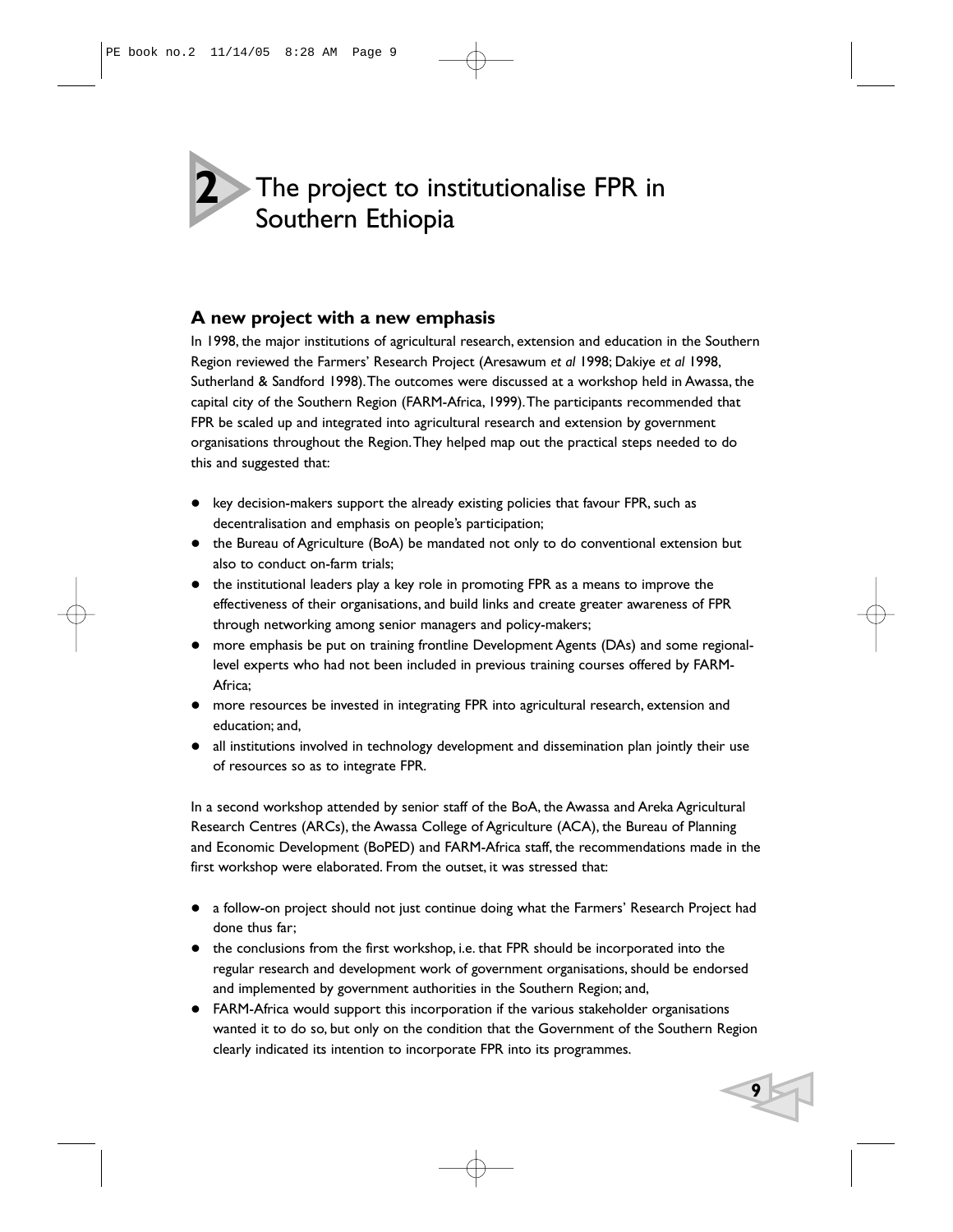#### **Box 1.** Key government stakeholder organisations in the project

**Bureau of Agriculture (BoA) / Bureau of Agriculture and Natural Resource Development (BoANRD)** Extension in Ethiopia is the mandate of the Ministry of Agriculture (MoA, later re-named the Ministry of Agriculture and Natural Resource Development, MoANRD). With decentralisation in the 1990s, more autonomy was given to the 14 regions in the country. The BoA in the Southern Region became primarily responsible for planning and delivering extension services in the Region, while the MoA focused on developing extension policies and procedures at national level.The BoANRD was established in 2003 to strengthen the provision of extension services by merging the extension activities of the BoA and the government agencies for Natural Resource Conservation and Development and for Coffee and Tea Development.The BoANRD has two departments – Extension and Regulatory – and comes under the Rural Development Coordination Bureau in the Southern Region. By the time the project to institutionalise FPR was launched in 1999, the official government approach to extension was the Participatory Demonstration and Training Extension System (PADETES). The BoA/BoANRD operates through Development Agents (DAs) at the level of the *kebele* (village area), the lowest level of government administration in Ethiopia.These frontline advisors are supervised and supported by extension managers and Subject Matter Specialists (SMSs) at woreda and zonal level. In 2003, a new structure – the Rural Development Coordination Office (RDCO) – was created at woreda level.The deputy head of the RDCO is the head of the Woreda Office of Agriculture.

#### **Awassa and Areka Agricultural Research Centres (ARCs) / Southern Agricultural**

**Research Institute (SARI)** When the project to institutionalise FPR was launched, the Awassa and Areka ARCs were under the administration of the BoA. Prior to that, the two centres had been accountable to the Institute of Agricultural Research (IAR). During the project, the centres became autonomous, with the Areka ARC being accountable to the Awassa ARC.Together, they have a total of 12 sub-centres, each with 1–5 ha for trial plots. Both centres are mandated to do research mainly on root crops.Areka is the national research centre on *enset*, a staple food in the Southern Region. Towards the end of the project, the ARCs were made part of the Southern Agricultural Research Institute, which has the mission to coordinate and support all agricultural research in the Region. SARI is mandated to develop, adapt, improve and introduce agricultural technologies through conventional and participatory means, in accordance with the Region's Rural Development Policy and Agricultural Research Strategy. Its mandate thus includes some aspects of extension. SARI is also responsible for developing ideas on research policy for the Regional Government.

**Awassa College of Agriculture (ACA) /Agricultural College of Debub University** Awassa College of Agriculture – which became part of Debub University when this was established in April 2000 – is an institution of higher learning that offers diploma, BSc and MSc programmes in agriculture. It seeks to prepare students to meet the country's needs to have manpower qualified in agricultural sciences.ACA is involved not only in teaching but also in agricultural research, which comes under its Research and Extension Coordination Office.

**Bureau of Planning & Economic Development (BoPED) / Bureau of Finance & Economic Development** BoPED is one of the main bodies of the Regional Government and is responsible for coordinating the planning and monitoring and evaluation (M&E) of sector bureaux in the Region, as well as the coordination and M&E of NGO activities. BoPED merged in 2003 with the Bureau of Finance to become BoFED.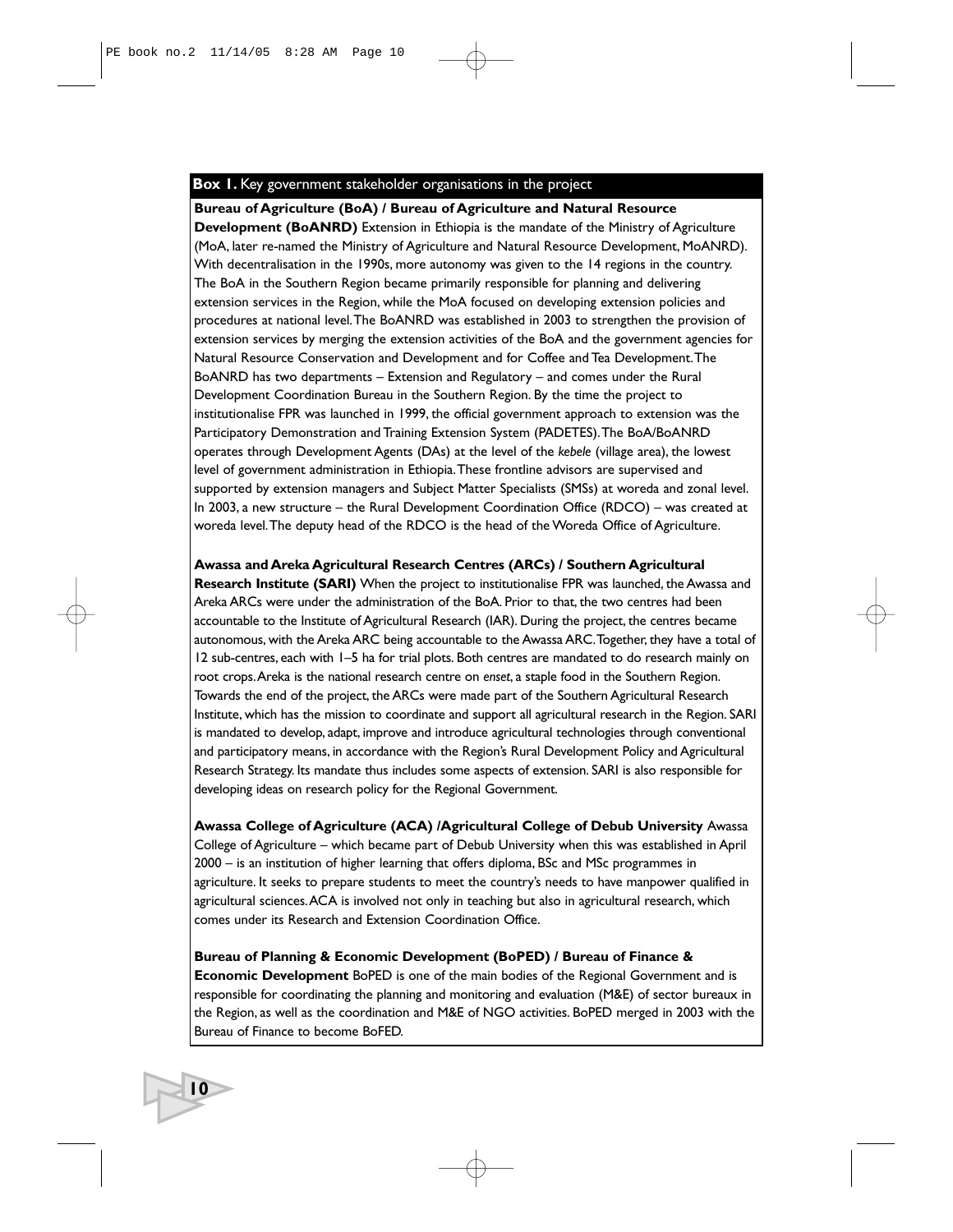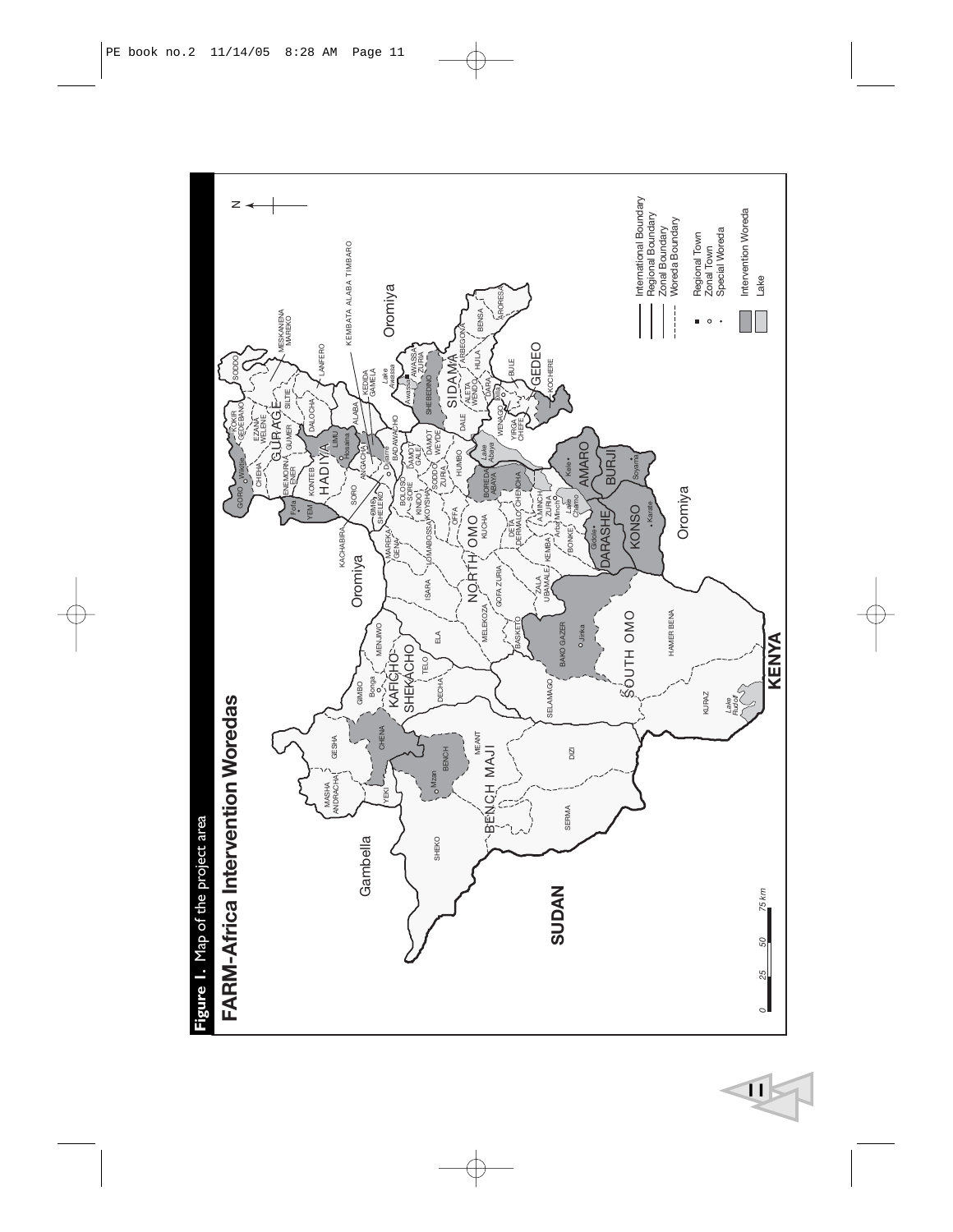With this understanding, the workshop participants developed a concept note for a new project that focused on facilitating the institutionalisation of FPR tools and approaches in the regular activities of the organisations involved in generating and disseminating agricultural technologies in the Southern Region.

## **The stakeholder organisations**

The project to institutionalise FPR was thus proposed by the key government organisations concerned (see Box 1), which agreed to implement it jointly.As BoPED had the mandate for overall monitoring and evaluation (M&E) of development activities in the Region, it was regarded as a key stakeholder in the project.

Another key stakeholder organisation was, of course, FARM-Africa itself.This new project constellation meant two major changes for this small NGO:

- an expansion in geographical coverage from only a small area to 14 woredas spread throughout all parts of the Southern Region (see Figure 1), which covers about 10% of Ethiopia and has about 12 million people; and,
- $\bullet$  a change in role from that of a technical project implementer  $-$  doing FPR with farmers and other actors on the ground – to that of a facilitator and backstopper, building the capacity of diverse stakeholder institutions to collaborate with each other and with farmers in FPR and to integrate the approach into their everyday work.

It is noteworthy that, in the planning of this project, farmers were not regarded as key players in institutionalising FPR. Building up FPR institutions among farmers was not included among the activities outlined in the original project document. It was only in the course of the project that the other actors realised the importance of institutionalising FPR also at the grassroots.

# **The project in brief**

**12**

The project document outlined seven outputs that were to be achieved by carrying out 27 activities over the period April 1999–March 2002, later extended until September 2003.The outputs and activities are presented in Figure 2 and are described only very briefly here.

A Steering Committee composed of the heads of the partner organisations in agricultural research, extension, higher learning and regional planning was set up to guide the process of institutionalising FPR – a concept that was expanded in the course of the project to "Farmer Participatory Research and Extension" (FPR/E). The Steering Committee, in turn, created a Technical Team, composed of one technical officer from each organisation, to be responsible for day-to-day coordination of project activities. Planning and monitoring by members of these two groups stimulated them to reflect on what changes were needed within their institutions to allow FPR to be practised effectively.

The centre of attention in the institutionalisation process was capacity building.The project ran courses on PRA, Participatory On-Farm Trials (POFTs),Training of Trainers (ToT) and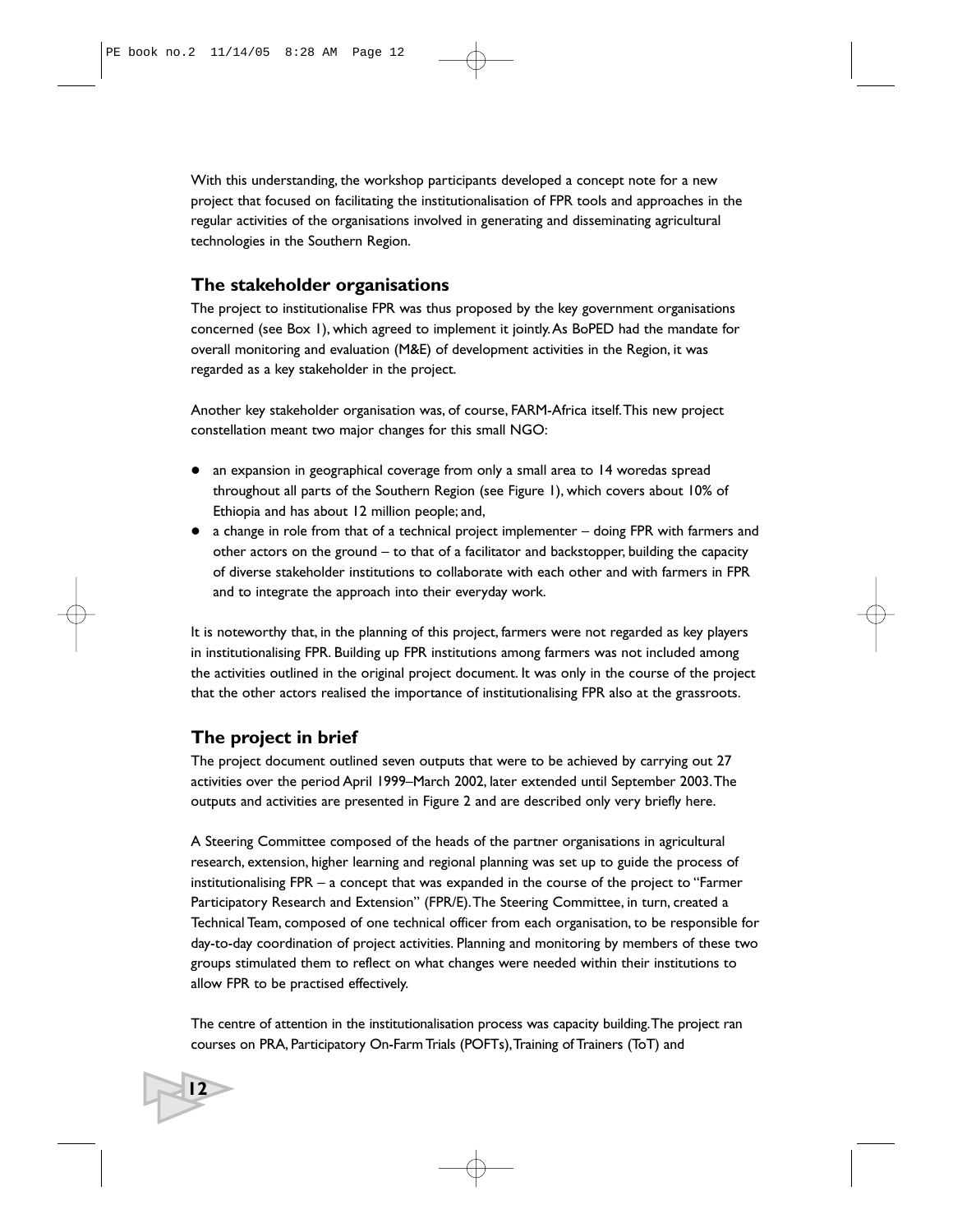Participatory Monitoring and Evaluation (PM&E), sponsored staff and partners to attend FPRrelated workshops and conferences, and organised travelling seminars for ACA students and staff. It made great efforts to help incorporate FPR, participatory extension and participatory learning approaches into the curricula and teaching in ACA as well as in institutes for training DAs.

The PRA courses were usually linked with diagnostic studies conducted in the field together with farmers, followed by joint design and implementation of POFTs. Each partner organisation decided to conduct its own POFTs with different groups of farmers, so as to gain hands-on experience in the entire process of FPR.Technologies that had been tested and proven by farmers were disseminated through the government extension service and through farmer-tofarmer communication.Wherever necessary, the project tried to help farmers link up with sources of inputs.

In the communities where diagnostic studies had been carried out and POFTs were conducted, the partner organisations encouraged community members to set up Farmers' Research and Extension Groups (FREGs) to coordinate the local research and extension initiatives (Box 2). This was an activity that the project introduced after realising that institutionalisation of FPR/E requires the establishment and strengthening of appropriate forms of farmer organisation.

Gender issues were a focus of discussion within the courses and in the interaction with farming communities.The concerns and interests of both women and men were taken into account in selecting topics of POFTs.Women were encouraged to take active part in the analyses, experimentation, information-sharing and community organisations, such as the FREGs. Monitoring, evaluation and reporting at all levels reflected gender-differentiated data, which were used as a basis for discussing biases and need for further change.

The project organised workshops, seminars and multi-stakeholder fora on FPR/E involving organisations also from other parts of Ethiopia and even from other countries.These meetings were designed to stimulate mutual learning and to create awareness among decision-makers in government organisations and among donors. Still more widespread awareness was created by publishing articles in newspapers, magazines and books, by broadcasting information on the

#### **Box 2.** Farmers' Research and Extension Groups (FREGs)

A Farmers' Research and Extension Group is a small group of farmers, usually 5–7, composed of community members who are selected by the community using such criteria as aptitude for research, social acceptance, gender, age and ability to communicate. FREGs have the following roles to play:

- $\bullet$  to facilitate smooth contact between farmers, DAs and researchers
- to facilitate and coordinate the efforts of farmers, DAs and researchers in FPR/E
- $\bullet$  to support, promote and develop FPR/E in the area
- to initiate the generation and dissemination of FPR/E results and the lessons learnt
- to facilitate farmer field days, evaluations and other meetings on FPR/E
- $\bullet$  to help identify and select farmers to carry out POFTs.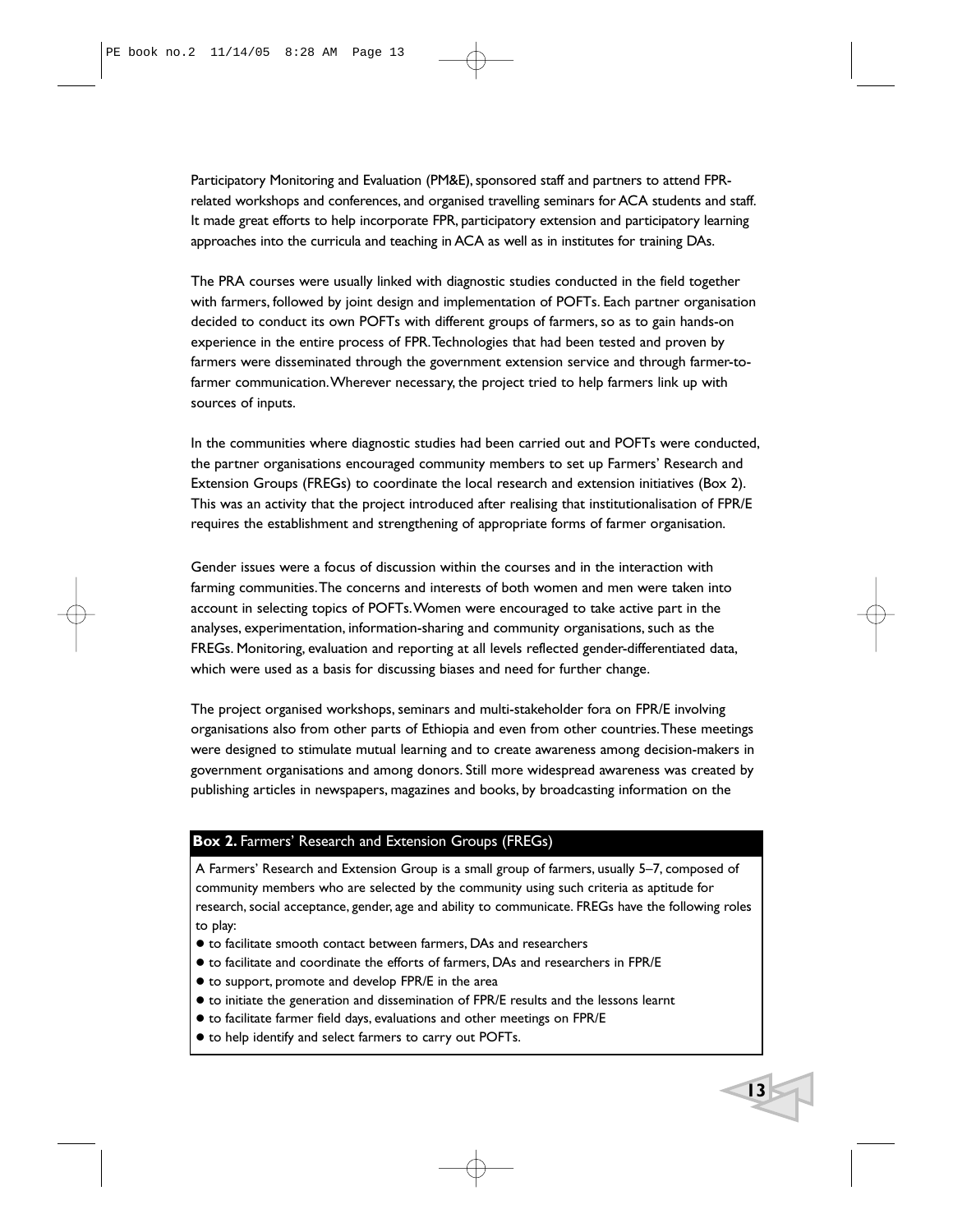radio and by printing and distributing brochures and posters. Policy-makers and other high- and middle-level decision-makers in government institutions were taken to visit examples of FPR/E in the field.

In order to establish a more permanent reference base, the project assisted the partner organisations in building up small collections of publications and other information on FPR/E from various outside sources. In addition, the project partners themselves brought out publications on their experiences and jointly compiled an FPR/E guideline based on these (Ejigu & Pound, 2002).As a means to learn from and improve the FPR/E activities, the project developed and applied a methodology for monitoring and evaluating them jointly.The PM&E guideline issued by the project (IIRR & FARM-Africa, 2001) was based on inputs from the partners after they had taken part in PM&E training workshops.

An important element in enabling learning about institutionalising FPR/E – and thus stimulating the institutionalisation process – was the series of peer reviews and topical M&E exercises carried out regularly by teams of individuals from the major organisations involved: BoA, the ARCs,ACA, BoPED and FARM-Africa.

# **The agreed indicators of success**

**14**

According to the project document, FPR would be considered "institutionalised" if, by the end of the project:

- staff members at all levels in the concerned institutions had a clear awareness of and appreciation for the concept and philosophy of FPR;
- the staff members had acquired knowledge and developed skills to plan and implement FPR;
- institutional structures were created that facilitate the incorporation of FPR approaches;
- adequate resources were made available in terms of skilled staff, funds and logistical support for implementing FPR;
- effective linkages were created between the relevant organisations and the farming communities so as to enhance coordination and experience sharing; and
- adequate incentives were made available to encourage staff to adopt FPR tools and procedures and to develop respect for farmers' knowledge and skills.

The relative success and failure in achieving institutionalisation of FPR during the project period, according to these indicators, and the constraints that had to be dealt with along the way are discussed in the sections on "How the project changed people and institutions" and "Major challenges in the institutionalisation process". But first, the elements in the project that were most important in moving towards "co-research" in agriculture are highlighted.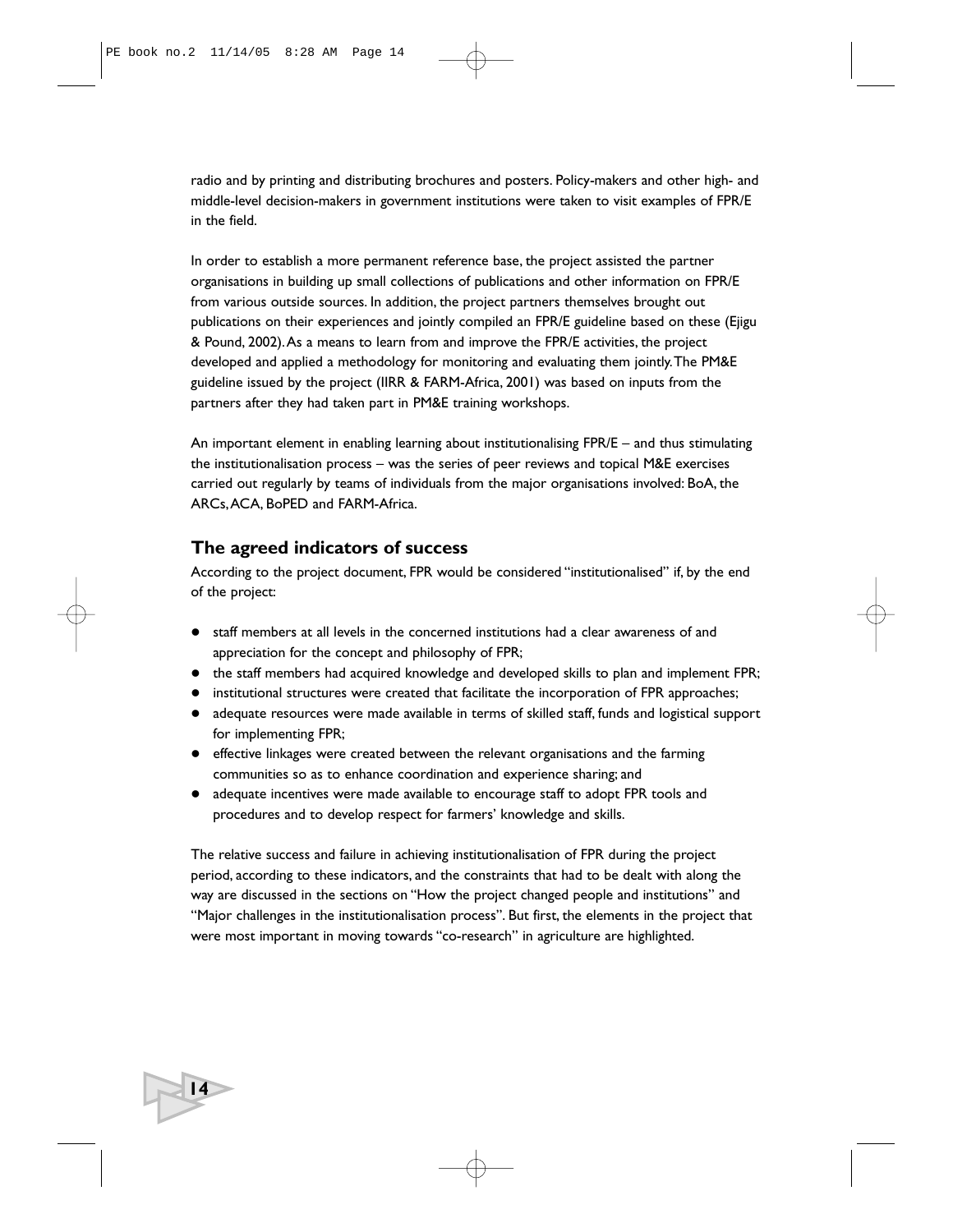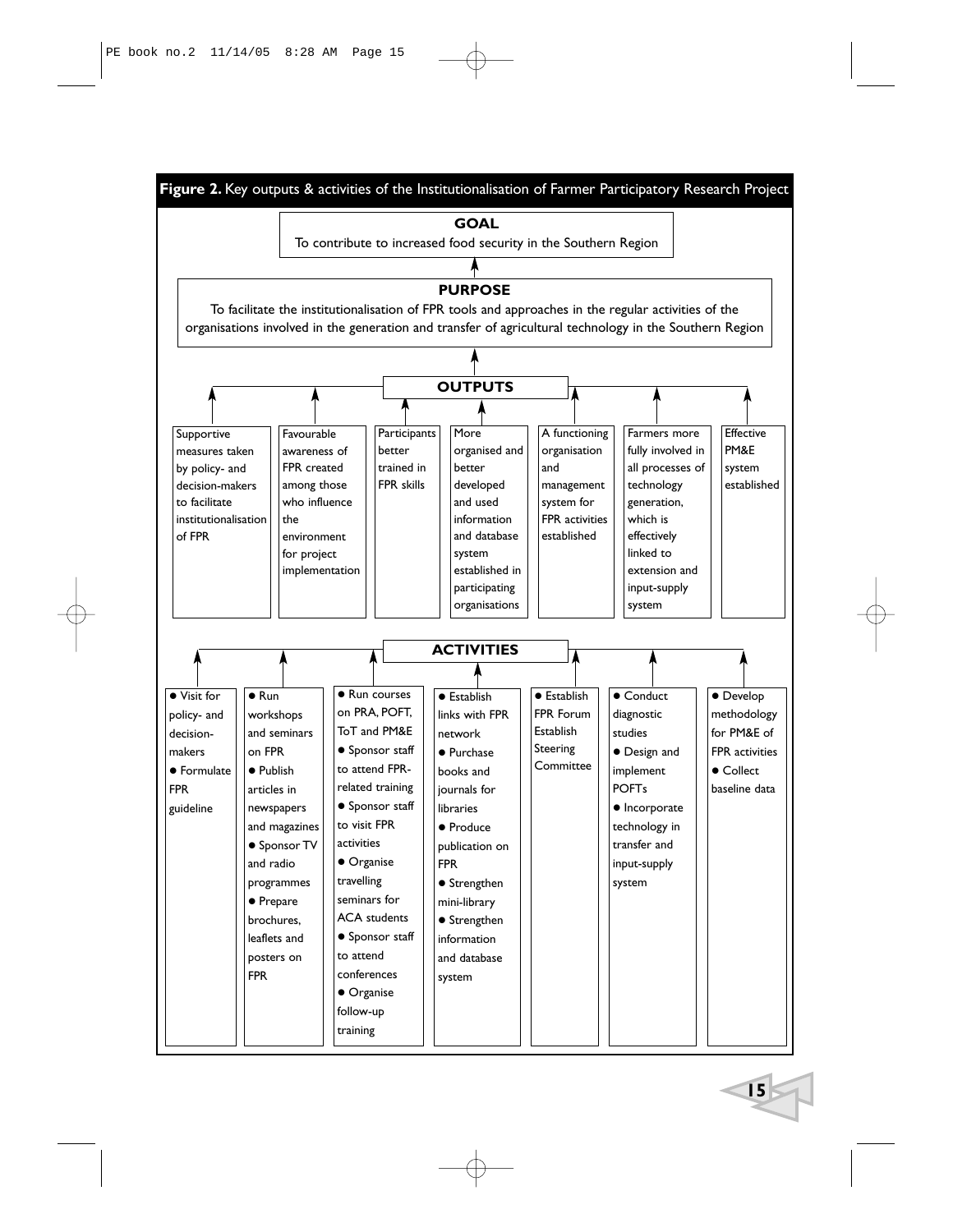**3** Key elements in the institutionalisation process

Reflection by all stakeholders during the mid-term evaluation (Waters-Bayer *et al* 2000), the final evaluation (Waters-Bayer & Teklu 2002) and a subsequent impact assessment (Opondo *et al*, 2003) revealed that the following elements were key to the institutionalisation process:

- finding common working definitions;
- establishing a wide knowledge base;

**16**

- ensuring good documentation and dissemination;
- setting up multi-institutional support structures; and
- accommodating the dynamics of change.

### **Finding common working definitions**

Throughout the life of both the forerunner Farmers' Research Project and the new project to institutionalise FPR, the stakeholders repeatedly grappled with the concept of "Farmer Participatory Research" – and this was part of the process of learning from each other and taking ownership of the concept. It started in the workshop organised by the forerunner project in 1992, when the participants came up with a working definition of FPR as an approach to agricultural research that involves farmers at all stages, including decision-making (Sandford & Reece, 1992).And it continued for the next ten years, while project partners gradually moved towards "collegiate research" (Biggs, 1989), in which farmers are recognised as innovators and experimenters and become equal partners of scientists and extension workers.

In the second FPR Forum in 2000, when looking at the processes being experienced in the field, the participants realised that, because FPR is carried out by and with farmers under their conditions, both knowledge development and technology dissemination are taking place at the same time.Therefore, the participants adopted the term "Farmer Participatory Research and Extension" (FPR/E) to describe the approach, although the meetings continued to be called simply "FPR Fora".The Farmers' Research Project had given its main attention to farmers' identification of problems to set the research agenda, but the experiential learning process over the years revealed that FPR is inextricably intertwined with participatory extension.The partners in the institutionalisation project were able to incorporate aspects of extension into further project work but, if the concept of participatory extension had been considered from the outset, the project could have included more specific activities related to this.

Likewise, the concept of "institutionalisation" was repeatedly discussed while designing and launching the project; at various workshops and other meetings involving the different actors; and during the numerous evaluation exercises over the years.These discussions led to a better understanding of the concept and contributed to the institutionalisation process.The general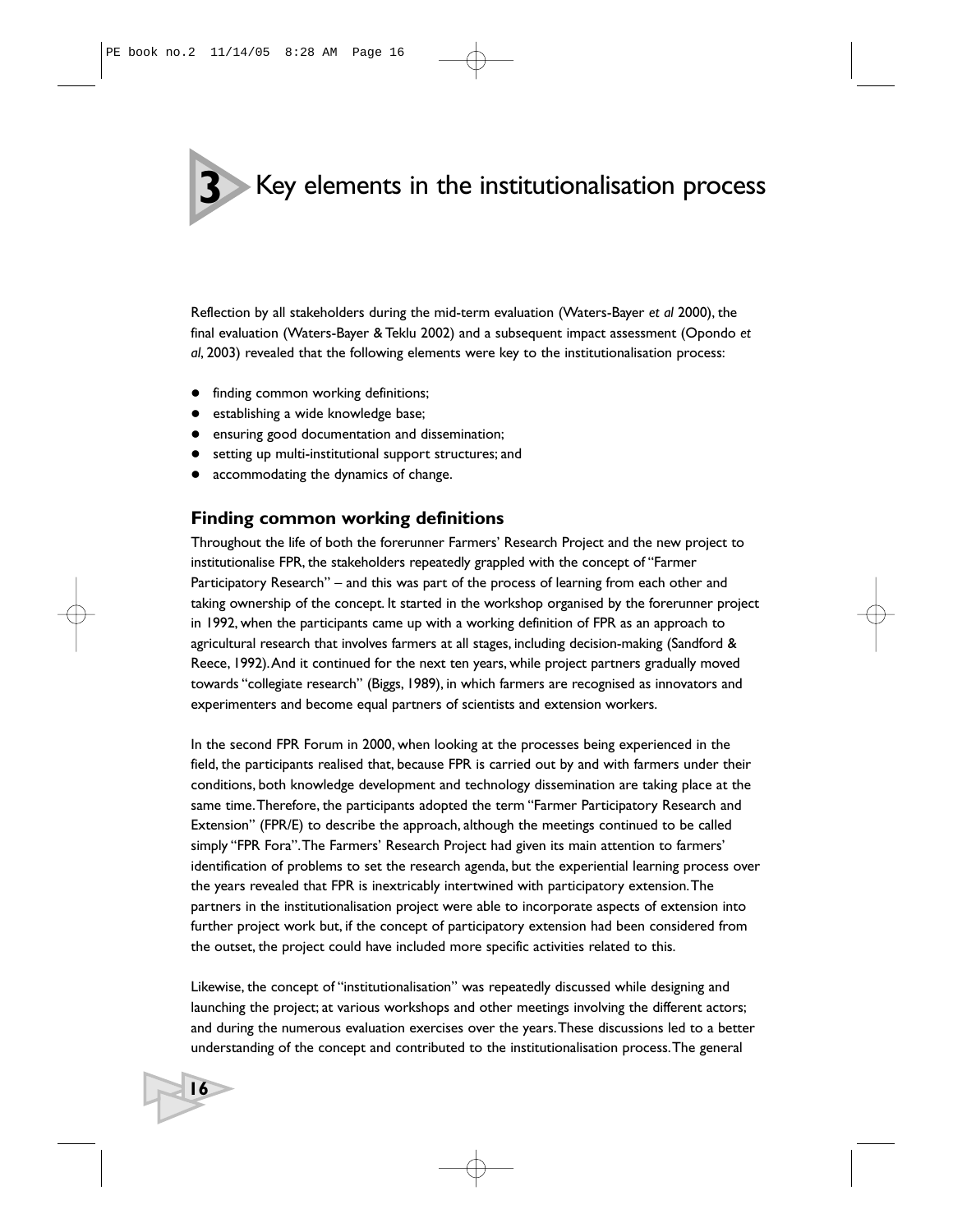consensus (Box 3) was that institutionalisation of FPR means the incorporation of FPR tools and approaches into the government organisations of agricultural research, extension and higher learning, with FPR ultimately becoming part of normal activities. Later in the project, the partner organisations realised that institutionalisation also includes anchoring FPR/E within grassroots institutions of rural communities, which could continue a farmer-led process and draw in research and extension staff to support local efforts.

#### **Box 3.** Institutionalisation

Institutionalisation is a process through which new ideas and practices are introduced, accepted and used by individuals and organisations so that these new ideas and practices become part of "the norm". Institutionalisation of a new approach involves change and development within the targeted organisations. It is more than a policy or intention, more than a strategy or plan, and more than an activity or method.

Source: Sutherland (2000)

Before trying to promote the FPR approach on a wider scale, it was necessary for each of the partner organisations – BoA,ACA and the two ARCs – to test and practice it at the grassroots in a small pilot area. Conventional attitudes towards farmers' participation in research can change only through first-hand experience of how FPR works and seeing evidence of its impact. Therefore, rather than preaching the approach within the various organisations, FARM-Africa encouraged the partners to learn about FPR by doing it themselves. FARM-Africa had itself taken this approach during the Farmers' Research Project.The staff – working together with NGOs, government organisations and farmers in the project area – had gone through all six steps in the process of FPR/E (see Figure 3) and thus developed in-depth knowledge of the

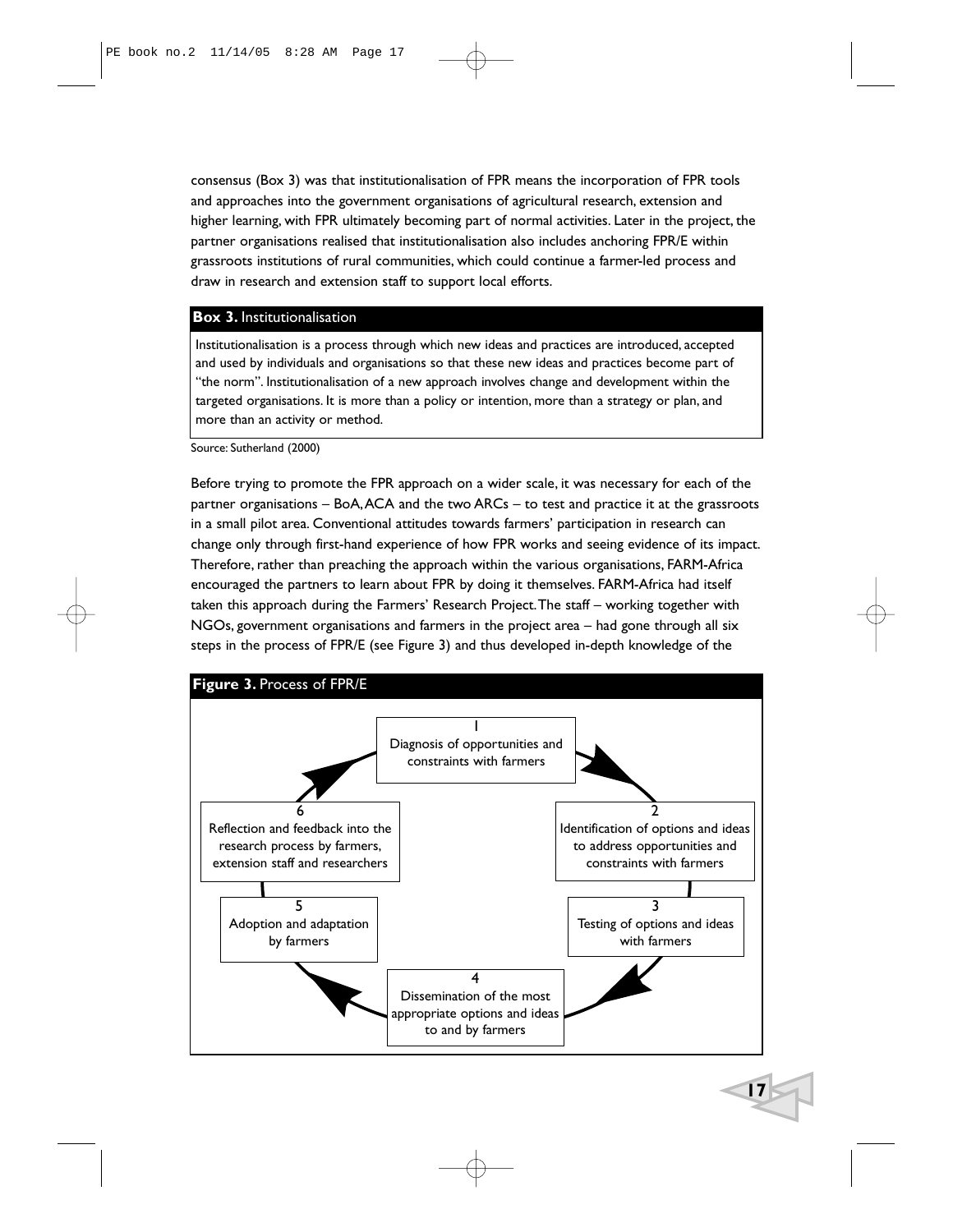approach, as well as skills in applying it within the Ethiopian context.Without having had this experience in doing FPR/E, it would have been impossible to consider institutionalising it.As one of the pioneers in FPR/E in Ethiopia, FARM-Africa gained the confidence and provided the evidence to be able to catalyse a change in attitude towards this approach within government bodies. Similarly, staff members in each of the organisations involved in the institutionalisation project needed to test and practise the approach themselves – to learn by doing – and to use their own examples as a basis for learning and stimulating change within their organisations.

## **Establishing a wide knowledge base**

The process of FPR/E revolves around building, assessing and sharing different types of knowledge. In order to institutionalise FPR/E, a wide base of knowledge in the approach and methods had to be established within the stakeholder organisations.The methods should serve not only to help "outsiders" (scientists and DAs) understand farmers' problems and opportunities; they should also – and even more importantly – enable farmers to understand their own resources, constraints and opportunities. Capacity building in FPR/E should enable the staff in agricultural services to facilitate such processes in ways that strengthen farmers' confidence and ability to take the lead in local agricultural research and development activities. FARM-Africa therefore set up a strong training programme to increase knowledge of FPR/E and to enhance facilitation, communication and planning skills both in government organisations and in farming communities.

The courses in PRA, POFTs,ToT and PM&E each lasted about 10–12 days, including both classroom sessions and practical fieldwork.The participants were encouraged to make critical reviews.Their assessments, as well as findings from monitoring in the field, were incorporated into the training process (Figure 4). Immediately after the training, the participants were expected to carry out follow-up activities in their working areas, involving other colleagues. They also gave feedback at woreda level in the presence of senior members of the Office of Agriculture, SMSs and officers from the Rural Development Coordination Office (RDCO), so as to spread awareness of FPR/E even more widely within the government system.

The fora, workshops and field visits organised by the project also played an important role in spreading knowledge about FPR/E.They provided opportunities for diverse experiences, from both within and outside the project (including experiences from abroad), to be shared and discussed. During these events, farmers' contributions about their own POFTs were very effective in making clear what farmer participation is and opening the eyes of scientists and policy-makers to farmers' capacities to do research. In addition, the project supported staff from the partner organisations to attend national and international fora related to agricultural research for development.

## **Ensuring good documentation and dissemination**

To complement these learning opportunities and support continued implementation of FPR/E, the project published the *Farmer Participatory Research and Extension Guideline* (Ejigu & Pound, 2002). Intended for trainers and practitioners in farming communities, public institutions and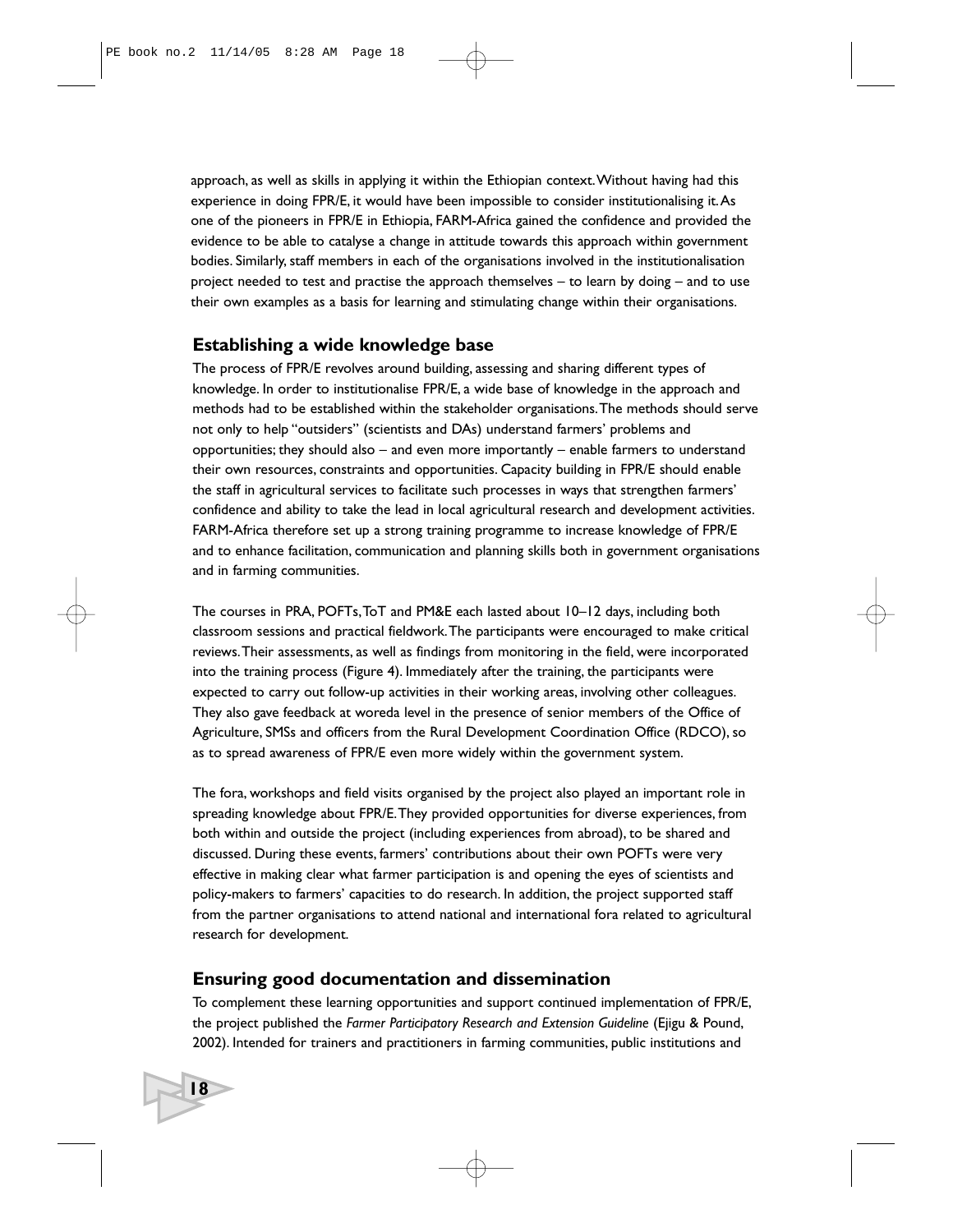#### **Figure 4.** FARM-Africa's participatory training process to institutionalise FPR/E

#### FORMAL TRAINING:

courses in PRA, POFT,TOT and PM&E each running over 10–12 days

#### REFRESHER TRAINING

A 3-day refresher course for those facilitators who have already attended the formal training and who have planned training courses in their working area. The main focus is to enhance facilitation skills and build confidence by preparing for the training courses (using rehearsals and self-critique to finalise the plans).After this refresher training, participants should be able to facilitate training with little or no support and to carry out joint training courses with facilitators from other zones and woredas.

#### FOLLOW-UP TRAINING

Trainees returning from the formal training propose similar training for their colleagues as follow-up activity.They produce details of the training process and involve other resource persons, and may request coaching or feedback sessions in which their line managers, team leaders and senior officials may take part.

## WOREDA/ZONE-SPECIFIC **TRAINING**

Both the classroom sessions and fieldwork in the training are conducted in the local area so that the trainees can relate the training to their own working situation.They can then integrate the outcomes (e.g. field surveys, extension plans, POFTs) into their workplans.

#### ACTION ORIENTATION

Training is tailored to a specific action, so that the training is followed immediately by a predetermined output, e.g. trainees employ methods learnt to undertake a baseline survey, to facilitate a community action plan, to design a project proposal, to assess training needs, or to make plans for POFTs, extension work, or monitoring and evaluation.

#### SHARING The process, findings and lessons learnt are shared amongst all stakeholders.

#### ACTION

Trainees/facilitators implement activities on the basis of their own findings and outcomes from the training course.This provides a good opportunity for additional learning and to integrate practical cases, examples, improvements and challenges into subsequent training events.All of this leads to increased confidence and behavioural change.

The success of the entire process is highly dependent on the quality of the planning, organising and implementing of the training. It is essential that the process is accompanied throughout (before, during, immediately after and long after the training) by genuinely participatory monitoring and evaluation.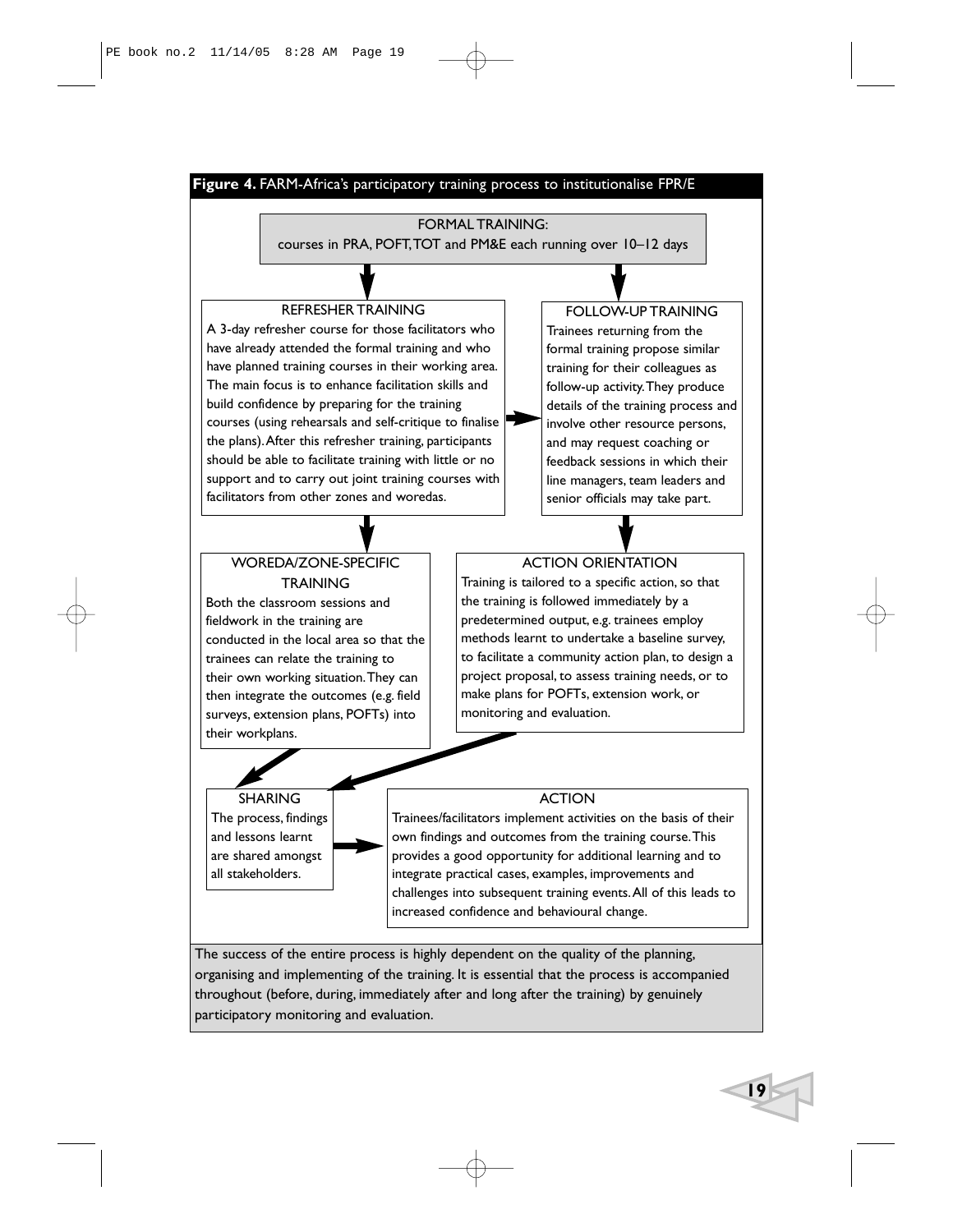NGOs, it introduces the concept and principles of FPR/E, highlights the key elements in the process, and presents various tools that can be used at different steps. Practical cases and examples are included from the project areas and elsewhere. FARM-Africa disseminated this publication widely. It is complemented by training manuals that have much the same content but a more practical format for handy reference (Box 4).

#### **Box 4.** FPR materials produced by FARM-Africa

- **•** Farmer Participatory Research and Extension guideline
- Participatory Monitoring and Evaluation guideline
- Training manual series on PRA, POFTs, PM&E and ToT
- Video films on:

**20**

- PRA *(available in English and Amharic)*
- Institutionalisation of FPR in the Southern Region *(available in English only)*
- Benefits of the institutionalisation of FPR in the SNNPRS *(available in English and Amharic)*

According to the final evaluation and the impact assessment, the documentation and dissemination of the experiences made during the project contributed to enhancing knowledge in FPR/E at various levels in agricultural research, extension, teaching and policy-making.The printed materials that were distributed during and after major training events, including the results of their evaluation, enabled the government staff to plan, organise and implement participatory training themselves.The documents made it easier to include important new stakeholders, such as the Agricultural,Technical,Vocational, and Educational Training (ATVET) colleges established in 2002, because ready-made reference materials tailored to the Ethiopian setting were available.The collaboration of different stakeholders in compiling the documentation served in itself as a means of stimulating joint reflection and learning.The documents and their production helped increase all players' understanding of the importance of continually reviewing approaches on the basis of practice as part of an interactive and neverending learning process.

## **Setting up multi-institutional support structures**

In 1999, when the project began, existing government structures for carrying out research and extension already favoured the integration of FPR/E.Agricultural extension structures were in place all the way down to the level of farming communities, where over 10,000 DAs were working.The Region had two research centres and 12 sub-centres with a total of 120 researchers, not counting technical assistants and fieldworkers. It was important to mesh these existing structures with the support structure for the project, so that the key players would take active part in the process of institutionalising FPR/E and would not regard it as something outside of their core work.Therefore, the project's Steering Committee was composed of the heads of these stakeholder organisations.These, in turn, set up a Technical Team of technical staff from each of their institutions to attend to the day-to-day business of institutionalising FPR/E.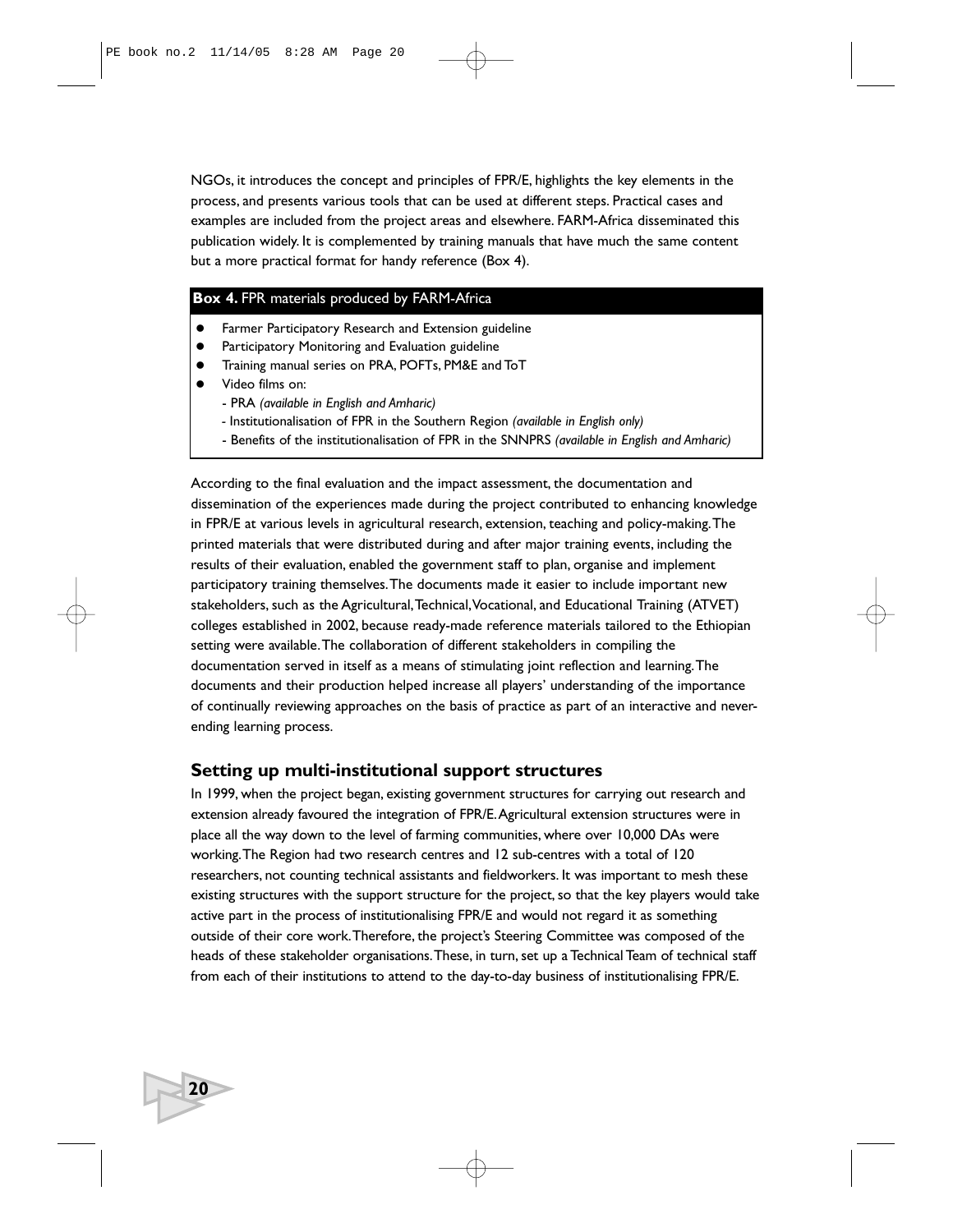Although all the organisations had agreed on the importance of institutionalising FPR/E, the Steering Committee functioned poorly, i.e. did not hold regular meetings and did not always follow up decisions made at meetings.The Committee members, holding high-level offices, were over-committed and had other pressing business, particularly the challenges of decentralising government administration to woreda level and the consequent staff and organisational changes.The Committee could devote little attention to actually steering the project. In contrast, most members of the Technical Team were active and worked well together, e.g. in planning joint training activities.This additional structure proved to be very important for the institutionalisation process.

In the farming communities, the FREGs played a leading role as support structures for facilitating FPR/E.The diverse and complex situations in which most small-scale farmers live demand the mobilisation and coordinated use of resources and knowledge from both government and community institutions.The FREGs were mandated to lead the local research and extension process, bringing together different actors (farmers, DAs and sometimes also scientists) to do effective FPR/E.Through time, they assumed the responsibility to mobilise the actors themselves by organising field days, farm visits and other forms of farmer-to-farmer communication.They were supported in this work by the kebele authorities, some of whom were FREG members.

## **Accommodating the dynamics of change**

The Ethiopian institutional landscape has been in a state of flux since the early 1990s, when a process of decentralisation started.The regional Bureaux have gained more decision-making powers, while the bodies at the federal level, such as the MoA, deal with national policy issues and coordinating and facilitating activities at regional level. Decentralisation and restructuring of government administration continued throughout the project period. New institutions emerged and some institutions merged at regional level.Administrative boundaries were changed: some woredas were combined and others split.The woredas gradually gained more power to plan and to allocate budgets, and some specialists from the regional and zonal levels were transferred to the woreda level. Staff in all government bodies had to spend a great deal of time attending an even higher number of administrative meetings than normal.

These changes led to high staff turnover in the government offices. Some people who were already familiar with FPR/E were moved to other positions and replaced by staff with little or no knowledge of the approach.This slowed down the institutionalisation process, as the newly assigned individuals – especially those in senior positions – did not support FPR/E until they became aware of its benefits.Therefore FARM-Africa had to respond flexibly, to include new people in what should have been "refresher" training, and to target the new institutions and staff in its communication and information work. Here, the workshops – and especially the field visits – played an important role.The heads of extension and of the newly established RDCOs at woreda level were invited to join in order to generate their enthusiasm and gain their support for the ongoing process of institutionalising FPR/E.As all of these activities were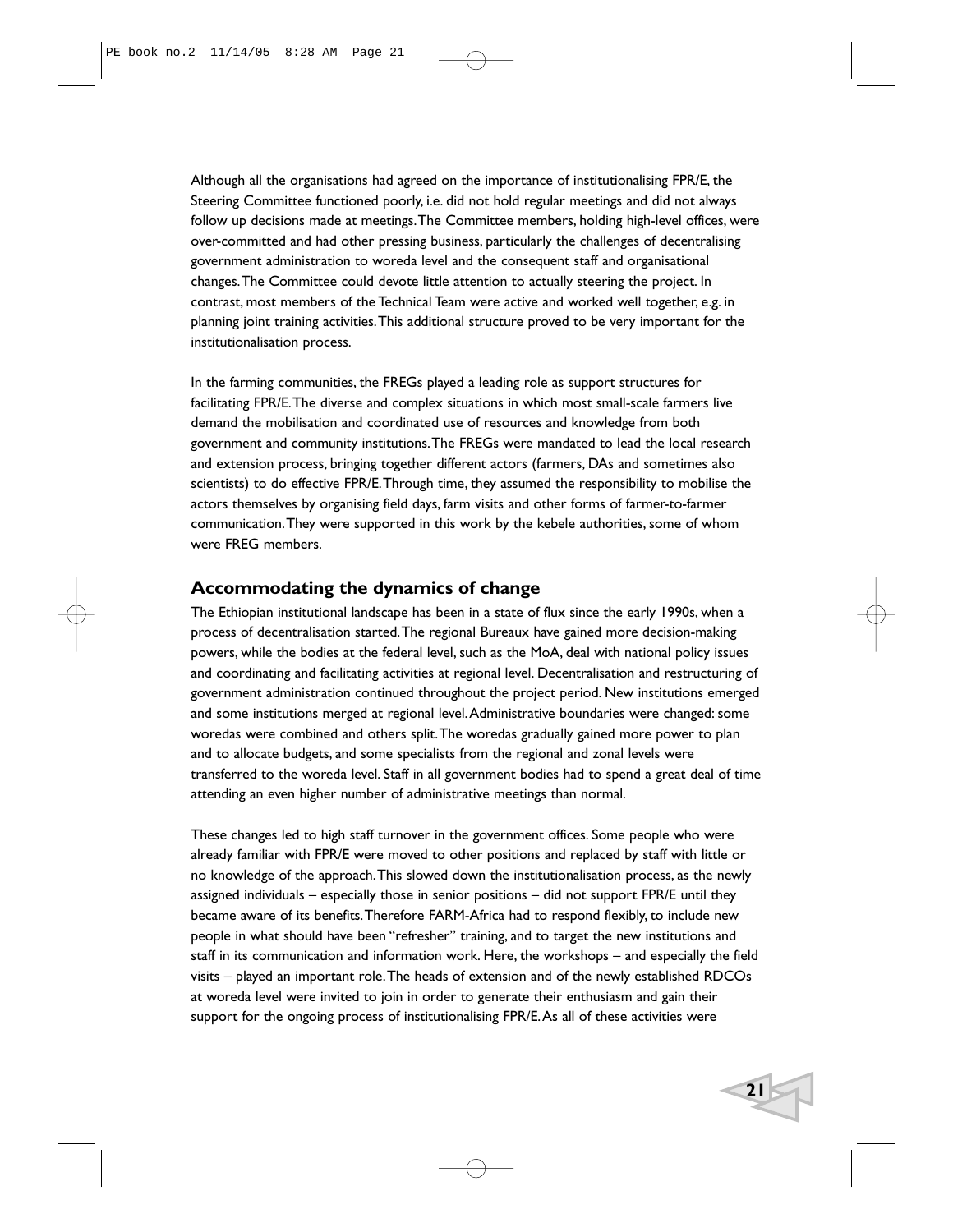organised and carried out by government staff, with FARM-Africa playing only a facilitating role, the newcomers learned about FPR/E directly from staff in their own institutions.

When the project to institutionalise FPR began, the MoA was giving a nine-month course to train DAs in agricultural practices and extension work. Because the decentralisation to woreda level created a need for a much larger number of extension workers with a higher level of technical training, the course was upgraded to a three-year diploma programme offered by the newly established ATVET colleges.These provided training for new students as well as for those who had completed the nine-month DA course.The project adjusted its programme accordingly: it made great efforts to include participatory approaches in the curricula of these colleges and to give instructors practical training so that they could apply these approaches themselves, also in the way they taught.

During the course of the project, the partner organisations recognised that also the elected government representatives needed to be brought behind the approach. Hence, members of the Regional and Woreda Councils were invited to FPR Fora and involved in PM&E training and monitoring visits.

The project also paid attention to new policy initiatives. It encouraged incorporation of FPR/E into the Agricultural Research Strategy and Extension Communication Guideline which the Southern Region drew up in 2003.The Guideline was intended for scaling up PADETES, which had been focused during the Pilot Extension Programme on individual households.The project helped incorporate a group approach to extension. As most of the individuals involved in developing these two documents had been active in implementing FPR/E, they could reinforce the project's messages.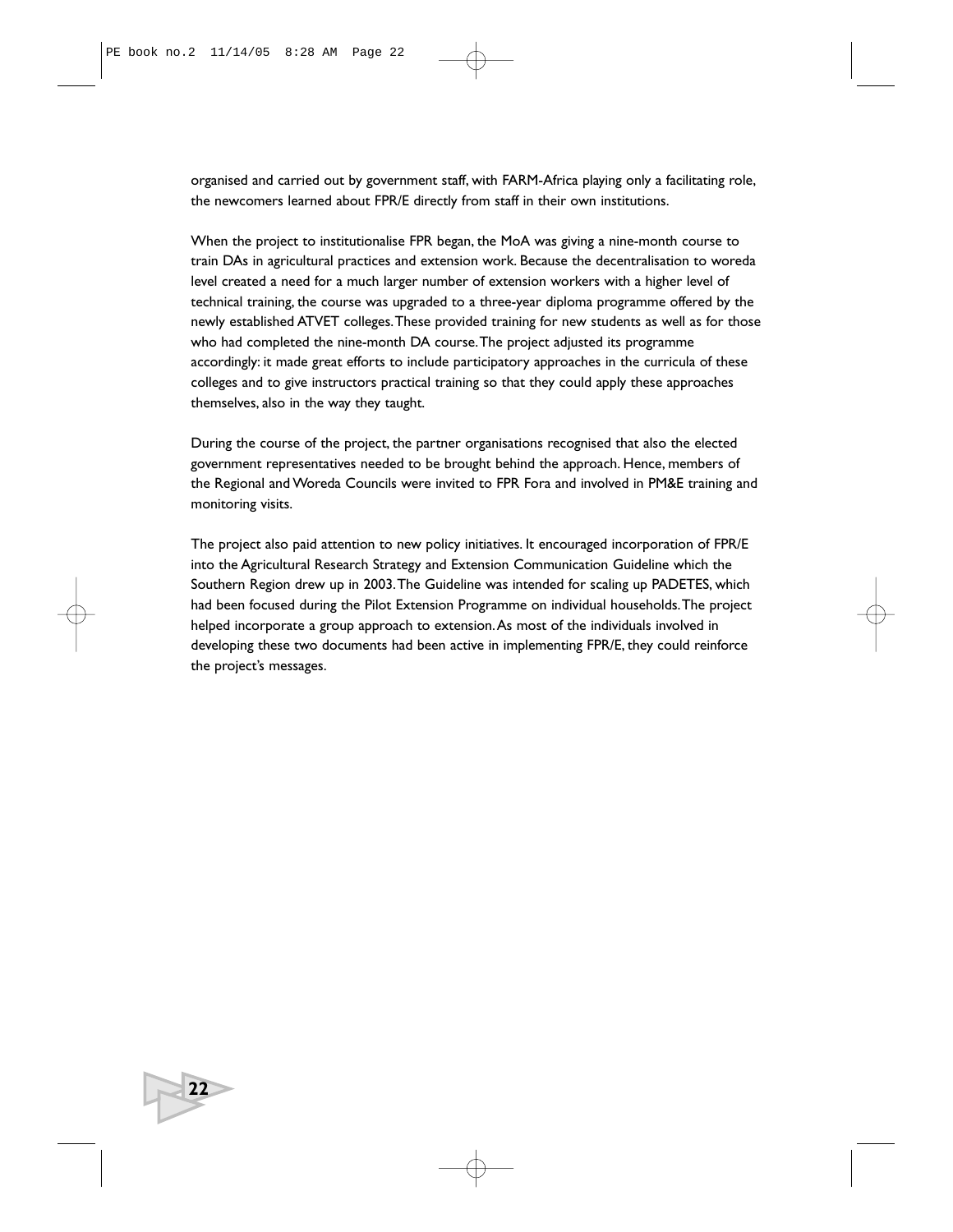# **4**

# Stakeholder interaction in FPR/E – how it worked in practice

Before examining the changes that the project brought about in people and institutions in the Southern Region, an example should make clear how the stakeholders interacted in practice.The case relates to FPR by farmers producing potatoes in Hadiya Zone.This example is meant to help the reader, in a report which otherwise deals with institutions at a large regional scale, to discern what the regional aggregates actually mean on the ground. Further details about the methods and tools used in the process can be found in the FPR/E Guideline (Ejigu & Pound, 2002).

# **Identifying constraints and opportunities**

In August 2001, a team of 16 people from the BoA and Awassa and Areka ARCs conducted a diagnostic study together with farmers in Lemu Woreda of Hadiya Zone.The team included DAs working at village level within the woreda. In preparation for this, the team had been trained in using PRA methods to make a participatory analysis of farming systems, to identify priority problems and opportunities, and to plan POFTs.At the end of this training, the team had produced a diagnostic survey plan that outlined the purpose, expected outcomes and methods to be used, and a corresponding checklist.The team members divided up into two groups, one focusing on socio-economic issues and animal husbandry, and the other on natural resources and crop husbandry.

Before starting the fieldwork, the two groups met with woreda officials and members of kebeles from different agro-ecological zones within the woreda.The team introduced itself and explained the purpose and process of the diagnostic survey.At this first meeting, the woreda officials and kebele members selected Tachignaw Ambecho Kebele as the study area because they judged that its farming systems were fairly representative for the woreda.This kebele has ten sub-kebeles called "*ketena*".

The team then held a meeting with the kebele administration and, on the following day, with community members.These identified 30 farmers (three from each ketena) to represent the community. Five of these were women.Together with the 30 farmers, the team started the diagnostic study using PRA methods. On the first day, they focused on the overall situation in the study area. In a wealth-ranking exercise covering 20% of the households randomly selected from the total of 663 households in the kebele, key informants identified three socio-economic groups differentiated according to local perceptions of wealth.Women-headed households made up 13% of the 133 households included in the wealth ranking. Household samples were drawn from each wealth group for further analysis of their socio-economic situation, access to natural resources, and animal and crop husbandry practices. Community members drew up lists of local problems and, together with the team, identified and prioritised those that research could address.These included disease-resistant potato varieties, new wheat and forage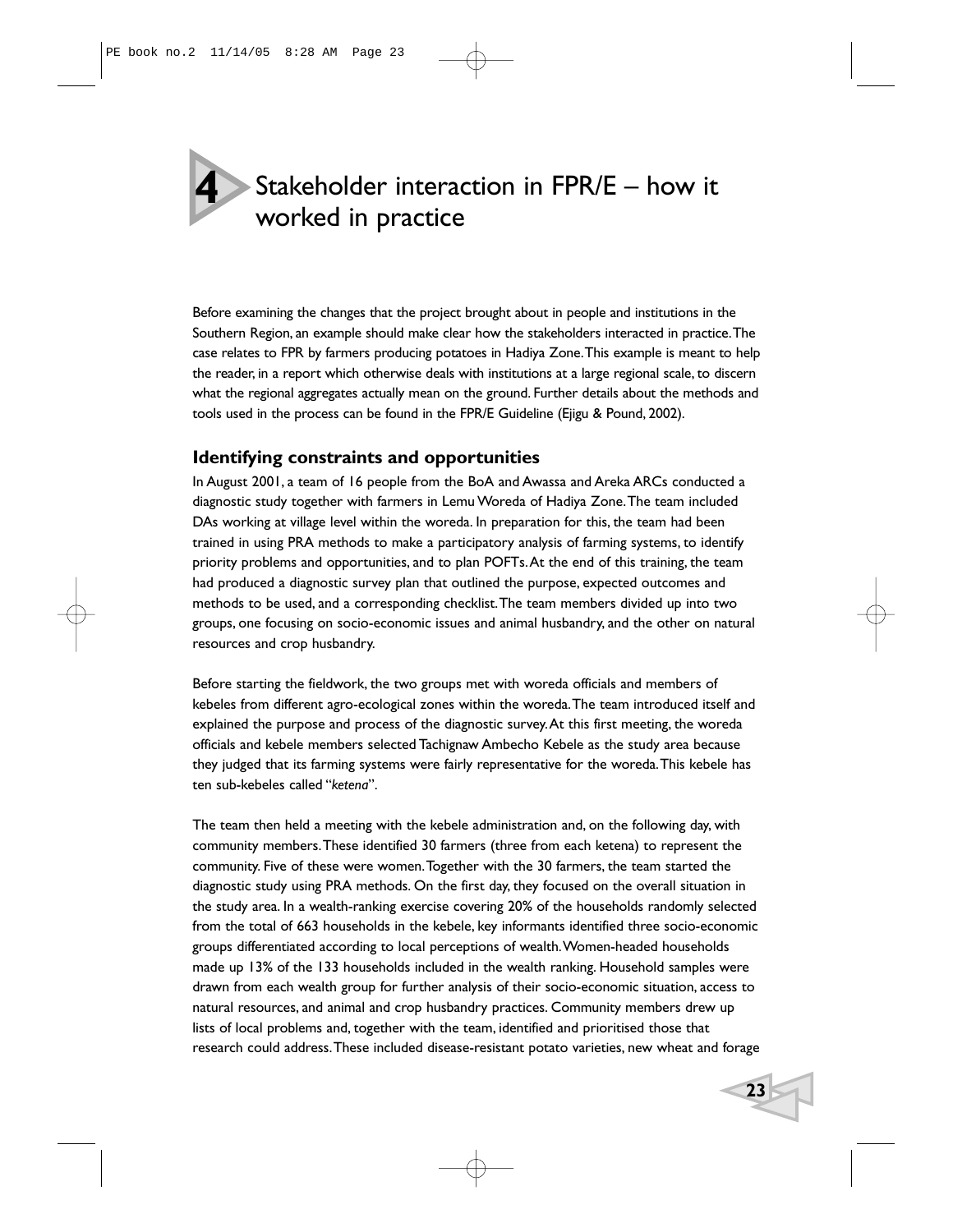varieties and – of particular interest to women – onion varieties and labour- and fuel-saving stoves (FARM-Africa & BoA, 2002).

At a meeting of the community representatives to review the findings of the diagnostic study, the project staff introduced the concept of POFTs and facilitated discussion about their purposes.The community identified 50 farmers (five from each ketena) who were known to be interested in trying new things and were willing and able to carry out POFTs and to report back to the community. These farmers – 31 men and 19 women – were asked to implement the proposed POFTs on behalf of the community.They received the external inputs (e.g. seed, fertiliser) free of charge, while they gave their own resources – above all, their time – to carry out the trials and share information about them with other farmers.The 50 farmers selected seven from their midst, including two kebele leaders, to form a FREG at kebele level. FREG members were given the responsibility for the overall implementation, monitoring and evaluation of the POFTs, as well as for facilitating sessions for feedback to other farmers and liaising with research and extension staff.They were offered no additional incentives for this service to the community.

## **The trial on potato varieties**

**24**

One of the proposed POFTs was *"an evaluation of improved potato varieties that are tolerant to late blight disease and give better yields than the local ones"*. In this part of Ethiopia, potato is a major food crop both for household consumption and as a source of income.A local potato variety had been grown for decades, but was severely affected by late blight disease. Because the yields were low and the tubers small, many farmers had abandoned potato growing. During the participatory analysis, the farmers proposed trying out new potato varieties that are more disease-tolerant and higher-yielding than the local one, and evaluating these varieties on the fields of a few farmers.

The project staff travelled outside the Southern Region to discuss the problem of late blight disease with scientists at Holeta ARC, the centre that coordinates the National Research Programme on Potato.The scientists suggested four new varieties of potato – namely, Menagesha,Tolcha,Wachacha and Genet – as "best bets" to be tested alongside the local variety.Ten of the 50 farmers volunteered to conduct the potato POFTs in their own fields, while the other farmers volunteered to carry out other trials.The ten farmers all lived in the same kebele and belonged to the "medium wealth" group. Four of them were women.When designing the POFTs, the farmers and the ARC and BoA staff discussed the importance of similar management so that it would be possible to recognise what difference the treatments made. Some management practices such as spacing were based on recommendations from the scientists. Other practices such as land preparation and weeding were determined by each farmer, who agreed to apply the same practices on all treatments on his or her farm.

The potato varieties Menagesha,Tolcha,Wachacha, Genet and the local Sako variety produced tuber yields of 199, 149, 121, 165 and 60 quintals per hectare, respectively.The local variety was more highly infested by disease than were the new varieties. Farmers regarded the varieties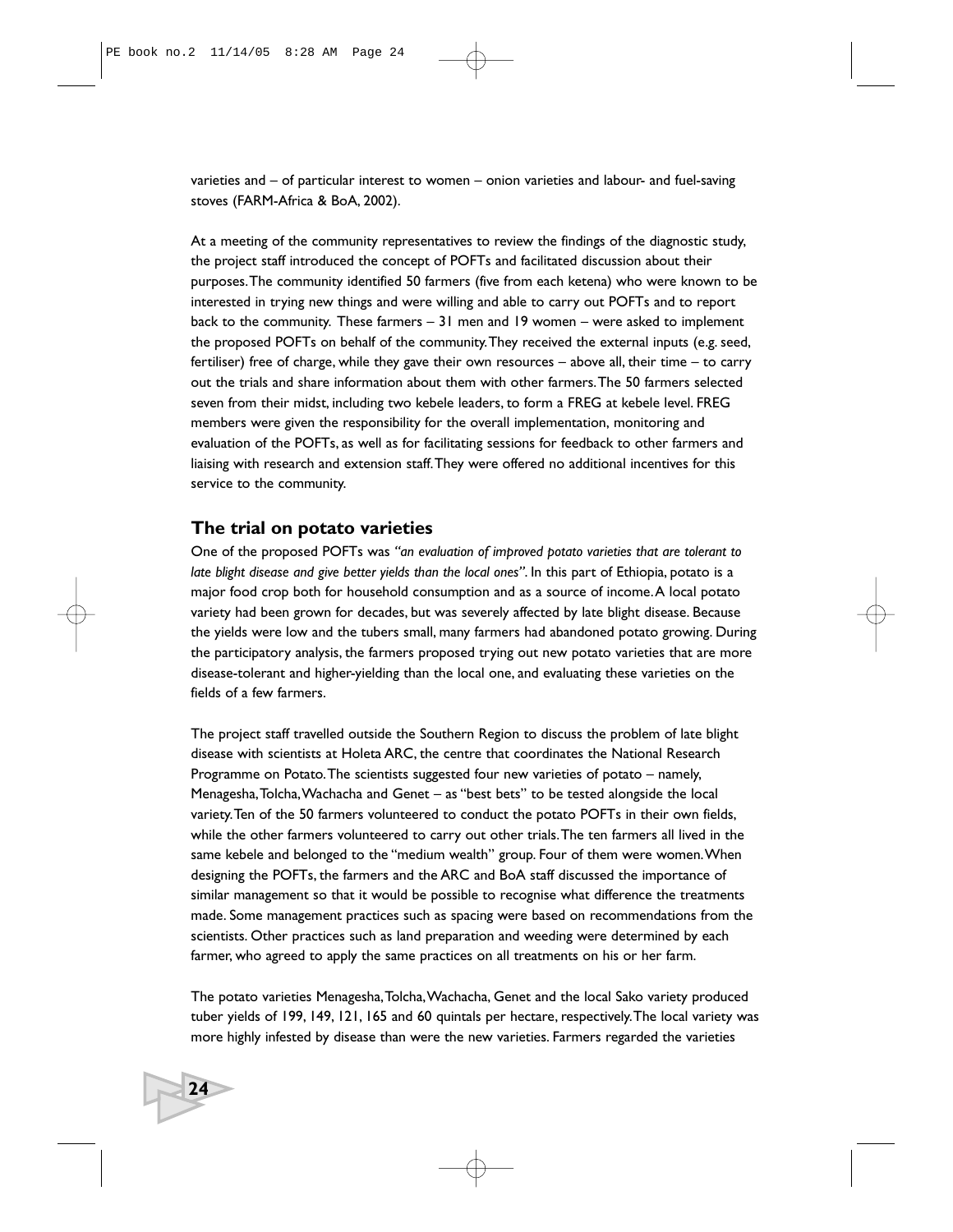Menagesha and Genet as being more tolerant of the disease than the others.Although the local variety tasted better and was in higher demand on the market, it had the lowest yield (because of the disease).Among the new varieties, farmers preferred the taste of Wachacha and Tolcha. Farmers' evaluation also indicated that Menagesha has an added benefit: honeybees like its flowers.These results quickly attracted the attention of other community members and created high demand for the new varieties right after the first year of the trial.The farmers suggested that the spacing recommended by scientists (60  $\times$  60 cm) was too narrow for Menagesha and should be increased to  $80 \times 80$  cm (FARM-Africa, 2002).

# **Addressing farmers' new research questions**

The ten farmers who had been involved in the trial continued comparing the new varieties on their own and came up with a new research question.With their local variety, farmers used to grow two potato crops per year, using tubers harvested from the previous season.The most favoured new variety, Menagesha, produced more per unit area in one season than the local variety produced in two seasons but, when the farmers tried to plant Menagesha in the second rainy season, they found that it took a very long time to sprout.They concluded that it can be harvested only once a year.This raised another question – about storage to be able to keep seed potato for planting the following year. Because landholdings are very small, farmers cannot store potatoes in the field; they need the land for other crops.

To address these questions, the project organised a visit to Holeta ARC, so that scientists and experimenting farmers could share experiences.A total of 26 people (14 farmers including FREG members and 12 persons from the woreda, zonal and regional agricultural offices, ACA and FARM-Africa) visited the research centre.They learned:

- why the new variety takes so long to sprout: because it has a longer dormancy period than the local variety;
- about the principles and techniques of longer-term storage of tubers for seed and for food, and how to construct the store; and
- the factors to be considered in selecting tubers for planting, i.e. seed potatoes.

The farmers were motivated by:

- witnessing the research undertaken by Holeta ARC and farmers, and how they work closely together; and
- receiving seven quintals of the new potato varieties for multiplication purposes; the project bought these planting materials and, after harvest, the farmers repaid potato seed in kind for distribution to other farmers.

## **Disseminating the results**

The ten farmers continued the potato-variety trial in the following season.At the same time, six of the farmers who had visited Holeta ARC multiplied seed potato and constructed diffused-light storage for it.These farmers were middle-aged or older men; only one woman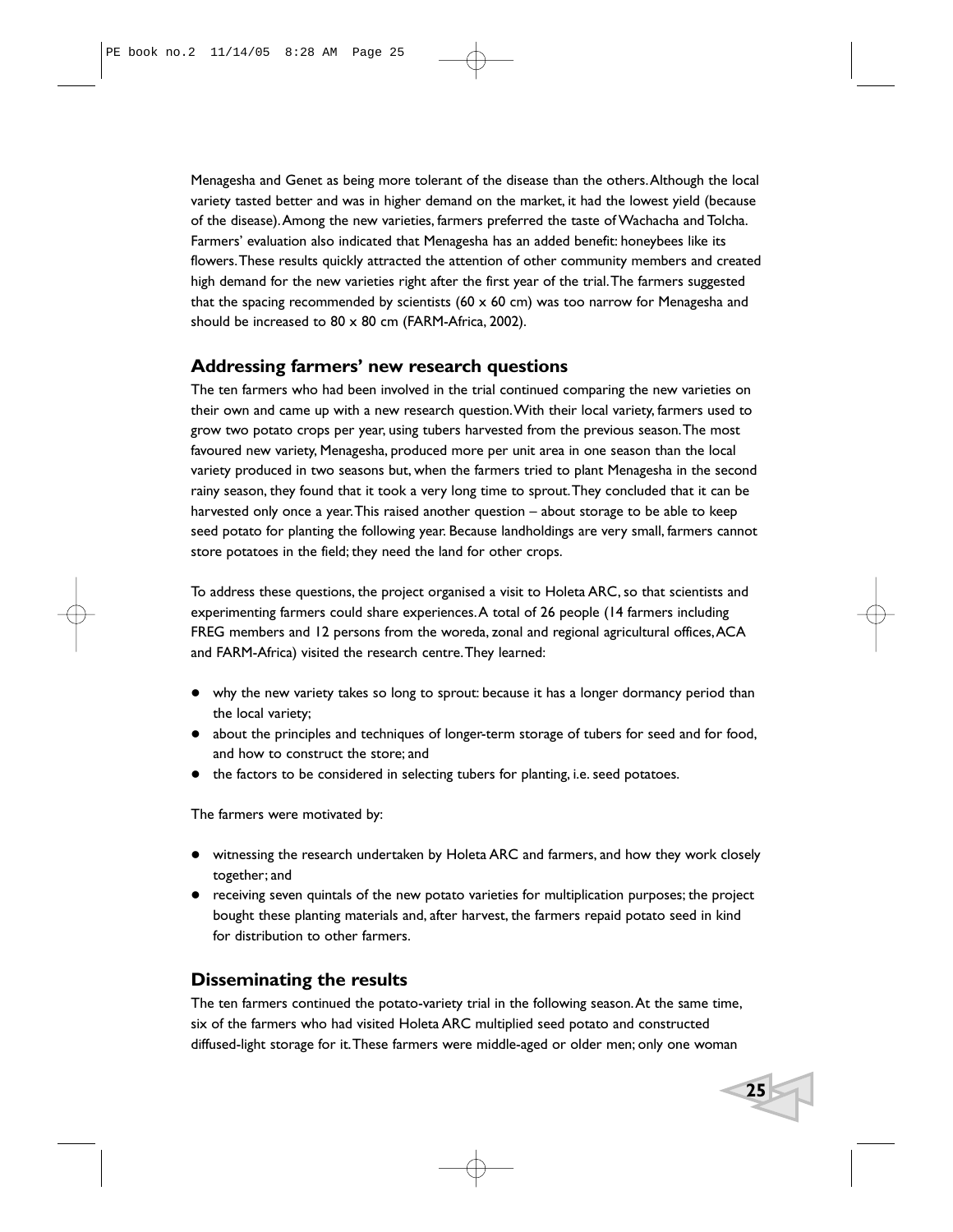had joined the trip to Holeta and she had not shown interest in multiplying seed potato. The FREG members took on the responsibility of organising distribution of seed potato after harvest, while the extension staff provided technical advice and facilitated sharing of information with other farmers in and beyond the kebele.Together with the FREGs and experimenting farmers, the DAs continued the evaluation of trial results and organised field days. In addition, customary communication through normal social interaction, such as when visiting relatives, during joint work and at other chance meetings, helped spread what was learnt in the trials. As a result:

- farmers gained technical knowledge and skill in multiplying and keeping tubers for both food and planting, based on practical experience;
- farmers (males) earned more through sales of seed potato;
- from the POFTs of just a few farmers, the knowledge and technologies were disseminated at different levels: within the kebele (Tachignaw Ambecho), outside the kebele to five others in Lemu Woreda (Lareba, Anelimu, Shecha, Haise and Ambicho Gode) and to a kebele in another woreda (Soro) – all while the POFTs were still in progress;
- informal means of sharing information facilitated wider dissemination of the preferred potato variety and the diffused-light store technology, demonstrating the potential of communication methods beyond those of formal extension;
- extension staff took on the roles of facilitating the information-sharing process and giving technical advice, rather than imposing their views;
- scientists from the research centres could apply their technical knowledge while participating in the diagnostic study to analyse the situation, the problems and the opportunities; when identifying alternative technologies for testing; and when drawing conclusions from both on-station and on-farm trials;
- the role of farmers combined both research and extension activities.

**26**

Thus, farmers, extension workers and scientists were able to reflect, learn and feed back results into a continuing research process.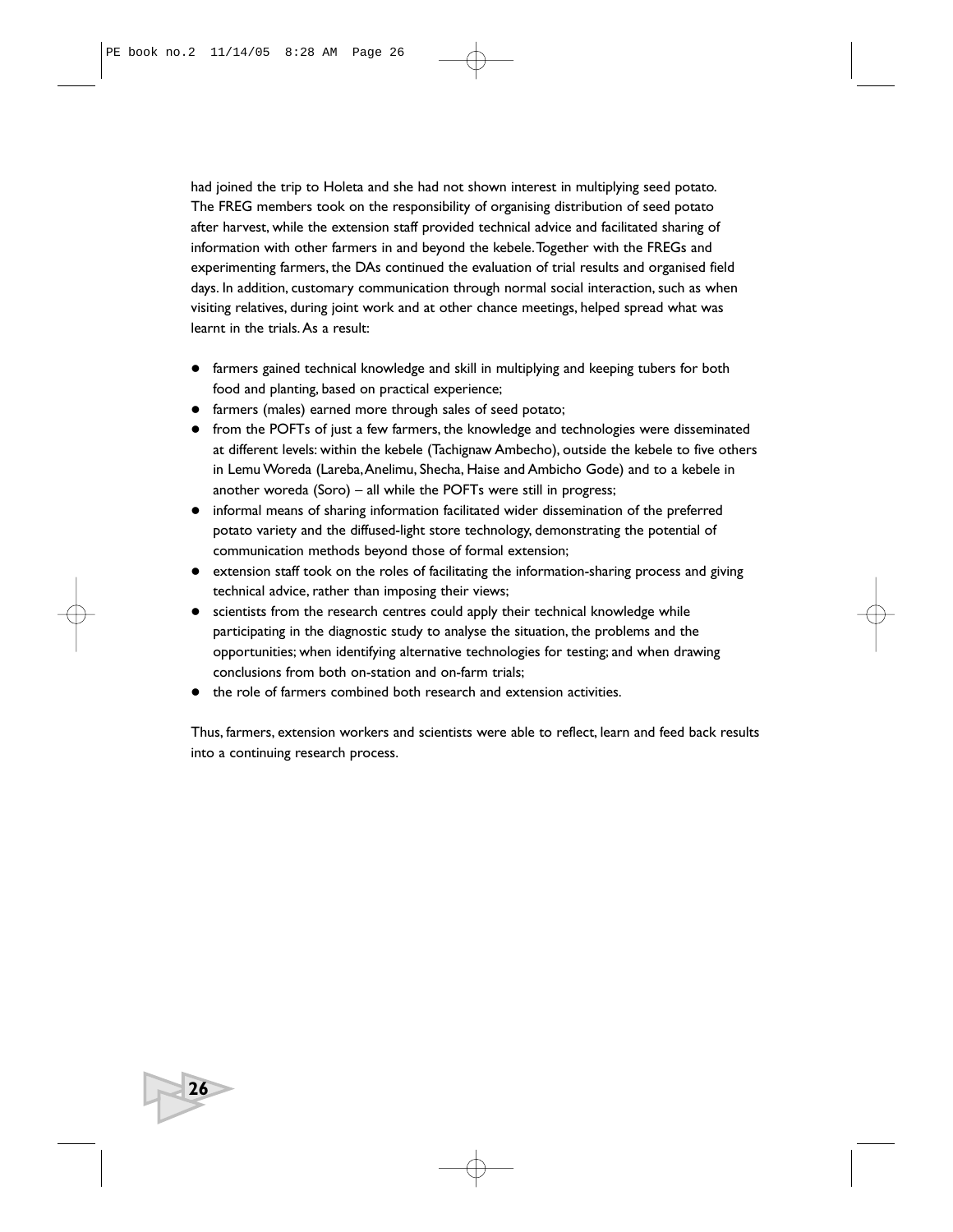How the project changed people and institutions **5**

The project exerted considerable influence within each of the major stakeholder groups or organisations involved and – even more importantly – on the linkages between them. Examining each stakeholder group or organisation separately can shed light on the progress each has made towards institutionalising FPR/E and the slightly different routes they took.

# **Changes at farming community level**

According to the impact assessment made at the end of the project (Opondo *et al*, 2003), the enhanced knowledge and skills in FPR/E and the resulting adoption of new technologies had positive socio-economic, cultural, environmental and food-security impacts in the farming communities. During the four years of the project, 2540 farmers in 14 woredas throughout the Southern Region were directly involved in carrying out diagnostic studies, conducting POFTs and taking part in FPR Fora, workshops, farmer-to-farmer training, visits and field days.Although the impacts are easiest to measure among these farmers, there were considerable "spill-over" effects in terms of enhanced knowledge and information within the wider community.

Moreover, many farmers in other communities outside the project areas became aware of FPR/E through national radio broadcasts about the project experiences, often conveyed directly by experimenting farmers. In response to the radio broadcasts, farmers from both within and outside the project areas expressed  $-$  in person and in writing  $-$  their appreciation of farmers' participation in research and extension and their interest to be involved.

Among individual farmers, the impacts of the project varied according to their degree of involvement in project activities. In general, however, the assessment team noted that the project had led to the following outcomes:

- **Farmers have more positive attitudes towards outsiders**, including DAs and scientists.They value the direct contact with these professionals in the course of FPR/E. They feel that DAs and scientists recognise farmers' abilities, not only from working together with farmers in the field, but also from seeing how well farmers can share their experiences with great confidence at workshops and FPR Fora.They see DAs as "partners rather than persuaders" (Opondo *et al*, 2003).
- **Farmers are better able to experiment with and evaluate different options** through field activities such as diagnostic studies and POFTs, and to advise other farmers. Some farmers have initiated their own experiments to find ways to address the problems they face and have even started applying their knowledge in experimentation and extension in sectors other than those covered during the project. For example, some farmers have started their own trials on natural resource management on eroded patches of land (Box 5).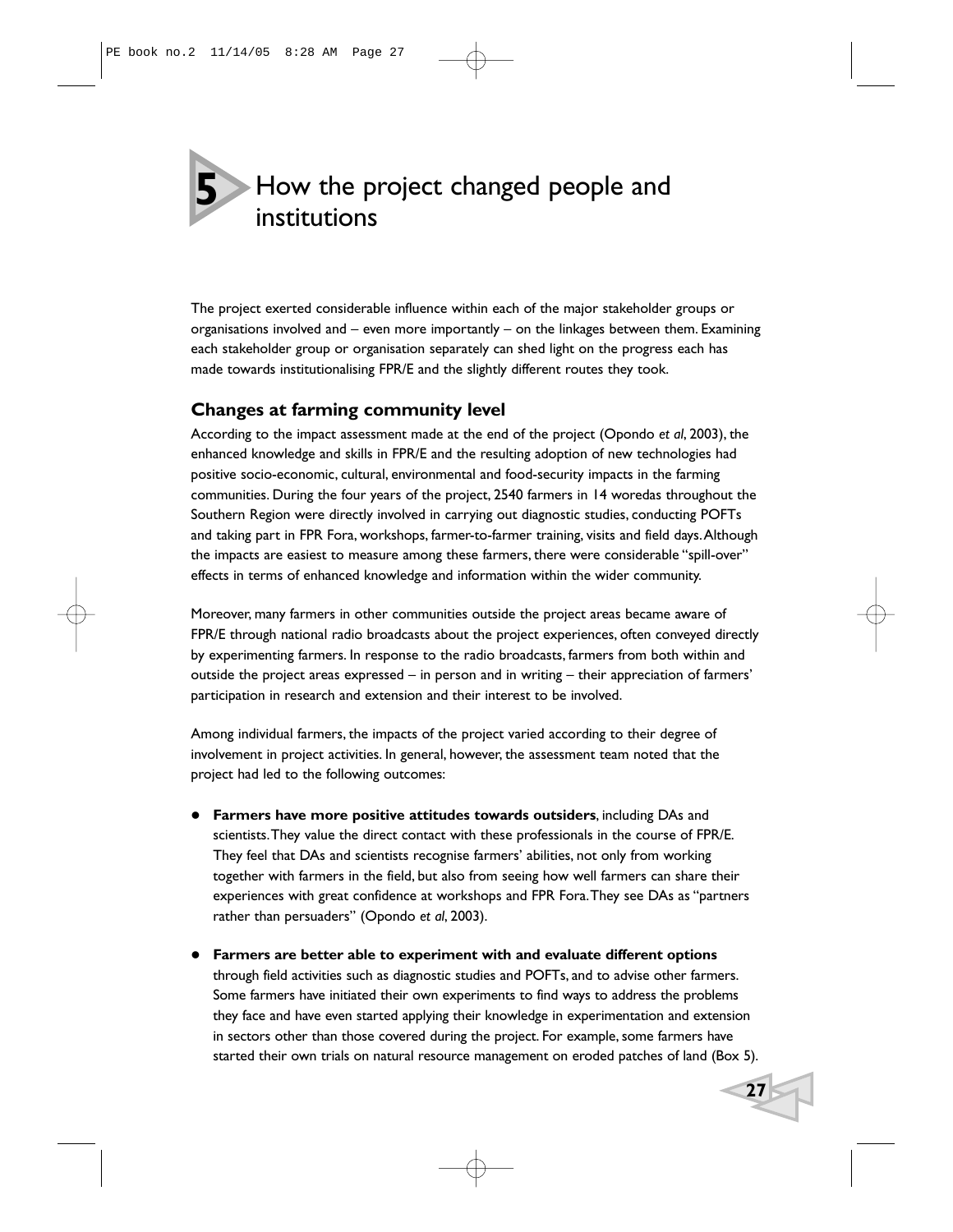#### **Box 5.** Taking the initiative to experiment

Farmers in Yebu village in Kedida Gamela Woreda have problems with soil fertility. One farmer started experimenting on his own with two options to improve soil fertility – compost and chemical fertiliser – in his wheat and teff plots.Applying what he had learnt when taking part in POFTs, he allocated the treatments on plots of equal size (about  $5 \times 3$  m) and observed the differences between the treatments. His initiative bears witness to his confidence to carry out systematic experiments and to seek solutions to problems himself.

Source: Opondo *et al* (2003).

In the process of FPR/E, farmer-to-farmer communication has been enhanced, and the communities that were involved continue to share and apply new technologies with little or no external support.

- **Farmers are more open to technological change.** The opportunities to discuss with outside experts and to carry out POFTs sharpened farmers' criteria in technology selection and encouraged them to incorporate their indigenous knowledge. By testing and evaluating technologies themselves, they have become more involved in research and extension and have selected and applied technologies that fit their circumstances and increase production and household income.They also adopted improved practices that reduce production constraints, such as using sanitary measures to control bacterial wilt in enset and integrating new forage species and different crop varieties into their farms.Women are using technologies that reduce their workload, such as fuel-saving stoves (Box 6).
- **The new technologies selected by farmers during POFTs led to positive economic impacts**, such as improved yield, which increased the well-being of the farm families directly involved in the trials.A marginal analysis of using a new disease-tolerant and high-yielding potato variety revealed that, for each Birr invested, the farmers could get back almost 25 Birr in value of production (Opondo *et al*, 2003).With their increased income from successful trials, farmers could obtain productive assets such as oxen (e.g. Box 7). Because the farmer-tested technologies addressed priority problems in the area, they had a large impact on the wider farming economy.
- **Some technologies adopted during FPR/E activities helped fill the food deficit** experienced by many households in the project areas. For example, the adoption of new potato and wheat varieties led to a twofold increase in crop yield and food availability at household level. Improved facilities for storing potatoes made it possible for farmers to plant and harvest earlier.They can thus make better use of the rains, and the earlier harvest

#### **Box 6.** An experimenting woman's assessment of cookstoves

"I can now cook many foodstuffs at a time without much difficulty using this improved stove. It consumes less firewood. It is also clean.The stove I used before was very tiresome and produced a lot of smoke that affected our health.We were suffering from eye diseases due to the smoke, and children as well as chickens faced fire hazards with the local stoves.Thank God we can now use such a better one."

W/ro Zenebech Mekonen, Limo Woreda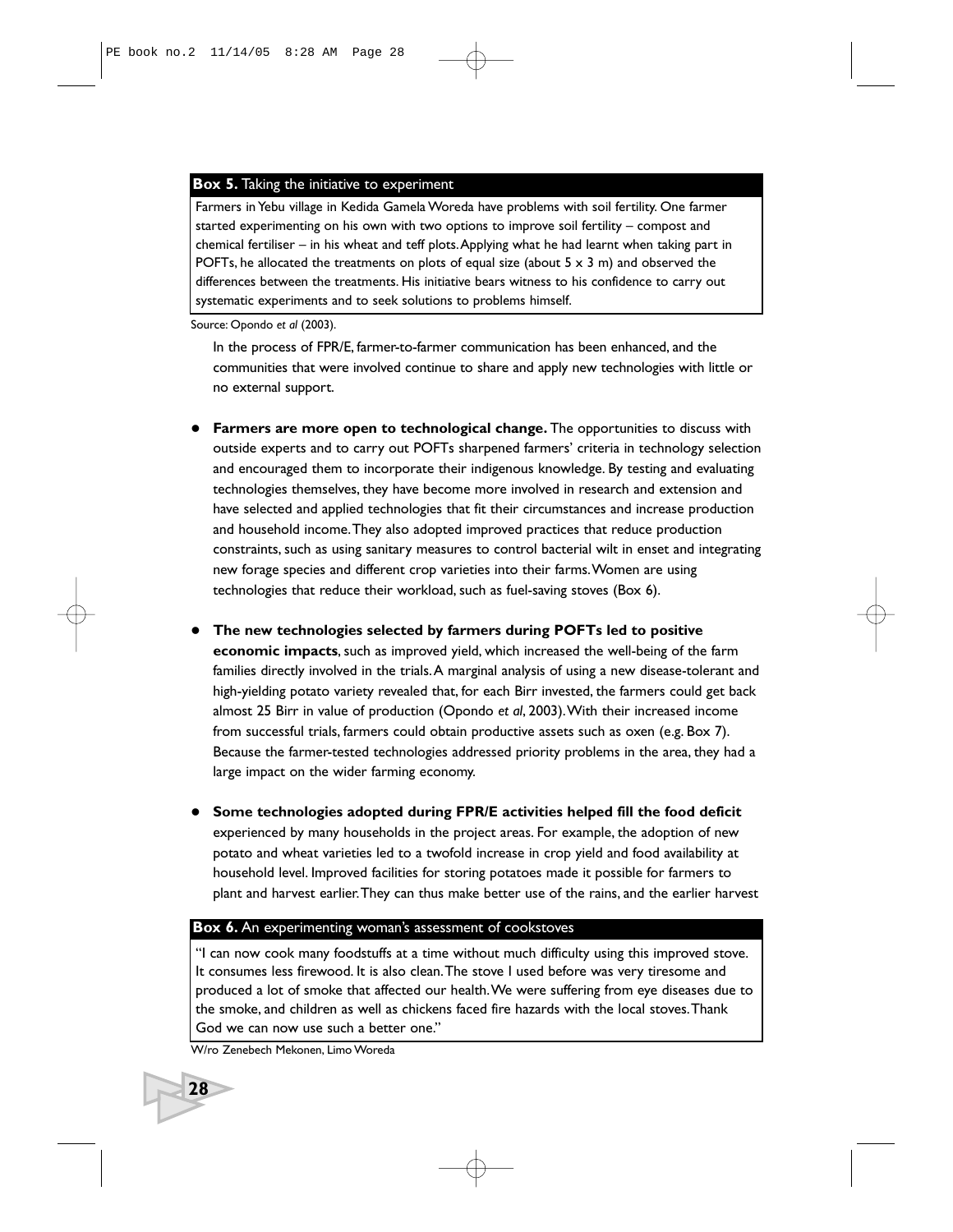#### **Box 7.** Impact of a new wheat variety on the household economy

A woman farmer in a village in Lemu Woreda selected seed from high-yielding plants of the wheat variety HAR 1899, after comparing it with local and other varieties in a trial on her farm. She saved some of the seed for further sowing and sold the rest to other farmers as a source of seed. By the end of the season, she had gained an income of Birr 800 (almost USD 90), with which she bought an ox to use for ploughing.

Source: Opondo *et al* (2003).

shortens the annual critical period of food shortage.The use of improved forage varieties increased the draught power of the oxen for crop production and led to higher production of milk and meat for the household.

- **Rural women's position has been strengthened.** Involvement of different categories in the farming communities (women and men from different wealth classes) in POFTs has increased women's capacity to identify problems in farming, talk about their constraints, set priorities and manage on-farm trials, and has given them greater access to information about new technologies. It was noted, however, that the poorer men and women farmers did not benefit as much as the better-off farmers, who could carry out several trials with different technologies.
- **The FREGs play an invaluable role in the FPR/E process.** Joint action by the FREG has led to a stronger sense of togetherness in the community.The FREGs deliver voluntary services in mobilising farmers to carry out research and extension activities and in linking farmers with government institutions.Where extension staff helped FREGs come together and learn from each other, the performance of these groups has continued to improve. SARI and BoANRD view the formation of the FREGs as an important step towards better representation and stronger participation of farmers in the Research-Extension Advisory Council (REAC) – a multi-institutional platform designed to forge links at regional level under the SARI Secretariat.There is thus good promise that the FREGs will increase farmers' demand on government research and extension services.

In summary, the positive impacts of institutionalisation of FPR/E at the level of farming communities are seen in the farmers' increased knowledge and skills in FPR/E, their more positive attitudes towards working with scientists and DAs, their heightened confidence in interacting with them in research and development, the greater involvement of rural women in decision-making about local problem-solving, and the formation and good functioning of the FREGs.According to the impact assessment, this has laid the foundation for continuation of farmer-led research and extension after the project, but formal research and extension bodies still need to give active support to build on these achievements.

## **Changes in government organisations**

FARM-Africa's efforts to facilitate integration of FPR/E were focused primarily on the government institutions of research, extension and education that had planned the project. However, the project partners also recognised the need to include relevant institutions that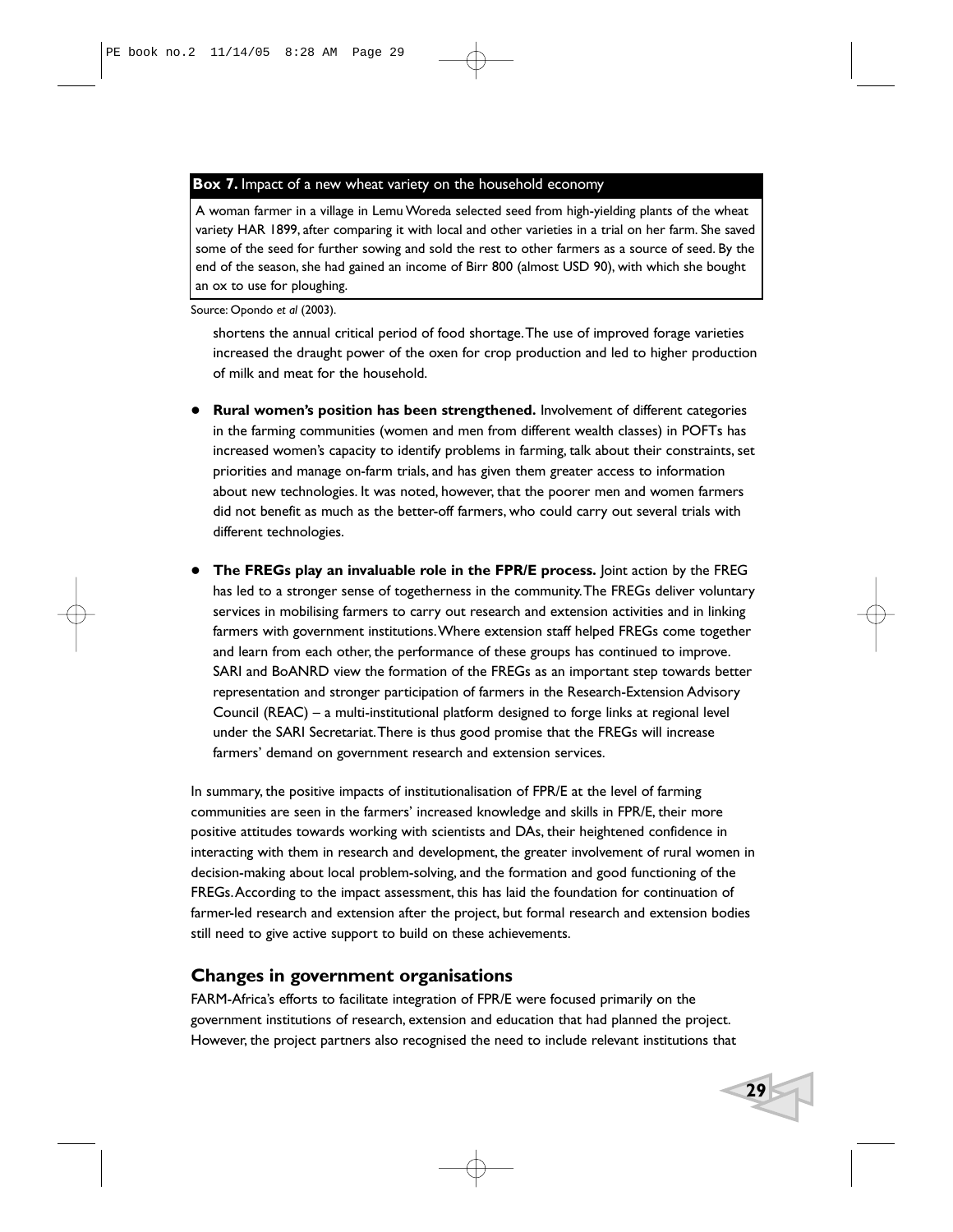were newly emerging, and decided to give attention not only to the ACA but also to the ATVET colleges.As the extent of institutionalisation of FPR/E differs between the different kinds of organisation involved, each is discussed separately here.

#### **Bureau of Agriculture**

**30**

Both the final evaluation team (Waters-Bayer & Teklu, 2002) and the impact assessment team (Opondo *et al*, 2003) found an appreciable level of awareness and knowledge of FPR/E in the BoA/BoANRD.As of 2003, the technical staff members could run FPR/E training courses on their own and, as a result, the number of FPR/E facilitators at various levels within the Bureau was still increasing.This impact became evident during the course of the project: according to the plan, 21 PRA training events were to be conducted by FARM-Africa project staff, but six of them were actually conducted by BoA staff with only minimal support (in monitoring and funding) from the project.Through the initial training, the capacities of the government staff had been developed to such an extent that they could quickly become training facilitators themselves.

The BoA developed capacities in carrying out diagnostic studies, POFTs and participatory extension planning. Officials at woreda, zonal and regional level in the BoA were involved in the FPR Fora, workshops and field visits and became familiar with FPR/E concepts and principles. The feedback on FPR/E work that the trained staff organised for their colleagues and superiors at woreda level was also important in raising the general level of awareness within the BoA. The knowledge gained through practice brought about changes in the attitudes of both technical and management staff members, who deliberately incorporated FPR/E into their work. Managers noted marked differences between those staff members who were directly involved in the FPR/E and those who were not, particularly in their respect for farmers' interests, their ability to plan and monitor their regular activities, their reporting procedures and their joint planning, e.g. in organising training.

The achievements in incorporating FPR/E into the BoA/BoANRD can be summarised as follows, according to the assessment made in 2003.

- Training sessions that imparted knowledge and skills in FPR/E were attended by 908 participants from the BoA. Staff members gained deeper awareness by taking part in FPR Fora, workshops and field visits, listening to radio broadcasts, reading project publications, and watching and discussing video films on FPR/E.
- Most of those who attended the courses can undertake FPR/E with farmers without external support. Over 50 BoA staff members from woreda level facilitated PRA, POFT,ToT and PM&E training; their trainees included not only their extension colleagues but also instructors from ACA and scientists from research centres.
- BoA staff members who were directly involved in implementing FPR/E have reportedly changed their attitude towards working with farmers: they appreciate farmers' knowledge, recognise farmers as equal partners and want to continue using participatory approaches in their regular work; some are conducting diagnostic (PRA) studies on their own initiative.
- The BoA was so attracted by the FPR/E approach that it organised a regional workshop to compare POFTs and the "on-farm trials" that DAs had been carrying out for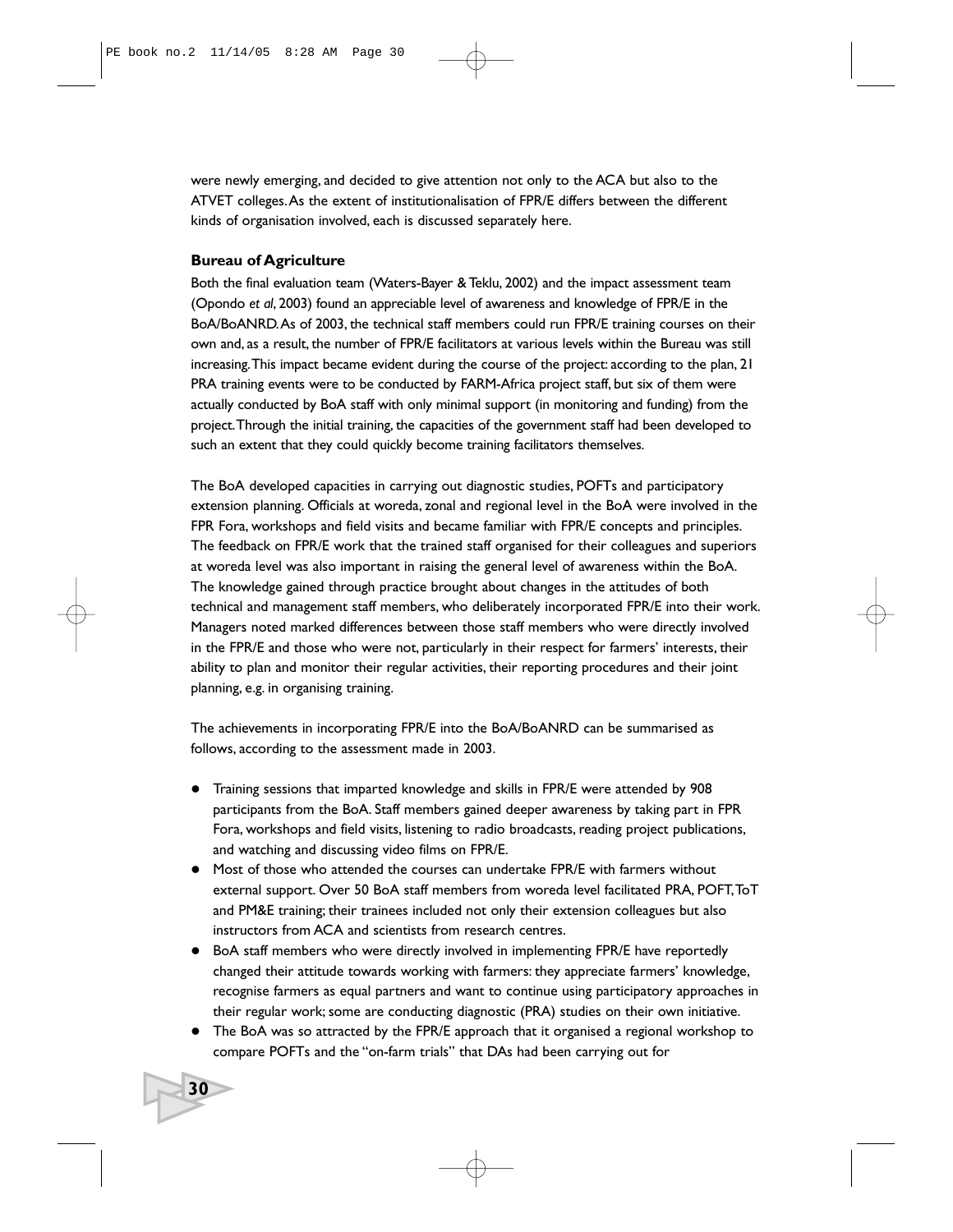demonstration purposes.This review led to a decision by the BoA to adopt the POFT process rather than to continue with on-farm trials controlled by the DAs.

- The BoA adopted participatory approaches in planning extension from the bottom up and drew up an Extension Communication Guideline that allows considerable space for participatory approaches.This is reinforced by an extension policy that favours participatory planning as part of the decentralisation process.The trained staff members apply FPR/E methods and tools where they regard these to be appropriate in their extension activities.
- The newly appointed woreda heads, who had not benefited from the awareness-raising workshops at the outset of the institutionalisation project, became more supportive of FPR/E after their involvement in feedback sessions, PM&E training and field visits to farmers' trials.This increased their interest to integrate FPR/E methods and tools into the strategic planning process for rural development.
- $\bullet$  In some of the project woredas, staff members are undertaking FPR/E-related activities using their own personal or institutional resources. For example, they are disseminating POFT results, training other staff and research students, and organising briefing sessions on FPR/E activities.
- In some zones in the Southern Region, the BoA has taken steps to disseminate experiences from the single project woreda in each zone to the other woredas in the zone, so as to "scale out" the FPR/E approach.

#### **Agricultural Research Centres**

During the project to institutionalise FPR, a total of 94 participants from Awassa and Areka ARCs attended the four FPR-related training courses (PRA, POFT,ToT and PM&E) and were involved in diagnostic studies, POFTs, FPR Fora and joint monitoring visits to project sites.As a result, they became more knowledgeable about FPR/E and most scientists began to recognise the importance of indigenous knowledge and its incorporation into formal research. Some scientists also recognised that innovative ideas can be generated by the farmers themselves.The ARCs increasingly used results of participatory diagnostic studies to guide the research agenda according to farmers' priorities, and considered participatory methods during their annual meetings to review and plan research activities. By the end of the project, most researchers in the two centres regarded FPR as complementary to on-station research. Many took up the idea of working with FREGs and set up similar groups at their sites of on-farm research. SARI prepared its strategic plan after consulting with stakeholders, including farmers, on their problems, interest and priorities (Opondo *et al*, 2003).

The Region's Agricultural Research Strategy drawn up in 2003 underscored the importance of participatory approaches.The concept of a REAC to bring together the diverse stakeholders in agricultural research and extension – including farmers – appeared when EARO started to develop its strategy at national level in the 1990s.A similar structure was to be set up in each region; this gradually became operational in the Southern Region, and the institutionalisation project had a positive influence on this process. In the Agricultural Research Strategy, it is proposed that REACs be set up around each research centre and sub-centre in the Region, and that FREG representatives take part in the REACs. Farmers will then be able to bring in their views at various levels.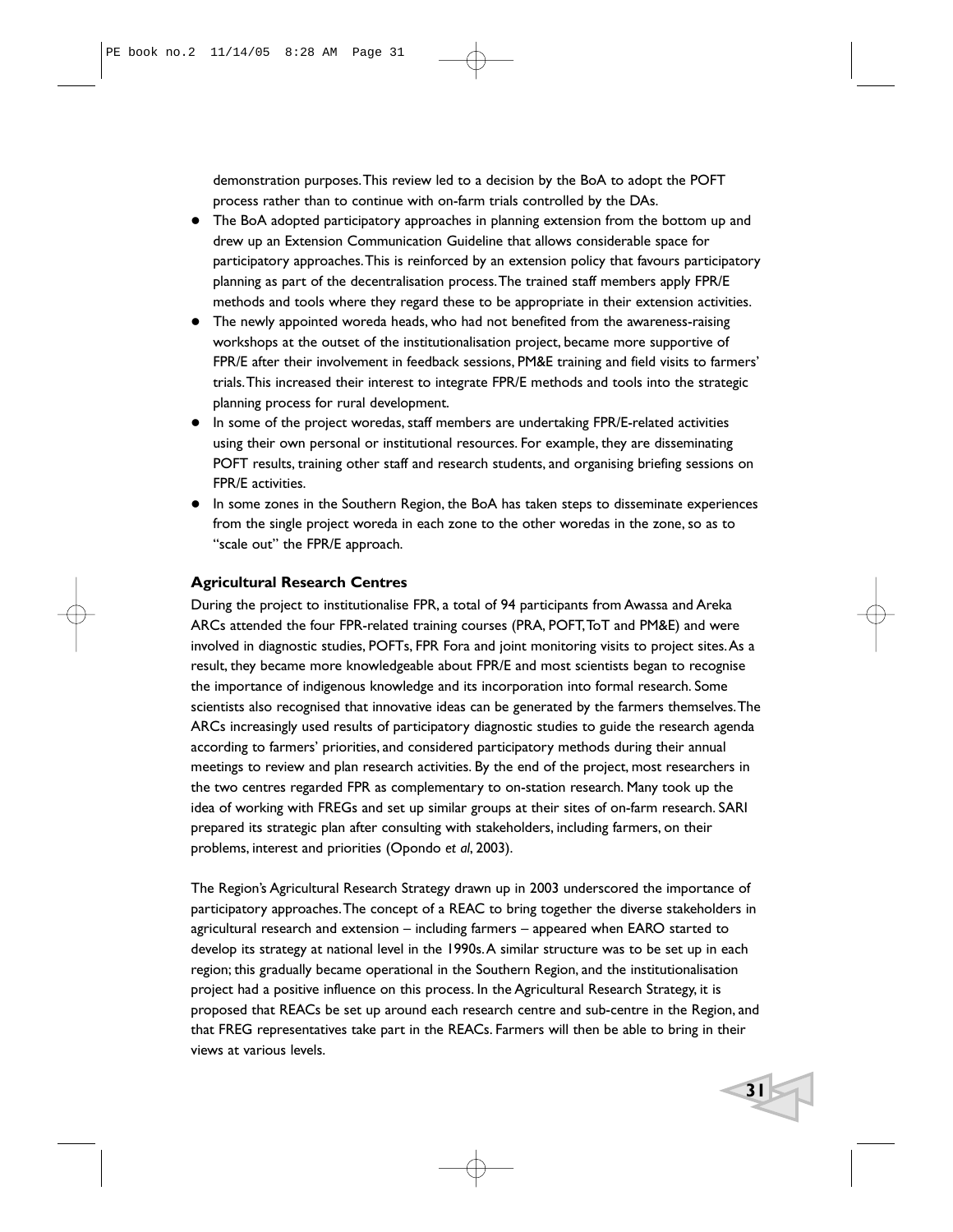In addition to the work with FARM-Africa, SARI has been gaining experience with participatory research approaches under other initiatives, such as the PPB activities in collaboration with CIAT.This has also contributed to making the researchers open for FPR/E.A good indication of its commitment is that SARI allocated part of its own budget to the project-related FPR/E activities that continued after the project ended.

#### **Agricultural colleges and training centres**

The ACA instructors became familiar with FPR/E through the various training events and their participation in FPR Fora and workshops.The travelling seminars that the project organised for the instructors and students gave them the opportunity to meet experimenting and innovating farmers and to appreciate farmers' knowledge and creativity in managing complex and diverse situations. During seminars, lectures and other meetings, they shared these experiences with other students and instructors in the college and thus spread awareness about FPR/E.Those who were directly involved in FPR/E activities have positive attitudes towards incorporating the approach into the teaching programmes. Some of the steps they took to institutionalise FPR/E in ACA included:

- incorporating PRA approaches and tools as a subject in "Research Methods", a final-year course offered by the Plant Production and Dryland Agriculture Department;
- giving students the opportunity to engage in FPR as part of their senior research project, a final-year course: students produce a report on their work, which they defend at seminars with senior students and instructors; and
- launching by ACA of an "operational research" project that employs FPR/E methods and is based on lessons gathered from the institutionalisation project.

The project also worked together with the Wolaita Soddo Training Centre to introduce FPR/E into the nine-month training for DAs.This centre was transformed in late 2002 into an ATVET college (diploma level), one of three in the Southern Region, the other two being in Dilla and Mizan-Teferi.The project, working closely with the BoANRD, then had the opportunity to incorporate FPR/E into the curricula of all three ATVET colleges.The project's training in FPR/E stimulated considerable interest among the ATVET instructors, who recognised the relevance of the participatory methodologies not only as a subject for their students, but also as a way to improve how they teach.The instructors found that this led to better interaction between them and their students.This, in turn, encouraged them to strengthen further the FPR/E component in the ATVET colleges.The instructors feel well equipped to guide their students through a participatory learning process. FPR/E is given as a regular course in all three ATVET colleges in the Region.

Thus, FPR/E has been incorporated into the key institutions of agricultural education and training, and – according to the impact study – the relevant teaching can continue without project support.As most of the students who graduate from ACA and the ATVET colleges join the research and extension institutes in the Southern Region, the number of staff members who are aware of and can practise FPR/E will continue to rise.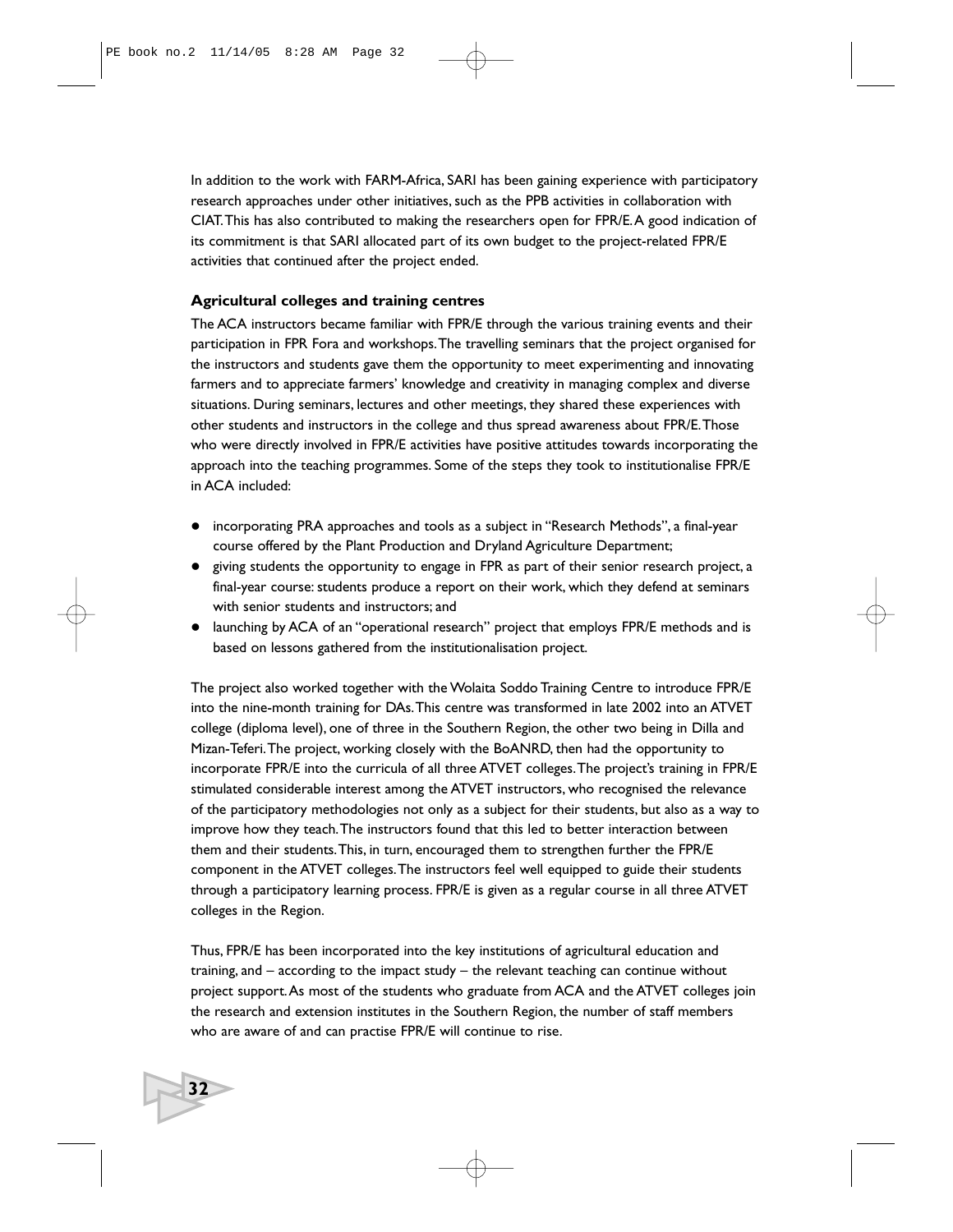# **Changes in linkages**

Collaboration between stakeholders is key to FPR/E.Therefore, the type of impact that is most important for sustainability of this approach is the strengthening of linkages between the major stakeholders: farmers, extension workers, scientists, educators and trainers, and government administrators.

The project created stronger links between the stakeholders involved in generating and disseminating agricultural technologies through:

- the formation of the Steering Committee, made up of the heads of the BoA, the two ARCs, ACA and BoPED; and particularly the formation and operation of the Technical Team, made up of technical staff from each of these organisations;
- the FPR Fora organised at regional level, which brought together farmers, staff from the different government organisations and individuals also from outside the Region to share and discuss experiences in FPR/E;
- the training activities, participatory diagnostic studies and POFTs, which created an environment for action learning by professionals from different institutions and facilitated interaction and communication around FPR/E;
- the field activities and visits to POFTs, which brought together government officials, farmers, researchers and extension staff to learn from work on the ground; and
- the peer reviews and M&E exercises carried out jointly by members of the different institutions.

For the government partner organisations, the project to institutionalise FPR/E was their first opportunity to work jointly on a project. It created a space in which they could recognise their complementary capacities and learn about managing linkages for mutual benefit.This changed their attitudes towards each other and towards farmers. Interaction between BoA staff and farmers improved. For example, the staff responded readily to farmers' requests for support in controlling mole rats and enset bacterial wilt and joined them in seeking solutions. Similarly, researchers from SARI began to work more closely with farmers through POFTs, field days etc. The field experience demonstrated how collaboration increases the capacities of all involved and makes their work more effective.This stimulated discussions about how to strengthen the links.

By the end of the project in 2003, many people in the partner organisations had gained skills in FPR/E through direct implementation in the field or at least had become aware of FPR/E through their involvement in other project activities.They wanted to continue integrating this approach into their own institutions. However, they were concerned whether the links between institutions could be maintained.With this in mind, the project laid the foundations for the "Research-Extension-Farmer Linkage" strategy developed by the Research and Extension Division within SARI.The functional framework for this strategy includes issues related to FREGs, as well as responsibilities to establish and manage REACs. Both of these mechanisms are expected to strengthen links in the future.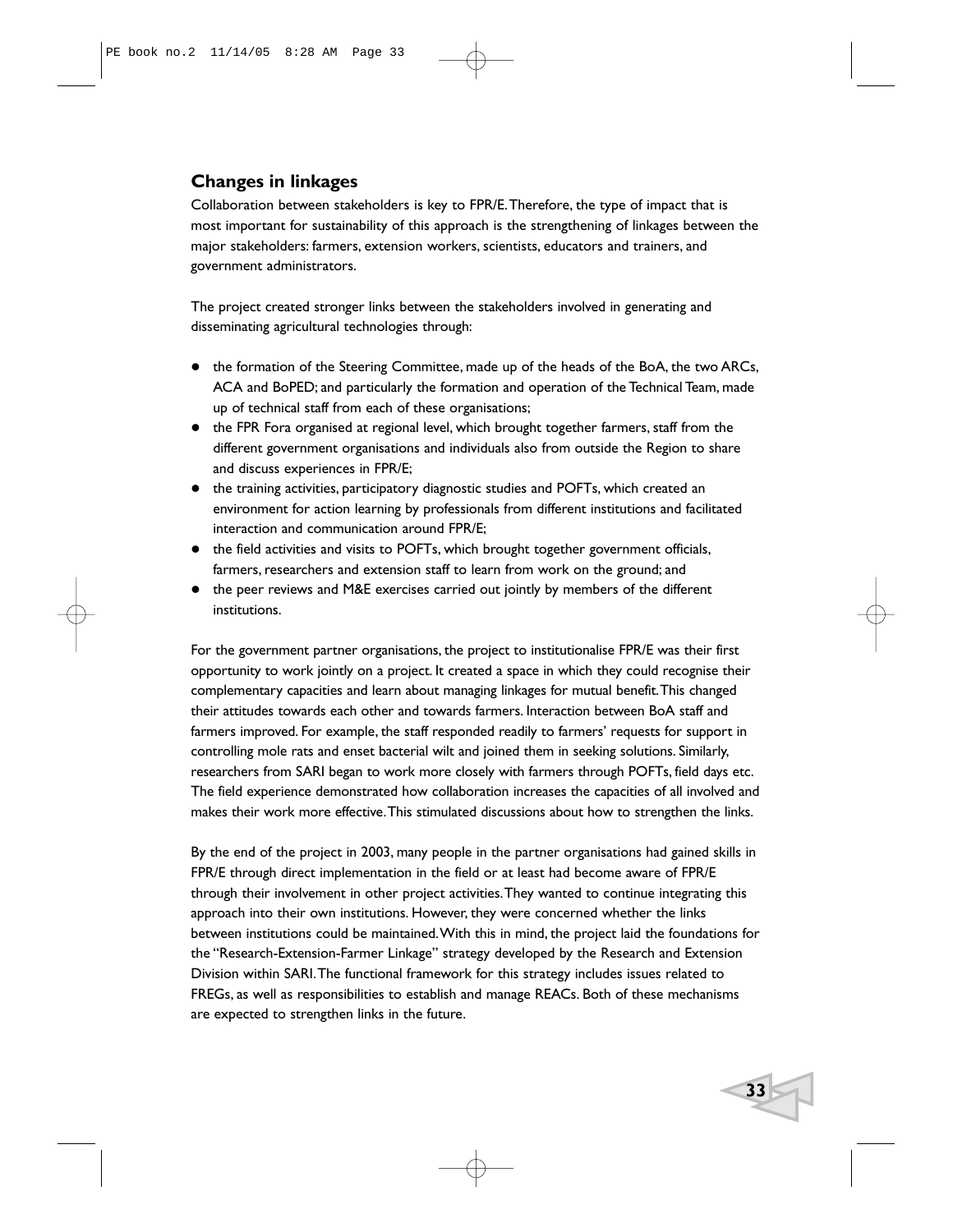Major challenges in the institutionalisation process **6**

Although the project made considerable progress from 1999 to 2003, it could not claim to have fully institutionalised FPR/E within the Southern Region within that period.At the highest levels in political and administrative structures in the Region, many decision-makers were still not aware of the concepts and principles of FPR/E and its implications for the operations of the government institutions involved.The major challenges with which the project grappled are still challenges today in 2005.

# **Dealing with bureaucratic and rigid procedures**

The implementation of the project was slowed down by the fact that it had to work within cumbersome bureaucratic government procedures, at the same time as trying to change these procedures to make them more flexible and amenable to participatory approaches to research and extension. For example, funds from the project budget were transferred to the different stakeholder organisations to support the field activities that they had planned within the framework of the project.This meant that the funds had to pass through the financial procedures in the respective organisations, as well as complying with the procedures of FARM-Africa for the European Union.The project frequently experienced delays in settling accounts which caused, in turn, delays in the transfer of the next payment of funds and delays in the implementation of activities on the ground.The project was not able to influence the fund disbursement and accounting procedures in the government bodies, which will continue to constrain the flexibility and responsiveness needed to support FPR/E activities.The project did not devote sufficient attention to studying the changes required in financial and other management procedures and to seeking and applying lessons from elsewhere with respect to transforming bureaucracies.

# **Allocating institutional funds to FPR/E**

**34**

One of the agreed indicators of having institutionalised FPR/E was the availability of adequate institutional resources in terms of skilled staff, funds and logistical support for applying the approach.The skills and the interest of staff working at lower levels in research and especially in extension were raised sufficiently to allow the approach to be applied widely. However, logistical problems of physically reaching the farmers (transport, allowances) persisted throughout the life of the project and, by its end, relatively few resources were being allocated from the institutional budgets to FPR/E activities. It did not prove possible, during the four years of project implementation, to convince the majority of agricultural policy-makers and Ministers of Finance in the country and the Southern Region that FPR/E brings value for money, and is effective and efficient in reducing poverty and food insecurity and in improving farmers' incomes.This task remains to be done, and will require the concerted efforts of all proponents of FPR/E both inside and outside of government services.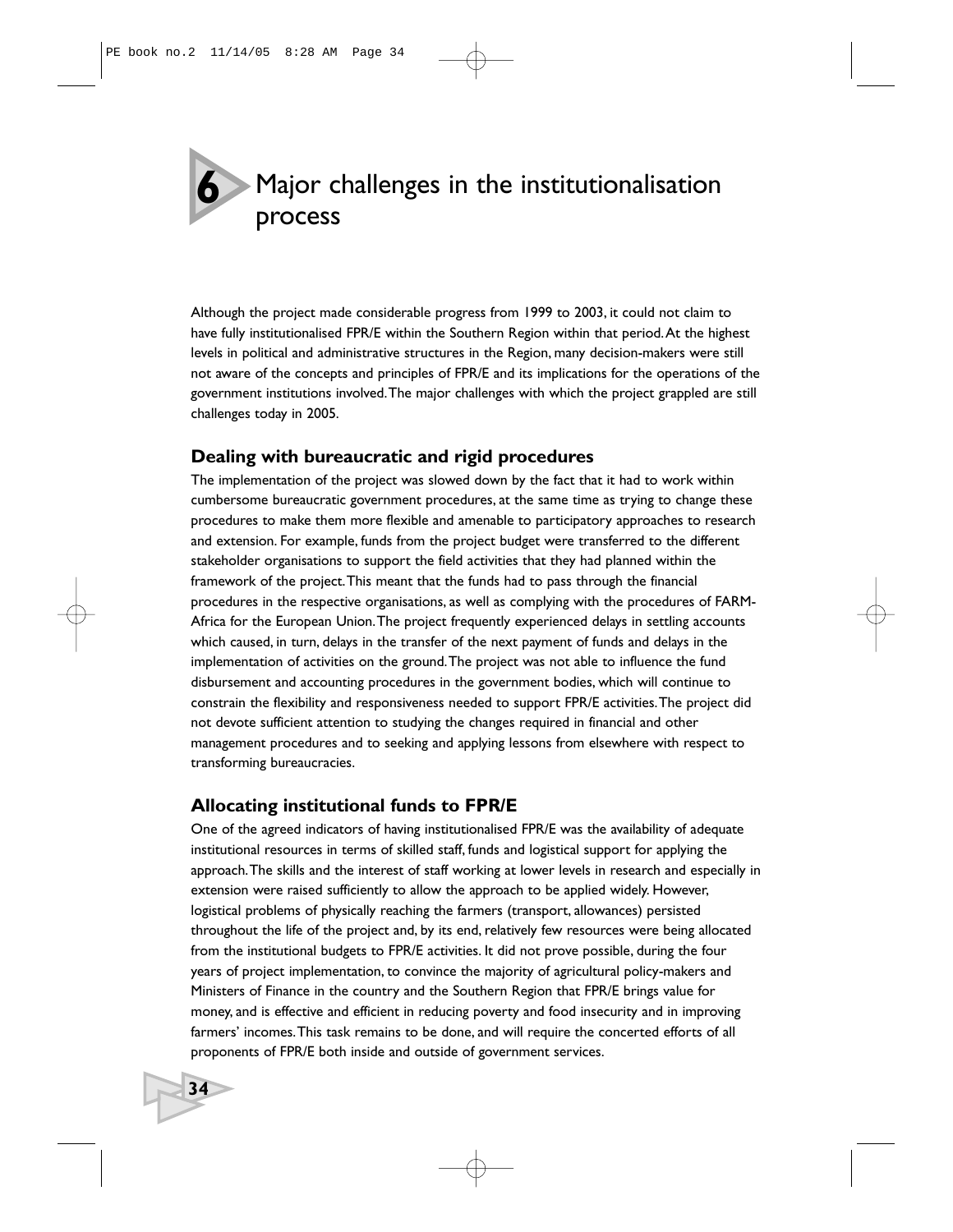# **Making reward systems that favour FPR/E**

Despite the reflection that took place within the stakeholder organisations about creating enabling conditions for FPR/E, substantial changes in the reward systems have not yet been made. Near the end of the project, the evaluation (Waters-Bayer & Teklu, 2002) found that ACA was considering including research work with farmers as one criterion for promotion and that BoA was considering various types of incentives such as prizes, certificates of appreciation and further education for staff members who engaged in FPR/E.There were no signs of change in this respect in SARI, where the pressure to comply with the conventional "scientific" reward system has not been overcome: published papers in double-refereed journals are still considered more important than producing research results that are useful for farmers and contribute to alleviating poverty.

## **Integrating participatory research and extension with input supply**

When experimenting farmers had tested and approved certain technologies, such as new sorghum or cotton varieties or forage grasses, the project partners experienced difficulties in scaling up the research outputs to benefit a larger number of farmers.This was partly due to the fact that the technologies being tested came primarily from research stations, and farmers selected them for testing without having made a realistic assessment of the local opportunities and constraints, which include input-supply systems. Rarely were farmers encouraged to experiment with ideas – whether from other farmers or from formal research – for which they knew that the inputs would be available if the trial was successful. Moreover, the evaluation of the trials often did not include cost-benefit analyses, which would have been extremely important in view of the fact that the external inputs for the trials were provided by the project free of charge. If farmers have to make the efforts of obtaining the inputs themselves, the relative advantages of alternatives may differ.

On the other hand, when farmers have tested new and promising technologies and are interested in incorporating them into their farming systems, more attention needs to be paid to farmerbased systems of multiplying seed and to linking farmer organisations with private-sector input providers.Thus far in Ethiopia, the government still tries to retain control over input supplies, particularly of fertiliser, and intensive policy lobbying will be necessary to open up the market and to link the results of FPR with the supply of the new inputs needed to apply the results. Strengthening farmer organisations such as FREGs may be one way to increase this pressure.

# **Finding political champions**

FARM-Africa is a relatively small NGO that does not have a great deal of political clout. A project facilitated by such an NGO to institutionalise an approach to research and extension throughout an entire Region needs one or more champions at a high political level.The formation of the Steering Committee was an attempt to gain the backing of people at the highest levels within each of the stakeholder organisations, but this structure did not function well.At the outset of the project, the heads probably had only a vague idea of what institutionalising FPR/E would entail and how far-reaching the changes in their organisations would have to be. During implementation of the project, other priorities took precedence.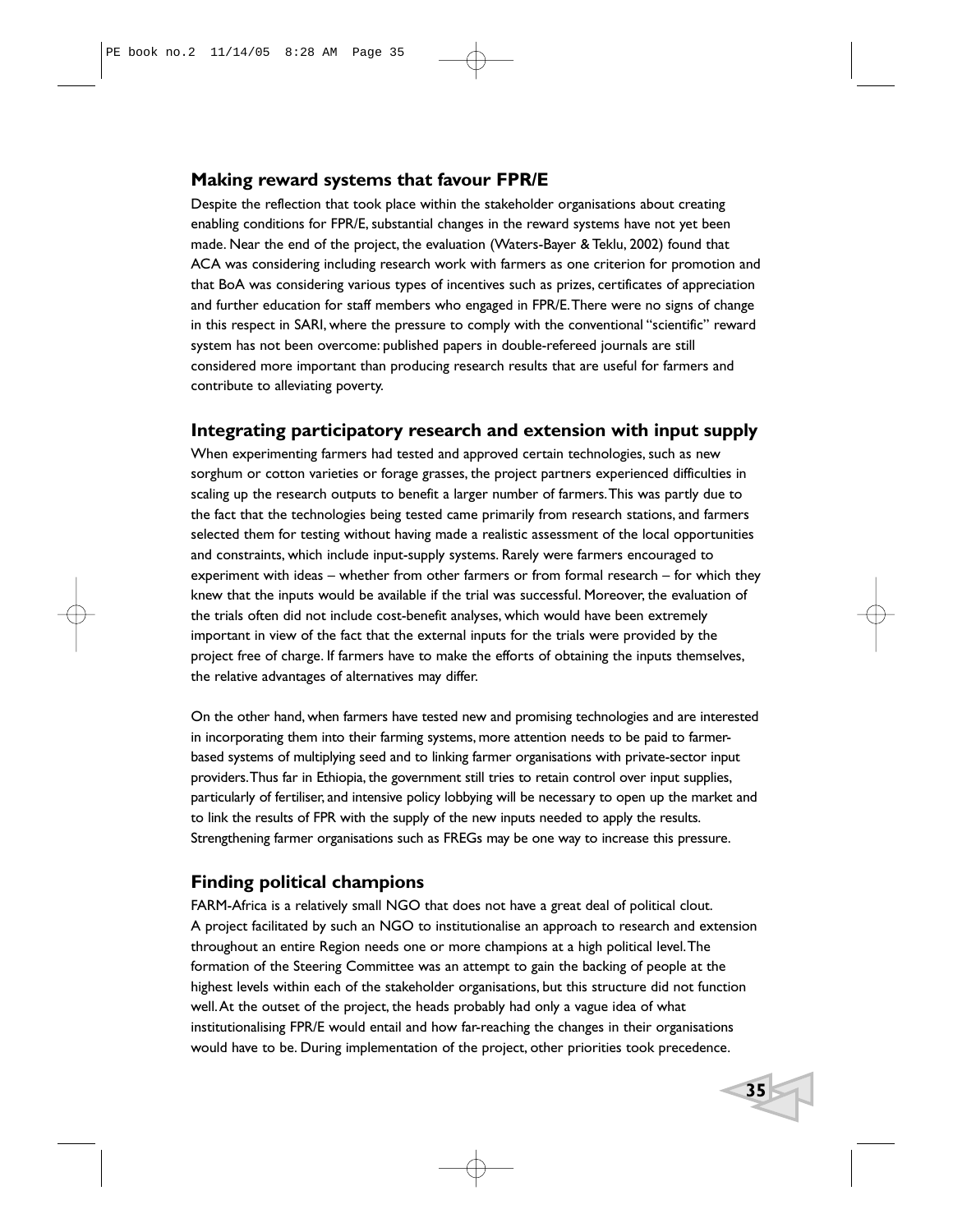BoPED, which had been regarded at the outset as a key stakeholder because of its responsibility for overall M&E of development activities in the Region, took little interest in the project. By the end of the project, there were still no key decision-makers at high levels in the Regional Government who were motivated to champion its institutionalisation.

## **Sustaining the momentum**

**36**

In 2003, it was clear to all that FPR/E had not yet been fully incorporated into the day-to-day work of the institutions involved.The achievements were, however, commendable, particularly in view of the fact that the project operated during a period of instability resulting from administrative restructuring. It managed to take strategic steps to cope with the numerous changes in the government organisations. It established some essential elements that should be able to keep up the momentum towards institutionalising FPR/E: the widespread building of capacities in FPR/E, its inclusion in the strategy papers of the key government organisations, its integration into the curricula of some educational and training institutions, and the formation of the FREGs at the level of farming communities. It is hoped that, as a result, the efforts to transform norms, attitudes and behaviours will continue so that FPR/E can be more deeply integrated into institutions of research, extension, education and training, and in farmers' practice. However, the only structures currently in place that could keep up the momentum of stakeholder interaction in FPR/E – the REACs – are not yet strong.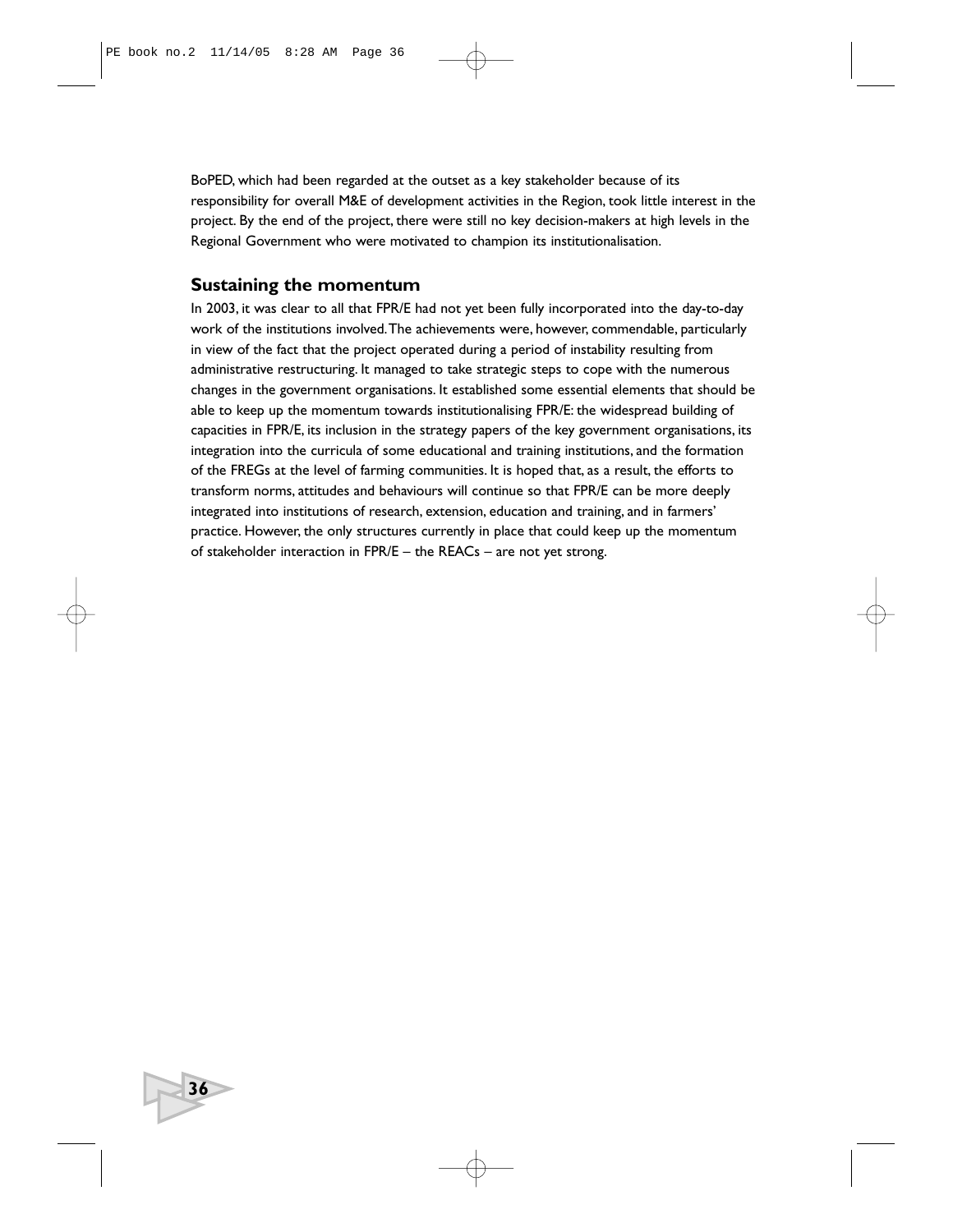# **7** Key lessons from the project

In the combined efforts of the BoA, BoPED, the ARCs, ACA, FARM-Africa and – in the final year – the ATVET colleges to institutionalise FPR/E in the Southern Region, all partners went through an intensive learning process. Even though full institutionalisation of FPR/E has not yet been achieved, the project brought about considerable change and laid a strong foundation for continuing the process.The lessons have been documented in a variety of ways (see Box 4 and Annex 1) and should provide useful support into the future, not only for the Southern Region but also for similar efforts elsewhere in Ethiopia and beyond. Some of the key lessons from this project are related to issues of time requirements, institutional linkages, breadth of stakeholder involvement, maintaining a learning culture to improve quality and strengthening local organisational development.

# **Institutionalising FPR/E demands time and flexibility**

The process of institutionalisation is complex. It requires change in individuals and, through them, change in institutions.The latter requires, in turn, change in organisational policy and a deliberate strategy to support FPR/E, to build human capacity to apply the approach, to develop mechanisms that encourage people to apply it and to modify organisational structures so as to accommodate increased participation (Sutherland *et al*, 2001).This is a long-term process. Moreover, institutionalisation of FPR/E involves not only one but rather multiple institutions with different cultures, regulations and procedures. It has to look at change also in relations between institutions, which are learning and transforming themselves at different paces.The planning of a project to institutionalise FPR/E should allow sufficient time to accommodate this.

Direct interaction between farmers, extension agents and scientists is a must to change the attitudes of all towards the roles of farmers in agricultural research and extension. However, reflection on these experiences and their implications for the way people and institutions work is equally important, so that the changes in the attitudes of individuals can lead to deliberate steps to incorporate FPR/E into the institutions. Changes in essential aspects of the relevant organisations, such as in policy, organisational structures and operational procedures, can be stimulated by creating situations that foster positive attitudes among technical and management staff towards FPR/E and by facilitating reflection on the approach, its effects and its implications. This learning process needs to take place at all levels within an organisation, not only at the top level of management and among the people working at the grassroots.The intermediate levels, if not given equal attention, can create a barrier to progress.

While deliberate and careful steps – with sensitivity to inherent organisational resistance to change – are needed to foster positive attitudes towards FPR/E under the best of circumstances, the instability of the institutional environment caused by administrative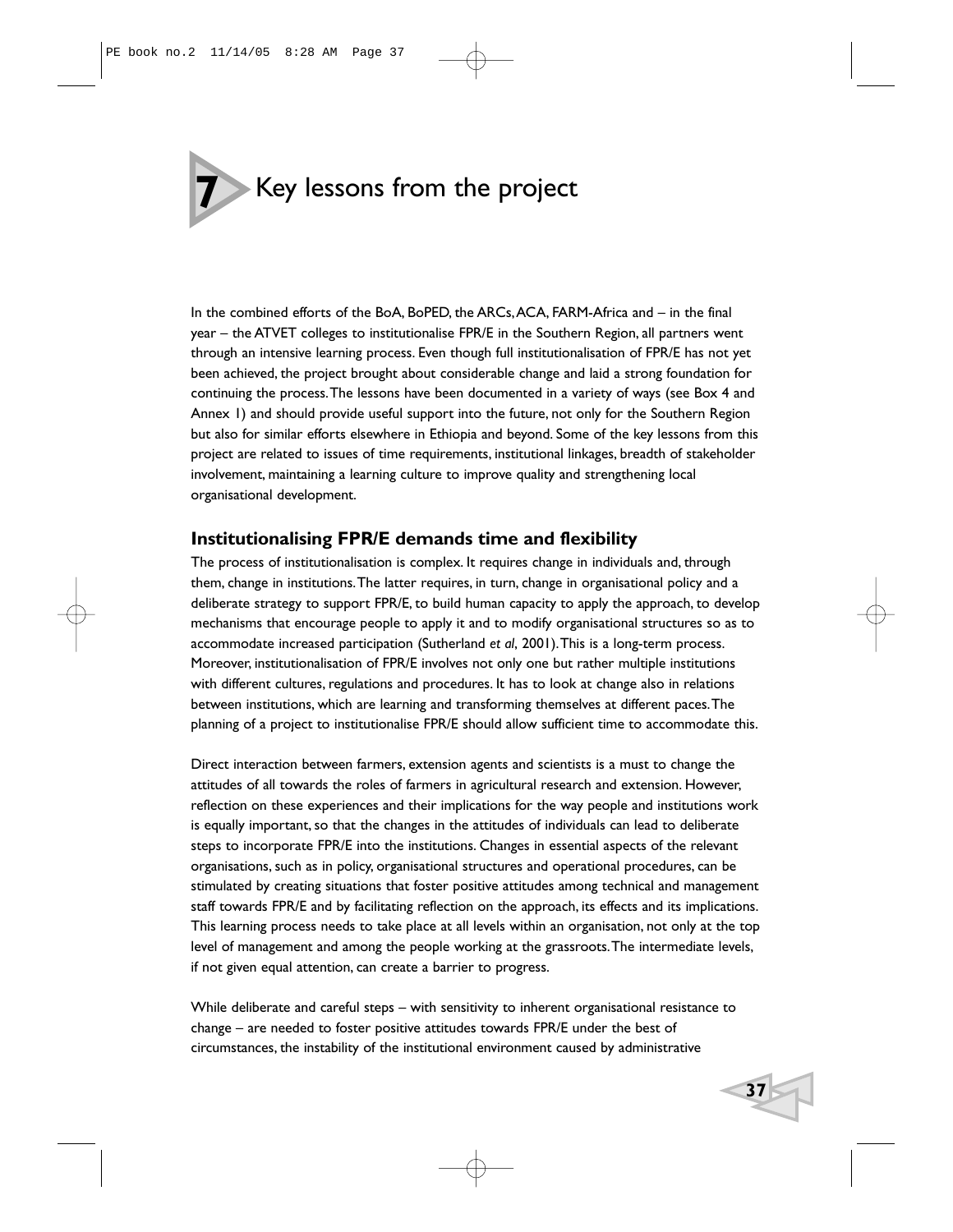restructuring in Ethiopia made the task even more difficult. Decentralisation of decision-making powers within government institutions favours participatory approaches towards research and extension, and is to be welcomed. However, these dynamics had not been sufficiently well foreseen during project planning.The project staff had to invest additional efforts and time to deal with the new structures and staff and to win their support. For the institutionalisation of FPR/E, it is important to create a long-term framework that includes space for flexibility during institutional change to allow for parallel external changes – and to set in place effective mechanisms within and between the institutions to be able to respond quickly to the changes.

The six indicators of institutionalisation of FPR/E that were specified at the outset of the project – related to awareness and appreciation of FPR/E, relevant knowledge and skills, supportive institutional structures, availability of adequate resources, effective linkages, and adequate incentives to engage in FPR/E – all proved to be essential, but the time needed to achieve them was underestimated.A more deliberate strategy would have been needed especially to address the issues of allocating sufficient institutional resources and giving recognition and other incentives to apply FPR/E.

### **Linking institutions needs constant attention**

**38**

Participatory research and extension requires the joint efforts of all actors who are involved in technology generation and dissemination. However, in the current institutional set-up in the Southern Region, although various institutions collaborated to implement this particular project, there is still a high tendency to work in isolation, largely because of the physical and functional separation of the institutions. Still today, much of the collaboration between them depends on the willingness and initiative of individuals. Institutional collaboration is not yet firmly in place.

The establishment of an inter-institutional Steering Committee and a Technical Team and the direct participation of the staff of the concerned institutions in the FPR Fora were designed to improve institutional links. However, inter-institutional structures such as steering committees often function poorly, as members may see their role in the committee as an added task and give it lower priority compared to work within their own institution.The project created an environment in which the difficulties associated with the functioning of such common platforms could be discussed, and generated a readiness to see how the institutional linkages might be maintained and strengthened. Certainly, an important move in this direction is the setting up of REACs linked to research centres. Now, in 2005, these Councils are operating and have been allocated some budget, although perhaps not enough to be able to bring all REAC members together regularly at the different levels.

Any project attempting to institutionalise FPR/E should give particular attention to participatory assessment and learning about mechanisms to build and maintain multistakeholder partnerships.This process will have to be continued to ensure that the REACs fulfil their function and become stronger.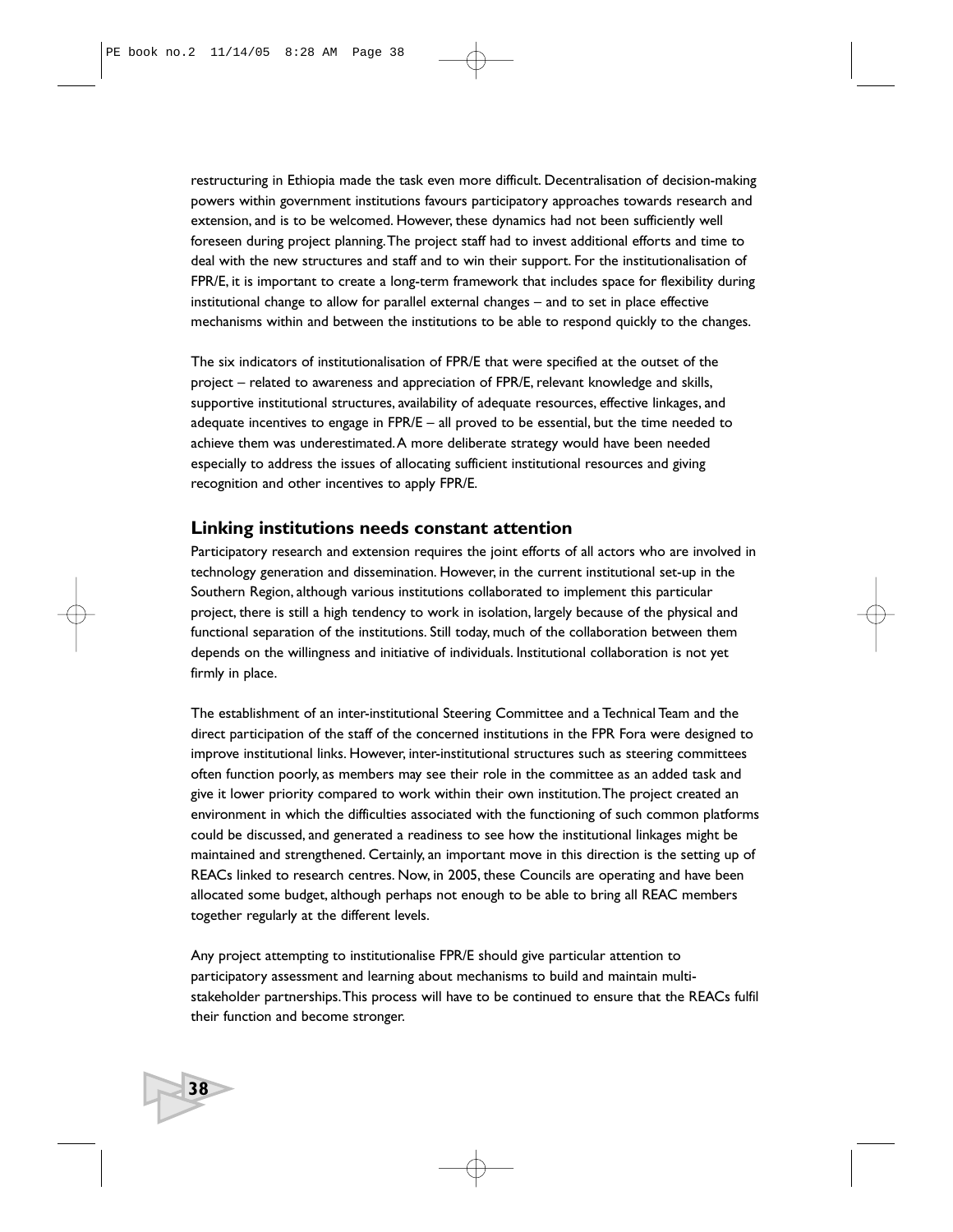# **A learning culture needs to be nurtured**

Improved farmer participation in research and extension cannot be achieved merely by applying particular methods and tools; it depends on how these are applied – on the attitude that participants have towards each other and the way they treat each other while applying the methods and tools designed to enhance participation.There are no standardised rules and procedures in participatory approaches. Instead, guiding principles need to be internalised. Experiential learning resulting from grassroots application of these principles leads to development of better skills in participatory research and development.

During and after the project, a large number of government staff members – especially those working directly with the farmers – improved their application of FPR/E methods and tools and thus improved their understanding of FPR/E by learning from their experiences in the field. Frequent interaction between the various stakeholders is necessary to realise how best to apply FPR/E and how to improve institutional linkages to support the process.This is a gradual and iterative process that must be carefully planned; good FPR/E cannot come out of a "hit-andrun" training course.The learning can be enhanced by an effective system of internal reflection and peer review to ensure the quality of FPR/E on the ground and to assess and improve the progress towards institutionalisation. During the project, this happened primarily through the FPR Fora.Ways must still be found to continue this mutual learning process.

# **Agricultural innovation involves a wide array of stakeholders**

A project to institutionalise FPR/E should continuously examine the composition and relevance of the partners involved and should seek linkages with other stakeholders who can play important roles in the production-to-consumption chain, such as artisans (e.g. toolmakers), rural technology centres, input suppliers, processors, traders and marketing institutions. It is not sufficient to address only bio-physical problems; also issues related to access to information and other inputs and access to market have to be taken into account. Community-led trials can include testing innovative ways of adding value to agricultural products or different ways of accessing and sharing information in order to find out what is most time- and cost-effective for the community.These are only two of many possible examples, and in each of them the stakeholders and potential partners of farmers in FPR/E would not be limited to agricultural scientists and extension workers.

About halfway through the project, the importance of winning over the elected government representatives was recognised, and members of the Regional and Woreda Councils were invited to events that would made them aware of FPR/E activities.Activities designed to convince these stakeholders of the merits of FPR/E should have been planned into the project from the start, as they play a key role in creating the policy conditions that could encourage agricultural innovation.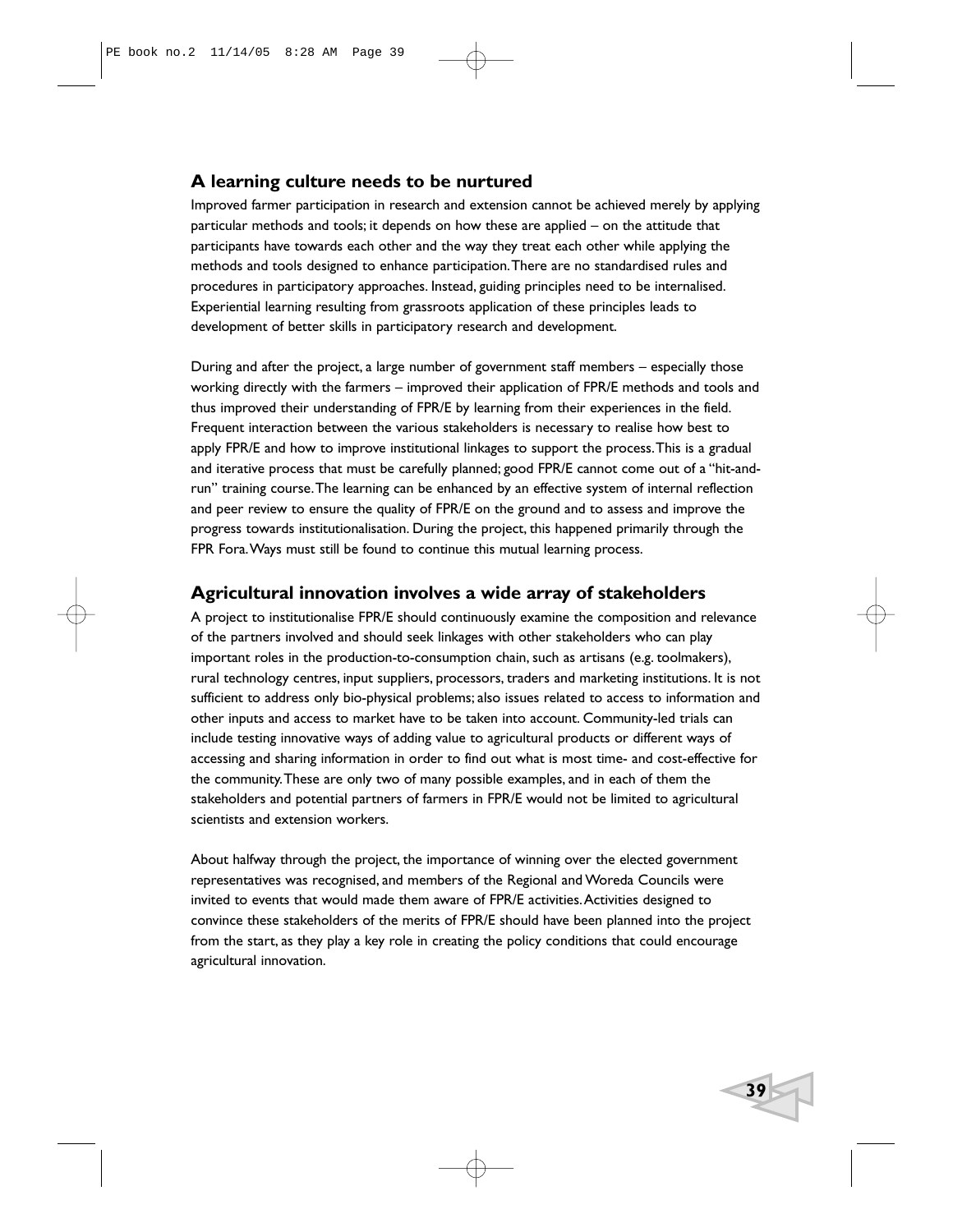

**Herders at dusk**

**40**

# **Community organisational capacities must be strengthened**

In promoting FPR/E, it is vital to build community members' capacities to take the initiative in analysing their situation and seeking ways to solve their problems and to grasp new opportunities.The research and development process should be driven by the farming communities, who actively seek relevant information and partnerships.A FREG can play an important role in managing this process, if the group is cohesive and has strong leadership. Such a group at community level not only stimulates and manages local FPR/E, it can also strengthen the influence of farmers on policy-making at village and higher levels. It can provide qualified farmer-researchers as representatives in platforms designed to link farmers, extension workers and scientists, such as the REACs.

When the project was planned, it did not include activities related to local organisational development so as to institutionalise FPR/E at the grassroots. During the course of the project, the partner organisations began to recognise the importance of establishing and strengthening FREGs as community organisations.The project ended before the FREGs could strengthen themselves through PM&E of their functioning. In a future project of this kind, attention should be given to local organisational development from the outset, and activities designed to enhance group governance, leadership, and ownership of research and development initiatives should be incorporated.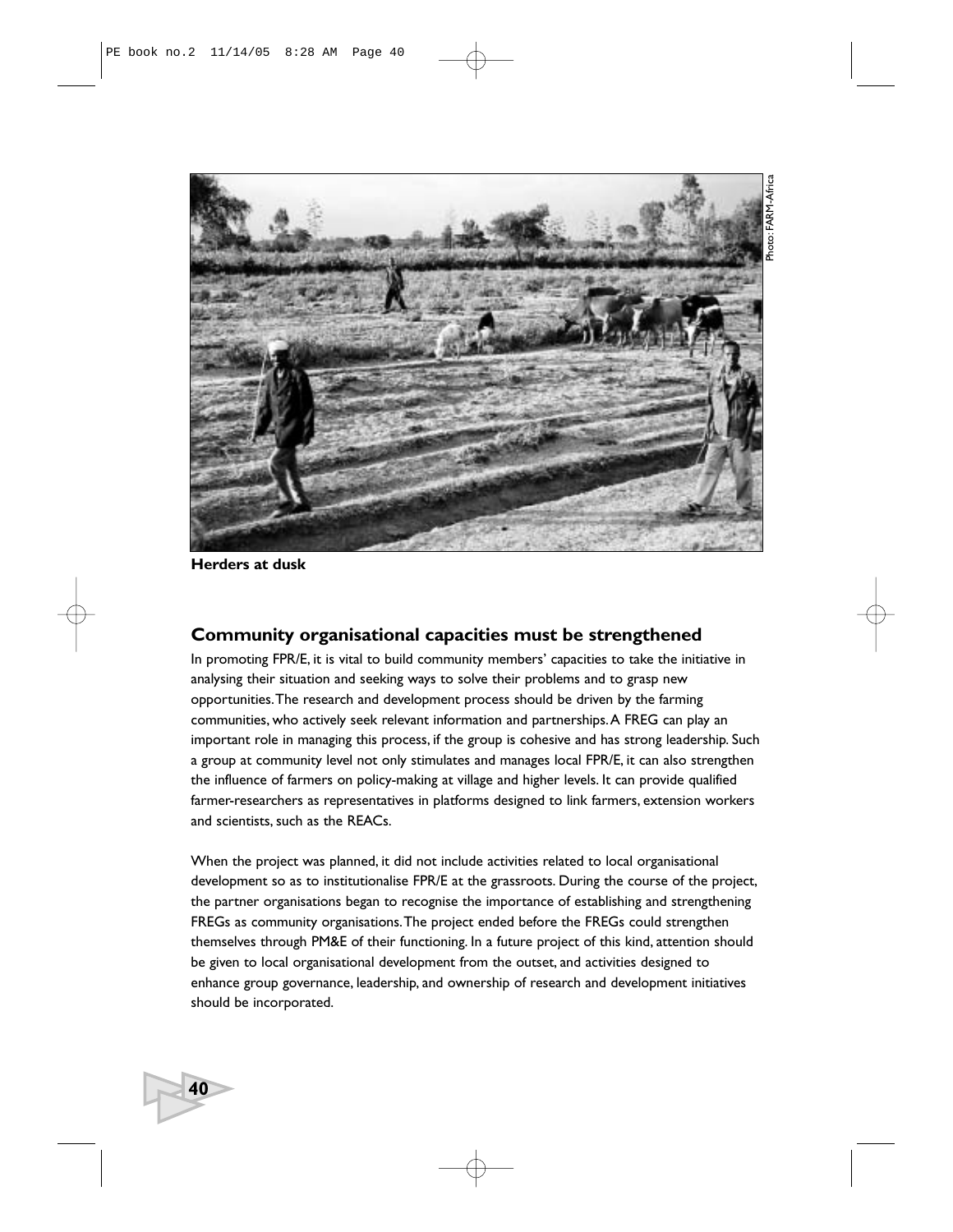

Although the project ended in 2003, FARM-Africa has remained committed to continuing support to institutionalising FPR/E in a number of ways. FARM-Africa's recently established Training and Advisory Unit (TAU) provides training and advice in FPR/E and its continued institutionalisation at various levels.The TAU works in several parts of Ethiopia, e.g. in building capacities of government staff under the Pastoral Community Development Project. It is giving increasing attention to integrating FPR/E into institutions of higher learning and training and is promoting the approach through other FARM-Africa projects in Ethiopia.The TAU continues to produce training manuals on FPR/E that should contribute to improving the way it is implemented. In addition, the FPR/E guideline and the video films that the project produced on PRA, institutionalisation of FPR, and benefits of the institutionalisation of FPR in the SNNPRS are being distributed to support future FPR/E work.

Government organisations and NGOs with which FARM-Africa interacted during the years of the Farmers' Research Project and the subsequent institutionalisation project are likewise continuing to explore, apply and learn from FPR/E methods. EARO is in the midst of an institutional learning process, guided by AHI and ASARECA (Association for Strengthening Agricultural Research in Eastern and Central Africa).This started off with examining examples of FPR, for which the FARM-Africa work in the Southern Region served as a case study.A promising finding in this study is that the researchers involved in FPR have "developed a feeling of satisfaction" (Tilahun *et al*, 2004) – this is an important source of motivation to engage further in participatory research. However, deeper institutional change will still be needed to enable and motivate a large number of researchers and DAs to engage in FPR/E.

With this in mind, FARM-Africa has been collaborating with another NGO,Agri-Service Ethiopia, in the formation of a national platform called PROFIEET (Promoting Farmer Innovation and Experimentation in Ethiopia).This is trying to scale up participatory approaches to agricultural research and development that build on farmers' informal experimentation and innovation. It is an NGO-led initiative that seeks to engage all relevant stakeholders in learning about institutional change so that such approaches can be integrated into agricultural research, extension and education throughout the country.The work of FARM-Africa in the Southern Region has provided on-the-ground examples and field-based documentation, including guidelines that can support the work of PROFIEET partners – research centres, extension agencies, universities and other NGOs throughout Ethiopia. FARM-Africa will continue to feed its insights into this ongoing process of action-learning.These platforms at national and regional levels should be able to reinforce the institutionalisation of FPR/E in the Southern Region and elsewhere in Ethiopia.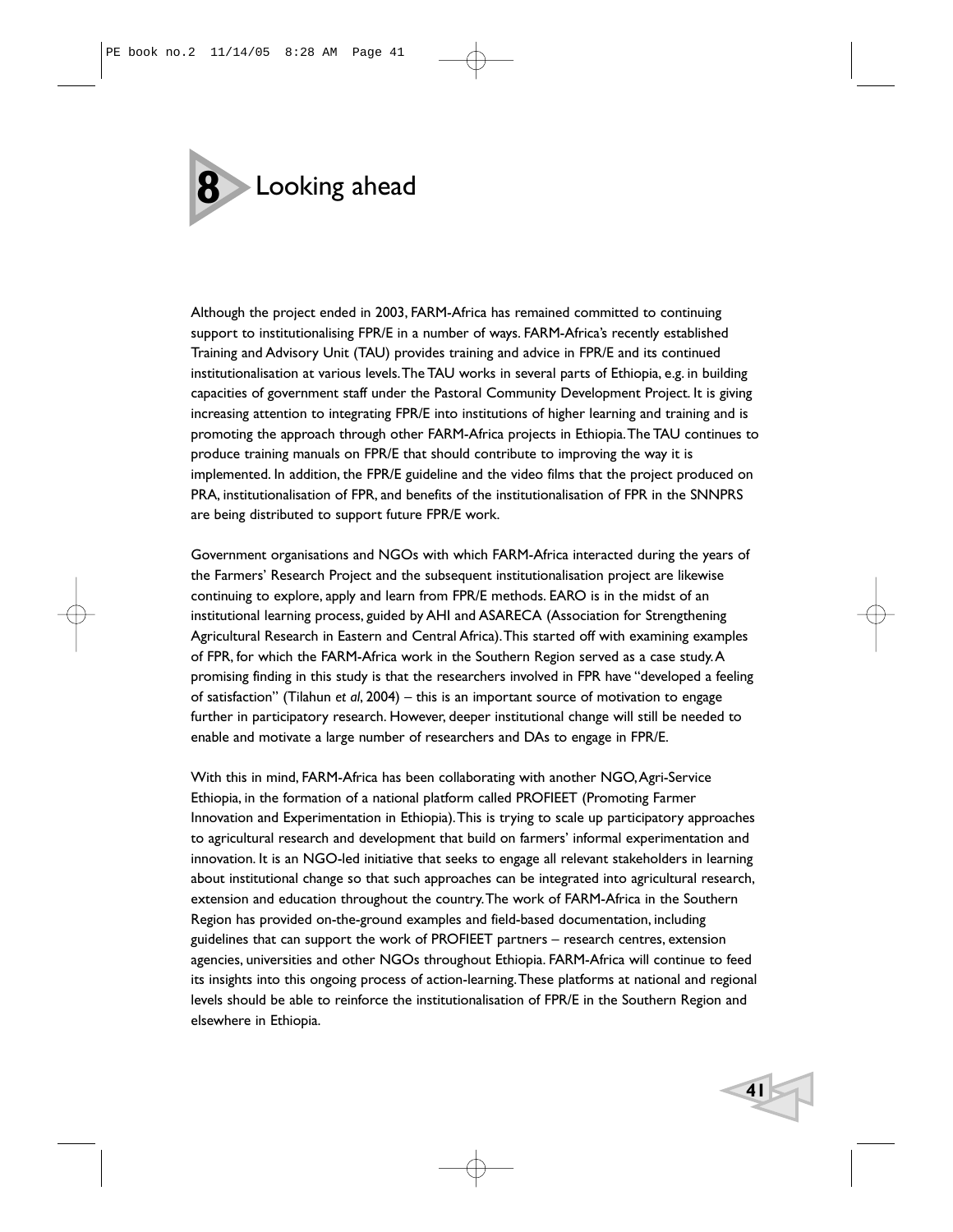The experience of FARM-Africa in the Southern Region has shown that, particularly in order to anchor FPR/E as a community-led approach, it will be necessary to give more support to farmer organisations by building skills in organisational development, leadership, group facilitation, communication, resource mobilisation and management, and conflict resolution. During the project to institutionalise FPR/E, it was an ongoing discussion whether more emphasis should be given to building capacities in government organisations versus communitybased organisations. FARM-Africa fully recognises the need for institutionalisation in both spheres. In the continuing efforts of numerous organisations within Ethiopia to institutionalise participatory approaches in agricultural research and development, it will be a vital role of FARM-Africa – based on its experience in the "Institutionalisation of Farmer Participatory Research" project – to ensure that, in addition to promoting change in government institutions, sufficient attention is given to organisational development among farmers.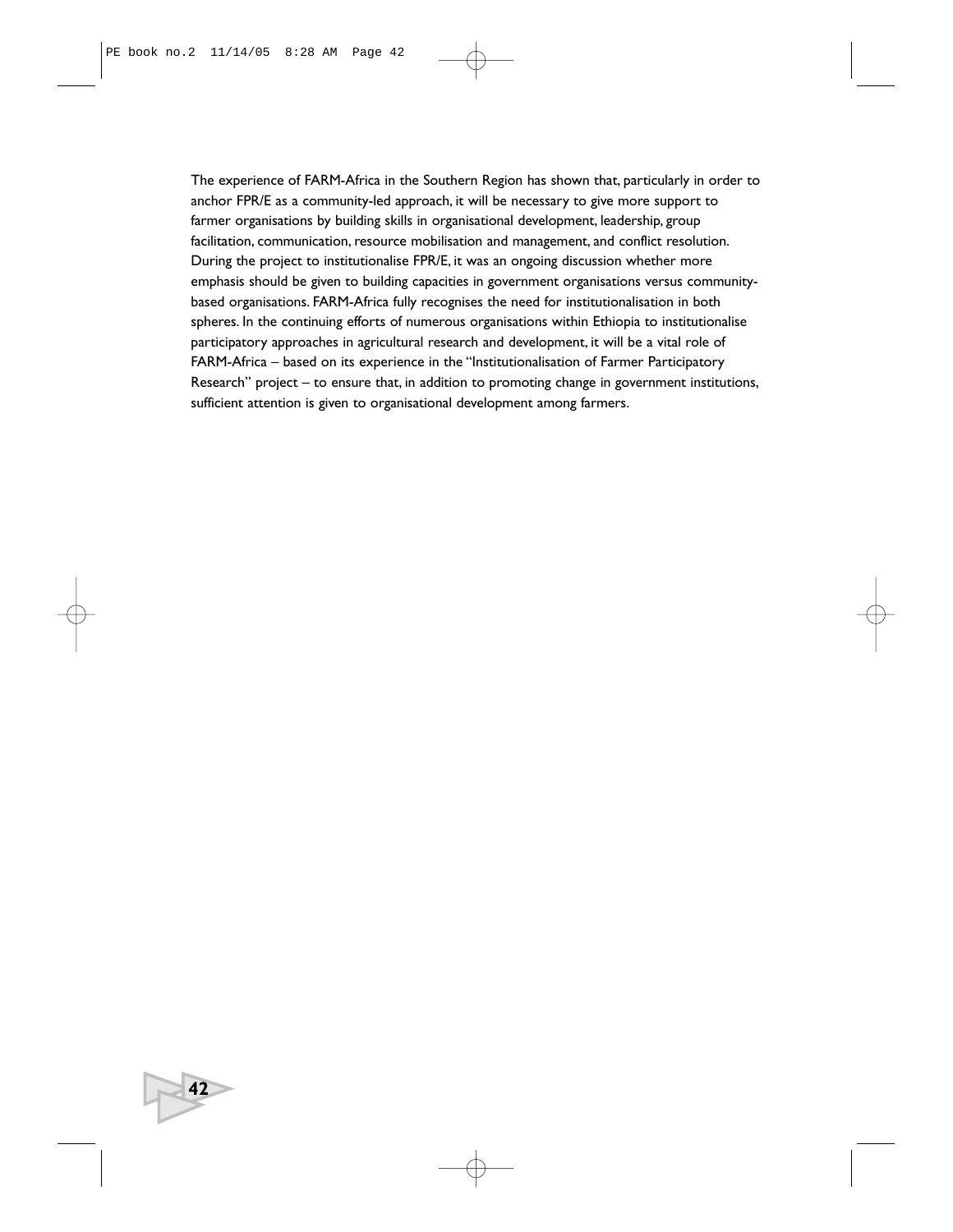# References

Aresawum M, Berhane H, Ejigu J, Feleke A, Helen K & Worku T. 1998. Report on the impact assessment of FRP's main activities on organisations collaborating with the project. Farmers' Research Project Monitoring Report 4.Addis Ababa: FARM-Africa.

Biggs S. 1989. *Resource-poor farmer participation in research: a synthesis of experiences in nine national agricultural research systems.* OFCOR Comparative Study 3.The Hague: International Service for National Agricultural Research (ISNAR).

Chambers R, Pacey A & Thrupp LA (eds). 1989. *Farmer first: farmer innovation and agricultural research*. London: Intermediate Technology Publications.

Dakiye O, GebreMariam M, Getachew K, Kaserto O, Kefale A, Shewngizaw Z, Solomon A & Tesfaye D. 1998. Impact assessment of FRP's Participatory On-Farm Trials and farmers' training programs. FRP Monitoring Report 5.Addis Ababa: FARM-Africa.

Ejigu J & Pound B (eds). 2002. *Farmer Participatory Research and Extension guideline.* Addis Ababa: FARM-Africa / Institute for Sustainable Development.

FAO. 2004. National Bank of Ethiopia and United Nations statistical databases as of December 2004.

FARM-Africa. 1999. *Farmers' Research Project: incorporation of Farmer Participatory Research in the Southern Region of Ethiopia: proceedings of a workshop held in Awassa, 18–19 March 1998.* Addis Ababa: FARM-Africa / Institute for Sustainable Development.

FARM-Africa. 2001. *Farmer Participatory Research in Southern Ethiopia: the experiences of the Farmers' Research Project.* Project Experiences Series 1. London: FARM-Africa.

FARM-Africa. 2002. Summary results of POFTs.Awassa: FARM-Africa.

FARM-Africa. 2003.Terminal report to the European Union,Addis Ababa: Institutionalisation of Farmer Participatory Research 1999–2003, Project Number 98/1186.Addis Ababa: FARM-Africa.

FARM-Africa & BoA. 2002. Report of the diagnostic survey of Tachignaw Ambicho Peasant Association in Lemu Woreda of Hadiya Zone (ed. Shewangizaw Zemedkun), September 2002. Awassa: FARM-Africa / BoA *(Amharic).*

Farrington J & Martin A. 1988. *Farmer participation in agricultural research: a review of concepts and practices.* Agricultural Administration Unit Occasional Paper 9. London: Overseas Development Institute.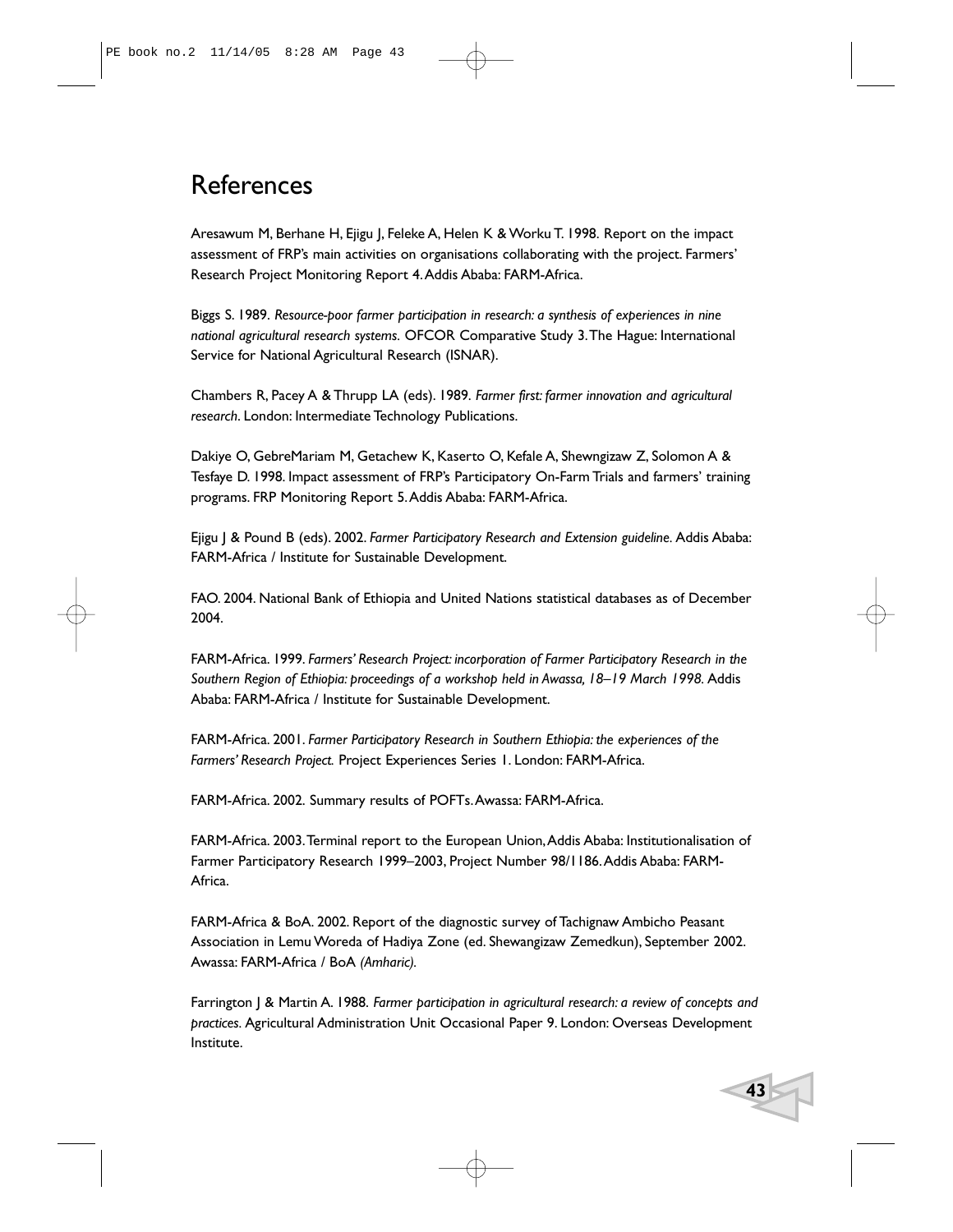Franzel S & van Houten H. 1992. *Research with farmers: lessons from Ethiopia.*Wallingford: CAB International.

IIRR & FARM-Africa. 2001. *Participatory Monitoring and Evaluation (PME) guideline.* Addis Ababa: IIRR / FARM-Africa.

Opondo C, Seyoum B,Agajie T, Furgasa B,Waga M & Abraham E. 2003. Impact assessment of the project "Institutionalisation of Farmers' Participatory Research in the SNNPRS", Ethiopia, 2–23 August 2003.Addis Ababa: FARM-Africa.

Percy R. 1997. Gender and participation in agricultural development planning: lessons from Ethiopia.Working Document. Rome: FAO Women in Development Service.

Sandford S & Reece A (eds). 1992. *Proceedings of the workshop on Farmer Participatory Research held in Addis Ababa, February 17–19, 1992.* Addis Ababa: FARM-Africa.

Sutherland A. 2000. Challenges in institutionalising Farmer Participatory Research (in the context of a more participatory agricultural research and extension system). Paper prepared for the Second Farmer Participatory Research Forum, 29 June–1 July 2000, Awassa, Southern Region, Ethiopia.

Sutherland A, Martin A & Rider Smith D. 2001. *Dimensions of participation: experiences, lessons and tips from agricultural research practitioners in sub-Saharan Africa.* Chatham: Natural Resources Institute.

Sutherland A & Sandford S (eds). 1998. *Proceedings of the workshop on the incorporation of Farmer Participatory Research (FPR) in Southern Region of Ethiopia – including findings from FARM-Africa's Farmers' Research Project (FRP) impact assessment, held in Awassa, March 18–19, 1998.* Addis Ababa: FARM-Africa.

Tilahun A, Habtu A & Stroud A (eds). 2004. *Participatory research in action: Ethiopian experiences.* Addis Ababa: EARO / AHI.

Waters-Bayer A, Seme D & Pound B. 2000. Mid-term review of the project "Institutionalisation of Farmer Participatory research in the Southern Nations, Nationalities and Peoples Regional State", Ethiopia, 10-21 July 2000. Leusden: ETC Foundation.

Waters-Bayer A & Teklu T. 2002. Final evaluation of the project "Institutionalisation of Farmer Participatory Research in the Southern Nations, Nationalities and Peoples Regional State", Ethiopia. Leusden: ETC Foundation.

Worku Tessema. 2000. *Stakeholder participation in policy processes in Ethiopia.* Managing Africa's Soils 17. London: International Institute for Environment and Development / SOS Sahel.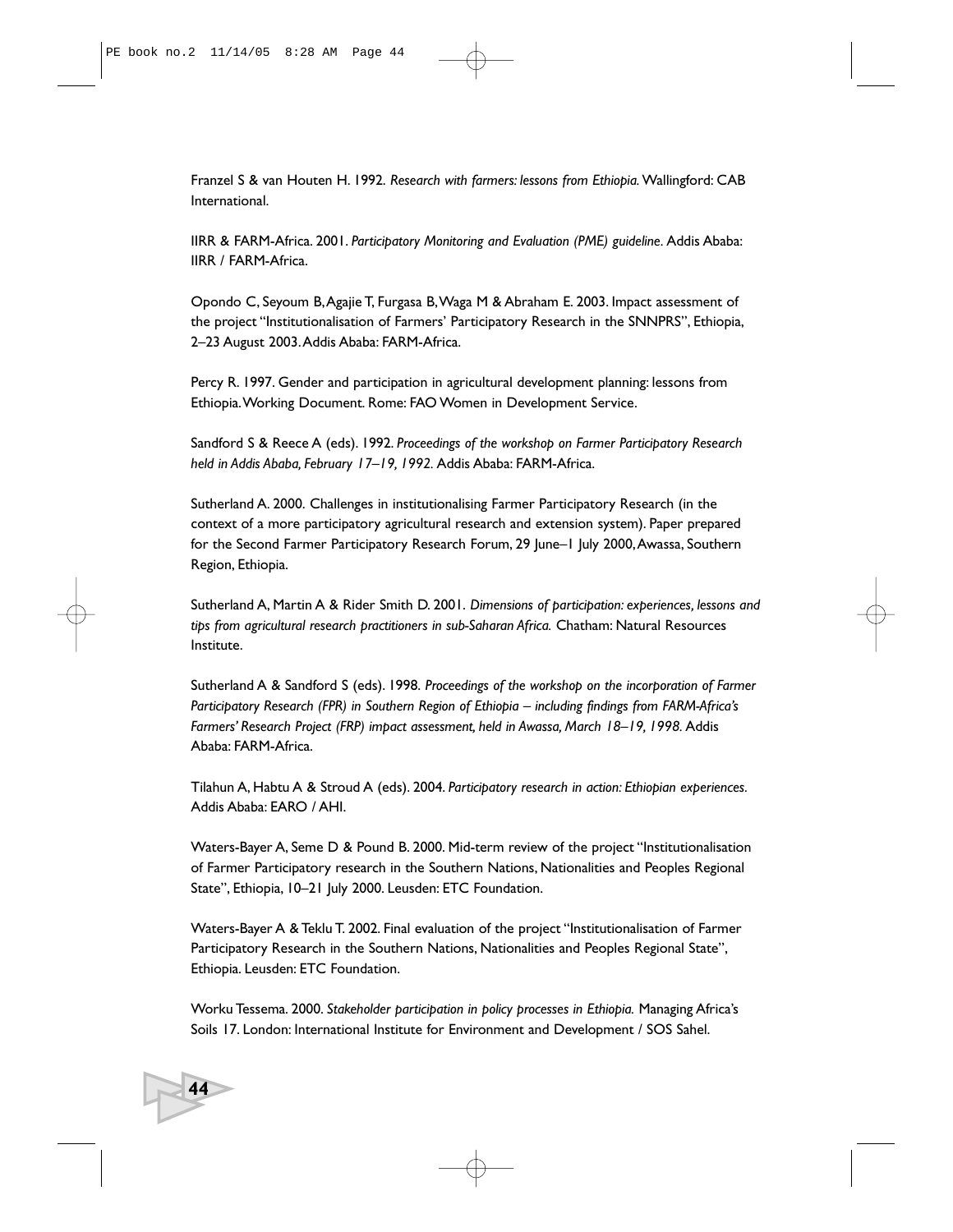# Annex 1. Main project achievements in institutionalising FPR

# **Printed and audiovisual publications**

- *Farmer Participatory Research in Southern Ethiopia:The Experiences of the Farmers' Research Project*. Project Experiences Series 1. London: FARM-Africa
- An FPR/E guideline was prepared and issued in English and Amharic
- An PM&E guideline was compiled and published
- An video film on institutionalising FPR/E was produced and distributed
- Five posters, two leaflets and several brochures were produced on four subject areas
- A case study written by several project stakeholders was published in the book *Advancing Participatory Technology Development: case studies on integration into agricultural research, extension and education* (IIRR / ETC EcoCulture, 2003)
- Four articles on the project were published in Ethiopian newspapers
- A 10-minute radio programme on FPR/E was sponsored and aired each Monday on Radio Ethiopia for a period of nine months
- 30 diagnostic survey reports were published

# **Enabling access to resources**

- 24 sets of 29 training books and 19 sets of 26 other books were procured and distributed, mainly to mini-libraries
- 21 mini-libraries were established in woredas and zones, and 16 persons trained in library management
- Equipment (computers, fax machines, photocopiers etc.) was procured and distributed to partner organisations
- The FARM-Africa team, assisted by an external technical advisor, compiled and distributed a list of international institutions and networks related to FPR/E with which partner organisations might take up contact

# **Training courses/workshops**

- 116 government officials took part in two awareness-raising workshops organised by the project
- A visit to FPR activities at project sites was organised for 21 participants from the stakeholder institutions
- 552 people were trained in PRA in 21 events
- 312 people were trained in POFTs in 12 events
- 229 people were trained as trainers (ToT) in 9 events
- 101 people were trained in PM&E in four events
- Three people (government and project staff) were trained in FPR in Ethiopia
- Six project staff members took part in short-term visits abroad to FPR-related activities

**45**

123 students and their instructors from ACA took part in five travelling seminars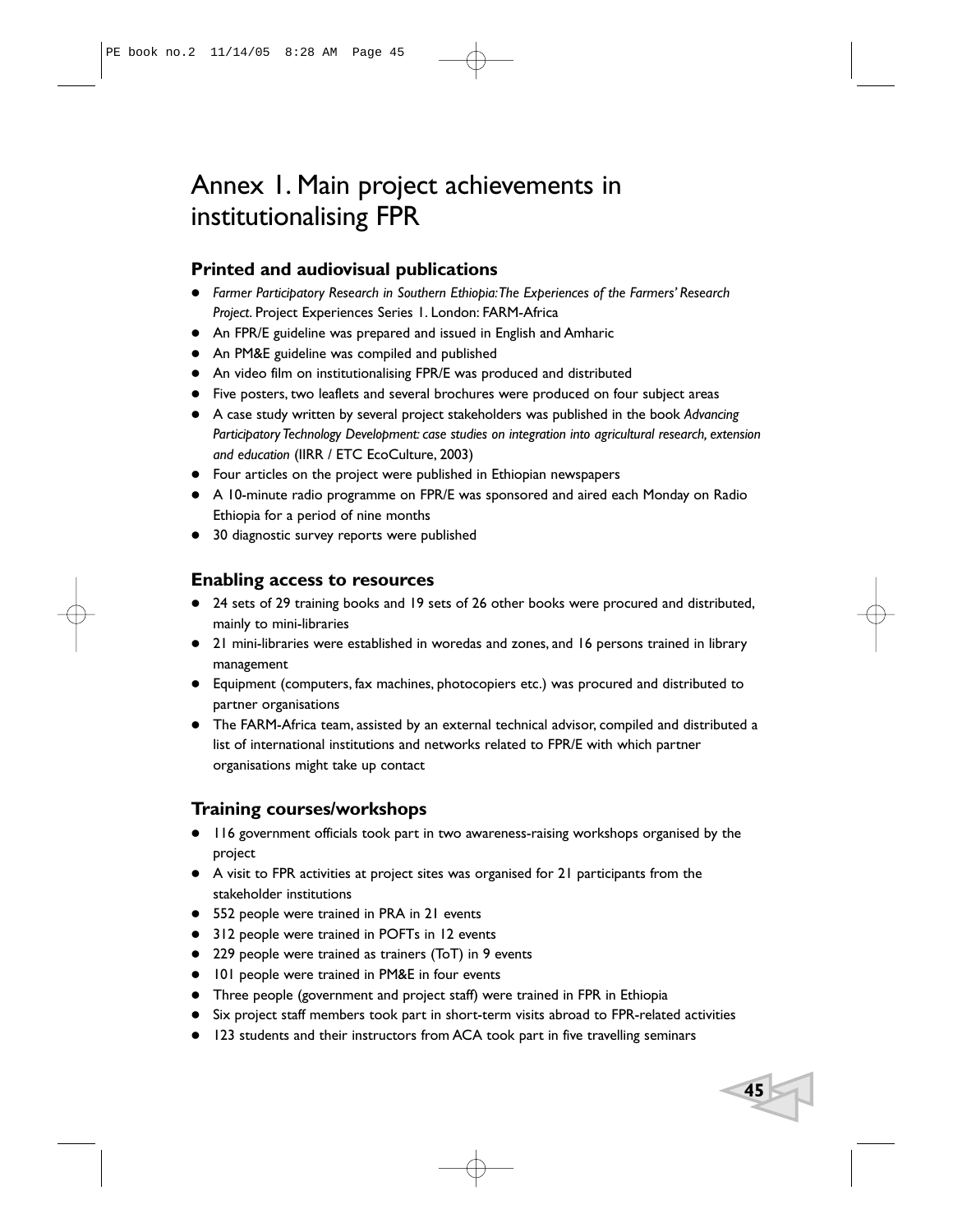- 15 people were sponsored to attend international conferences on FPR-related topics
- 17 follow-up training courses were conducted for 116 participants
- 279 people, including farmers, took part in four FPR Fora

## **Participatory research, review and monitoring activities**

- 38 diagnostic surveys were conducted
- 64 POFTs were conducted (50 by BoA, 12 by the ARCs and two by ACA)
- Two exchange visits involving 28 farmers and 14 SMSs were conducted for FREGs within the Region and one visit for farmers (14) and SMSs (11) was conducted outside the Region (Holeta ARC)
- In addition, 112 farmers took part in farmer-to-farmer visits on mole-rat control, sanitary control of enset bacterial wilt and fuel-saving stoves to improve POFT implementation and adoption of technologies
- Activities related to new potato varieties and storage techniques, forage species, chickpea varieties, improved stoves and sanitary control of enset bacterial wilt were incorporated into the regular work of the government organisations, at least in the woredas involved in the respective POFTs. Other crop varieties (wheat, teff and composite maize) were disseminated through farmer-to-farmer exchange of seeds and by other means.
- A baseline study and a PM&E study were conducted

**46**

 Three peer reviews and several topical monitoring visits were carried out by multiinstitutional teams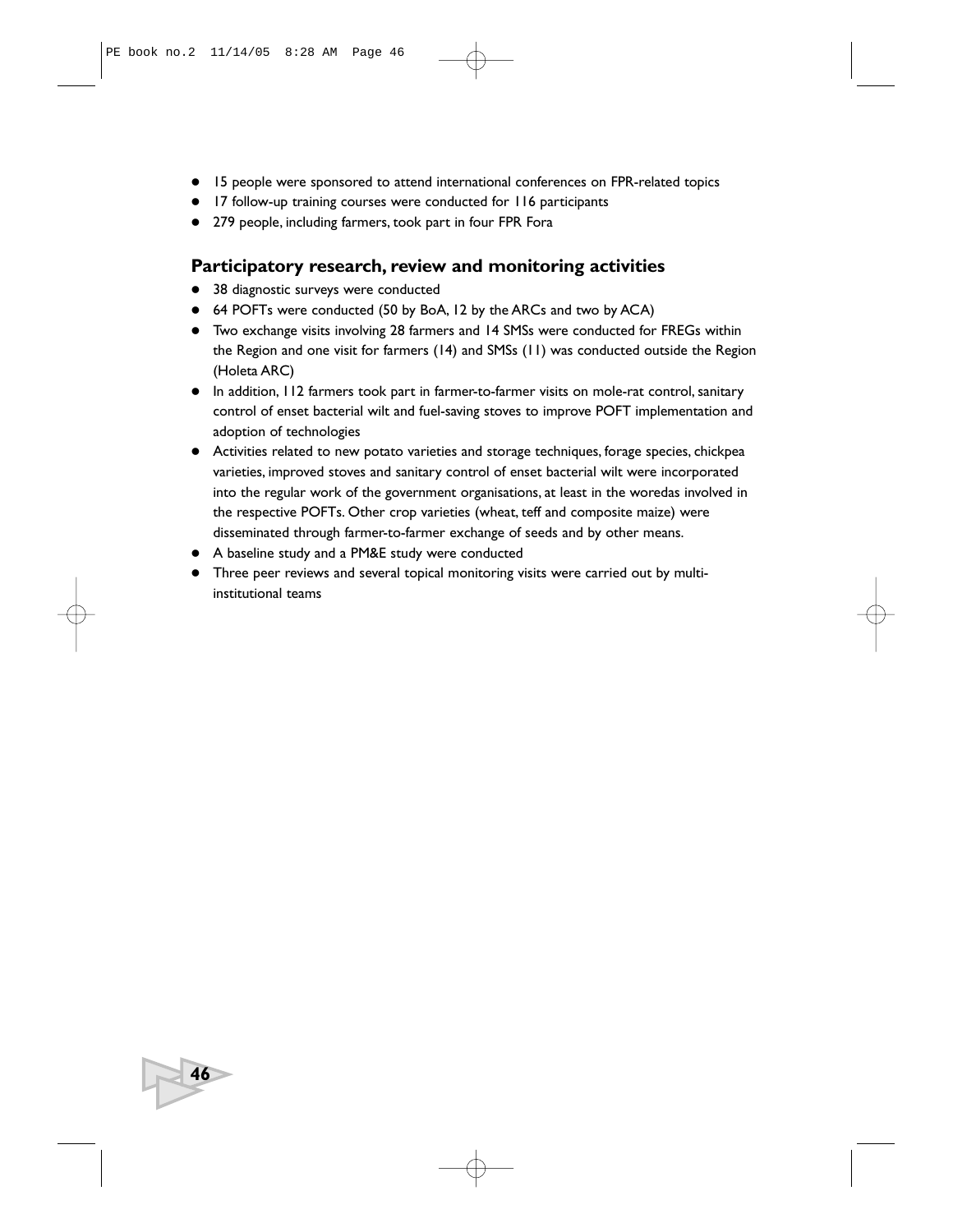# FARM-Africa publications

| <b>Project Experiences Series</b><br>I. Farmer Participatory Research in Southern Ethiopia: The experiences of the<br>farmers' research project |                     |  |  |
|-------------------------------------------------------------------------------------------------------------------------------------------------|---------------------|--|--|
| FARM-Africa, 2001                                                                                                                               | ISBN: 1 904029 00 0 |  |  |
| 2. Unlocking Farmers' Potential: Institutionalising farmer participatory research<br>and extension in Southern Ethiopia                         |                     |  |  |
| Ejigu Jonfa & Ann Waters-Bayer, 2005                                                                                                            | ISBN 1 904029 06 X  |  |  |
| <b>Policy and Research Series</b>                                                                                                               |                     |  |  |
| I. Key Experiences of Land Reform in the Northern Cape Province of South Africa<br>Alastair Bradstock, 2005                                     | ISBN 1904029 02 7   |  |  |
| 2. Soil Fertility Practices in Wolaita Zone, Southern Ethiopia: Learning from<br>farmers                                                        |                     |  |  |
| Barry Pound and Ejigu Jonfa (eds), 2005                                                                                                         | ISBN 1 904029 03 5  |  |  |
| 3. Supporting Land Reform in South Africa: Participatory planning experience in<br>the Northern Cape Province                                   |                     |  |  |
| Alastair Bradstock, 2005                                                                                                                        | ISBN 1904029 04 3   |  |  |
| 4. Land Reform and its Impact on Livelihoods: Evidence from eight land reform<br>groups in the Northern Cape Province of South Africa           |                     |  |  |

Alastair Bradstock, 2005 **ISBN 1 904029 05 1** 

# **Working Paper Series**

**1.The Eastern Cape Smallholder Support Project:An assessment of the revolving fund** Richard Ewbank, 2004

**2. Goats: Unlocking their potential for Africa's farmers** Christie Peacock, 2005

## **Other publications**

**Reaching the Poor – A Call to Action: Investment in smallholder agriculture in Sub-Saharan Africa** FARM-Africa, Harvest Help and Imperial College London, 2004 ISBN 1904029 019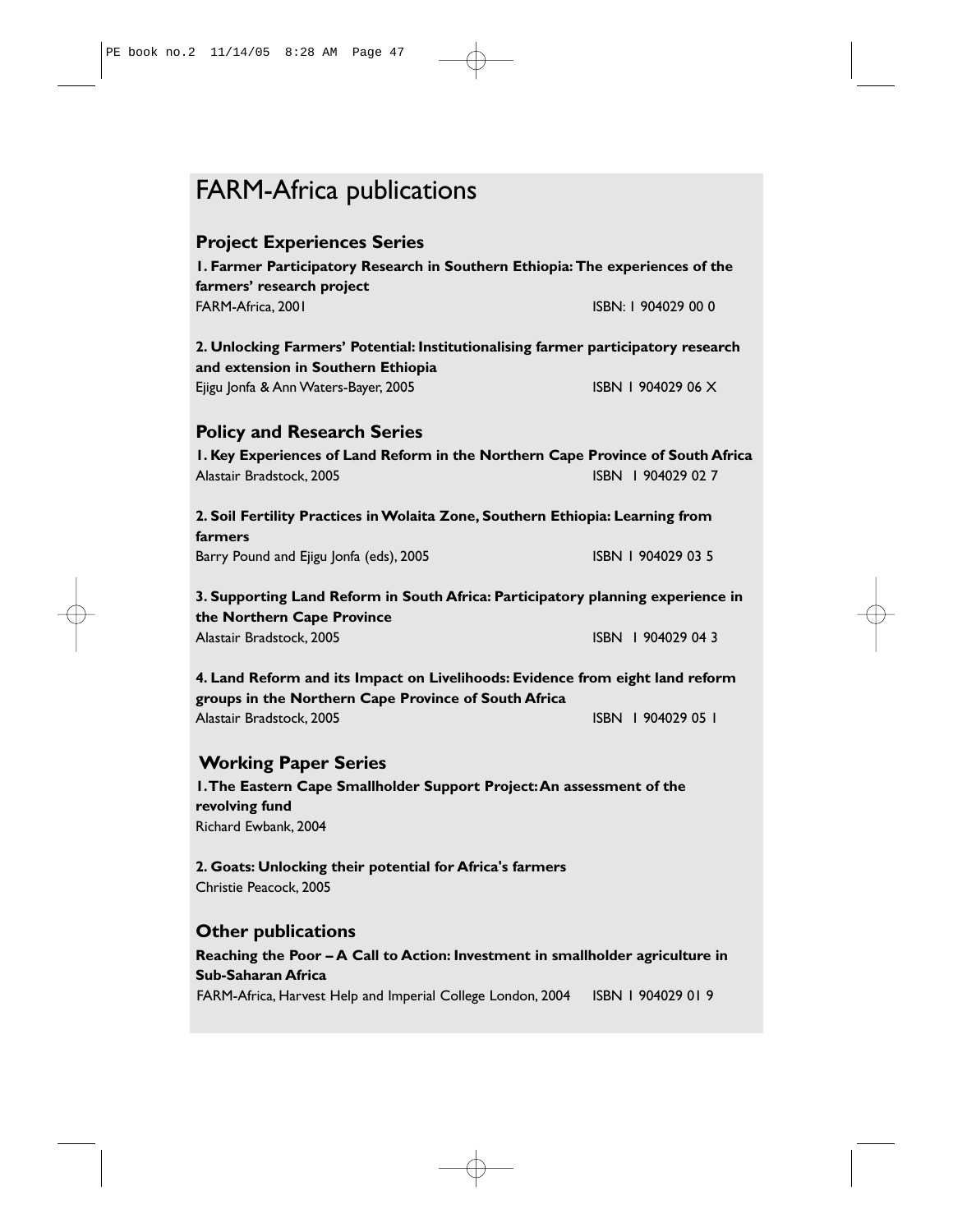# **Delivering Affordable and Quality Animal Health Services to Kenya's Rural Poor**

FARM-Africa, 2003

#### **Farmers Dairy Goat Production Handbook**

B. Kaberia, P. Mutia and C.Ahuya, 2003

#### **Strategy Towards 2015: Innovative solutions for Africa's rural livelihoods** FARM-Africa, 2003

# **Farmer Participatory Research and Extension Guideline**

Ejigu Jonfa and Barry Pound (eds), 2002

#### **PDP Best Practices Series (5 booklets)**

Helen van Houten (ed), 2002 The Mobile Outreach Approach Natural Resource Management Camel Husbandry and Production Animal Health Microenterprise Development

#### **Improving Goat Production in the Tropics**

Christie Peacock, 1996 **ISBN** 0 85598 269 1

# **Videos**

Goat Story – Alleviating poverty for farmers with little land in Kenya FARM-Africa, 2000

Home on the Range – Talking to Ethiopia's pastoralists FARM-Africa and SOS Sahel, 2004

FARM-Africa's publications are available at www.farmafrica.org.uk. For further information please email info@farmafrica.org.uk.